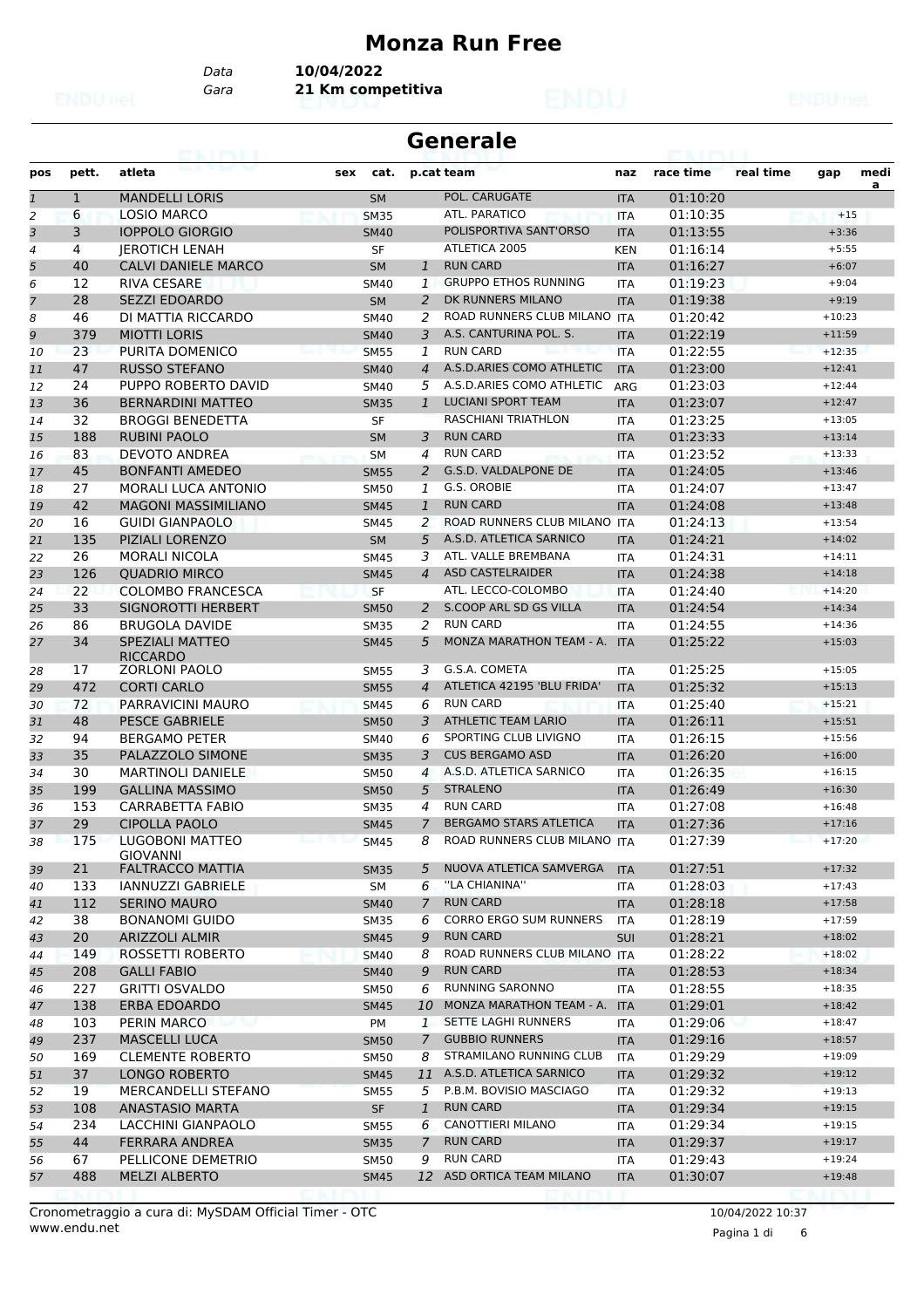| pos | pett. | atleta                                   | sex | cat.        |                | p.cat team                      | naz        | race time | real time | gap      | medi<br>a |
|-----|-------|------------------------------------------|-----|-------------|----------------|---------------------------------|------------|-----------|-----------|----------|-----------|
| 58  | 25    | <b>VIVALDINI ALBERTO</b>                 |     | <b>SM50</b> |                | 10 STRALENO                     | <b>ITA</b> | 01:30:12  |           | $+19:53$ |           |
| 59  | 81    | <b>BERTONI EROS</b>                      |     | <b>SM45</b> |                | 13 S.A. VALCHIESE               | <b>ITA</b> | 01:30:20  |           | $+20:01$ |           |
| 60  | 174   | MICALIZIO ALFONSO                        |     | <b>SM45</b> |                | 14 ALZAIA NAVIGLIO RUNNERS      | <b>ITA</b> | 01:30:31  |           | $+20:12$ |           |
| 61  | 154   | <b>MARESTA BRUNO</b>                     |     | <b>SM55</b> | $\mathbf{7}$   | <b>RUN CARD</b>                 | <b>ITA</b> | 01:30:48  |           | $+20:29$ |           |
| 62  | 100   | <b>GOTTARDI LUCA</b>                     |     | <b>PM</b>   | 2              | <b>RUN CARD</b>                 | <b>ITA</b> | 01:30:49  |           | $+20:29$ |           |
| 63  | 166   | <b>CANTABONI MASSIMO</b>                 |     | <b>SM50</b> | 11             | <b>STRALENO</b>                 | <b>ITA</b> | 01:30:51  |           | $+20:32$ |           |
| 64  | 200   | <b>BOLLINI FABIO</b>                     |     | <b>SM40</b> | 10             | <b>RUN CARD</b>                 | <b>ITA</b> | 01:31:00  |           | $+20:40$ |           |
| 65  | 206   | <b>CUCCHI CINZIA</b>                     |     | <b>SF40</b> | 1              | <b>ASD CASTELRAIDER</b>         | <b>ITA</b> | 01:31:38  |           | $+21:18$ |           |
| 66  | 80    | <b>CATALANO DOMENICO</b>                 |     | <b>SM60</b> | $\mathbf{1}$   | <b>LAGARINA CRUS TEAM</b>       | <b>ITA</b> | 01:31:47  |           | $+21:27$ |           |
| 67  | 176   | <b>FAVA FRANCESCA</b>                    |     | <b>SF</b>   | 2              | G.S. DILETTANTISTICO            | <b>ITA</b> | 01:31:47  |           | $+21:28$ |           |
| 68  | 139   | <b>TREMOLADA DAVIDE</b>                  |     | <b>SM35</b> | 8              | <b>DE RAN CLAB</b>              | <b>ITA</b> | 01:32:31  |           | $+22:12$ |           |
| 69  | 116   | <b>GUASTAMACCHIA CIRO</b>                |     | SM45        | 15             | <b>RUN CARD</b>                 | <b>ITA</b> | 01:32:47  |           | $+22:27$ |           |
| 70  | 477   | <b>QUEQUESANA MAMANI</b><br><b>EDDY</b>  |     | <b>SM45</b> | 16             | <b>G.S. MONTESTELLA</b>         | <b>ITA</b> | 01:32:51  |           | $+22:32$ |           |
| 71  | 92    | <b>MARINO MARCO</b>                      |     | <b>SM50</b> | 12             | <b>MARCIATORI SAN GIORGIO</b>   | <b>ITA</b> | 01:32:54  |           | $+22:35$ |           |
| 72  | 232   | <b>MAGGIONI MATTEO</b>                   |     | <b>SM45</b> | 17             | <b>RUN CARD</b>                 | <b>ITA</b> | 01:33:13  |           | $+22:53$ |           |
| 73  | 378   | DECANO MATTEO                            |     | PM          | 3              |                                 | <b>ITA</b> | 01:33:27  |           | $+23:08$ |           |
| 74  | 184   | <b>BELEGNI LUCA</b>                      |     | <b>SM</b>   | $\overline{7}$ | <b>MONZA MARATHON TEAM - A.</b> | <b>ITA</b> | 01:33:30  |           | $+23:11$ |           |
| 75  | 496   | <b>MARCHESI ROBERTO</b>                  |     | <b>SM</b>   | 8              | <b>RUNNERS DESIO</b>            | <b>ITA</b> | 01:33:33  |           | $+23:13$ |           |
| 76  | 211   | <b>CALDERONI DAVIDE</b><br><b>NATALE</b> |     | <b>SM50</b> | 13             | G.S. AVIS - SEREGNO             | <b>ITA</b> | 01:33:52  |           | $+23:32$ |           |
| 77  | 385   | <b>FABIANO FRANCO DANIELE</b>            |     | <b>SM50</b> | 14             | P.B.M. BOVISIO MASCIAGO         | <b>ITA</b> | 01:33:57  |           | $+23:37$ |           |
| 78  | 114   | <b>RIVA ANDREA</b>                       |     | <b>SM</b>   | 9              | <b>MERATE ATLETICA</b>          | <b>ITA</b> | 01:34:16  |           | $+23:57$ |           |
| 79  | 91    | PICCOLO LORENZO                          |     | <b>SM</b>   |                | 10 RUN CARD                     | <b>ITA</b> | 01:34:18  |           | $+23:58$ |           |
| 80  | 110   | PILERI ANDREA                            |     | <b>SM50</b> | 15             | <b>MARATHON ROMA</b>            | <b>ITA</b> | 01:34:23  |           | $+24:03$ |           |
| 81  | 113   | SFARDINI ALESSIO                         |     | <b>SM35</b> | 9              | <b>RUN CARD</b>                 | <b>ITA</b> | 01:34:31  |           | $+24:11$ |           |
| 82  | 210   | <b>FERRARIO EMILIO MARIA</b>             |     | <b>SM45</b> | 18             | <b>G.P. MARCIATORI COGLIATE</b> | <b>ITA</b> | 01:34:33  |           | $+24:14$ |           |
| 83  | 497   | <b>MODOLIN PAOLO</b>                     |     | SM50        |                | 16 RUNNERS DESIO                | <b>ITA</b> | 01:34:35  |           | $+24:16$ |           |
| 84  | 141   | <b>WU DONGXUE</b>                        |     | <b>SF45</b> | 1              | <b>EUROATLETICA 2002</b>        | <b>CHN</b> | 01:34:39  |           | $+24:19$ |           |
| 85  | 186   | <b>MARIANI MAURO</b>                     |     | <b>SM55</b> | 8              | PFIZER ITALIA RUNNING TEAM      | <b>ITA</b> | 01:34:39  |           | $+24:20$ |           |
| 86  | 160   | <b>BARISON STEFANO</b>                   |     | <b>SM40</b> | 11             | ATL. CESANO MADERNO             | <b>ITA</b> | 01:34:49  |           | $+24:30$ |           |
| 87  | 387   | <b>CESANA FERDINANDO</b>                 |     | <b>SM60</b> | 2              | ASD AVIS OGGIONO                | <b>ITA</b> | 01:34:51  |           | $+24:31$ |           |
| 88  | 481   | DE VITA ANDREA                           |     | <b>SM45</b> | 19             | ASD ORTICA TEAM MILANO          | <b>ITA</b> | 01:34:58  |           | $+24:39$ |           |
| 89  | 89    | <b>MARCHETTI MARIO</b>                   |     | SM60        | 3              | <b>G.S. MONTESTELLA</b>         | <b>ITA</b> | 01:35:00  |           | $+24:40$ |           |
| 90  | 73    | LODA STEFANO ANGELO                      |     | <b>SM35</b> | 10             | AS.TRA. ROMA                    | <b>ITA</b> | 01:35:03  |           | $+24:43$ |           |
| 91  | 203   | <b>FRONTINI MAURIZIO</b>                 |     | <b>SM45</b> |                | 20 RUN CARD                     | <b>ITA</b> | 01:35:07  |           | $+24:47$ |           |
| 92  | 229   | <b>RE ANDREA</b>                         |     | <b>SM45</b> | 21             | <b>RUN CARD</b>                 | <b>ITA</b> | 01:35:11  |           | $+24:51$ |           |
| 93  | 390   | D'ALESSANDRO GAETANO                     |     | SM40        | 12             | <b>RUN CARD</b>                 | <b>ITA</b> | 01:35:14  |           | $+24:55$ |           |
| 94  | 388   | <b>PAGNONI MICHELE</b>                   |     | <b>SM45</b> |                | 22 RUN CARD                     | <b>ITA</b> | 01:35:21  |           | $+25:01$ |           |
| 95  | 106   | <b>ELLI MICHAEL</b>                      |     | <b>SM35</b> |                | 11 A.S.D. MARCIACARATESI        | <b>ITA</b> | 01:35:26  |           | $+25:07$ |           |
| 96  | 201   | <b>ALBANESE SALVATORE</b>                |     | <b>SM55</b> | 9              | <b>CUS PRO PATRIA MILANO</b>    | <b>ITA</b> | 01:35:28  |           | $+25:09$ |           |
| 97  | 222   | <b>BRAGHIERI MAURO</b>                   |     | <b>SM55</b> |                | 10 ONDAVERDE ATHLETIC TEAM      | <b>ITA</b> | 01:35:38  |           | $+25:19$ |           |
| 98  | 79    | <b>ANDREONI FABIO</b>                    |     | <b>SM50</b> |                | 17 RUN CARD                     | <b>ITA</b> | 01:35:39  |           | $+25:20$ |           |
| 99  | 215   | <b>GAMBI PAOLO LUCIANO</b>               |     | <b>SM55</b> | 11             | <b>ATLETICA INTESA</b>          | <b>ITA</b> | 01:35:43  |           | $+25:24$ |           |
| 100 | 78    | <b>GRUMIRO ALESSIO</b>                   |     | <b>SM35</b> |                | 12 RUN CARD                     | <b>ITA</b> | 01:35:48  |           | $+25:28$ |           |
| 101 | 471   | <b>BRIOTTI ADRIANA BEATRICE</b>          |     | SF50        | 1              | CANOTTIERI MILANO               | <b>ITA</b> | 01:35:51  |           | $+25:31$ |           |
| 102 | 150   | FURNARI ANDREA RINO                      |     | <b>SM50</b> | 18             | VERDE PISELLO GROUP             | <b>ITA</b> | 01:35:54  |           | $+25:35$ |           |
| 103 | 220   | CIOFFI GIUSEPPE ISIDORO                  |     | <b>SM55</b> |                | 12 ONDAVERDE ATHLETIC TEAM      | <b>ITA</b> | 01:35:58  |           | $+25:39$ |           |
| 104 | 189   | FRANTELLIZZI AZZURRA                     |     | <b>SF</b>   | 3              | A.S.D. CBS ROMA                 | <b>ITA</b> | 01:36:03  |           | $+25:43$ |           |
| 105 | 145   | MINENI MATTIA                            |     | SM          | 11             | PADILE RUNNING TEAM             | <b>ITA</b> | 01:36:06  |           | $+25:46$ |           |
| 106 | 127   | PALADINO SANDRO                          |     | <b>SM45</b> | 23             | <b>CILENTO RUN</b>              | <b>ITA</b> | 01:36:06  |           | $+25:47$ |           |
| 107 | 209   | IANNELLO ANNA MARIA                      |     | <b>SF45</b> | 2              | P&C PODISMOECAZZEGGIO           | <b>ITA</b> | 01:36:19  |           | $+25:59$ |           |
| 108 | 383   | <b>MORELLI ALBERTO</b>                   |     | <b>SM50</b> | 19             | <b>RUNNERS DESIO</b>            | <b>ITA</b> | 01:36:23  |           | $+26:04$ |           |
| 109 | 168   | <b>GAUDENZI GIORGIO</b>                  |     | <b>SM50</b> |                | 20 ROAD RUNNERS CLUB MILANO ITA |            | 01:36:26  |           | $+26:07$ |           |
| 110 | 119   | <b>MAMBRETTI MARIO</b>                   |     | <b>SM35</b> |                | 13 RUN CARD                     | <b>ITA</b> | 01:36:38  |           | $+26:19$ |           |
| 111 | 61    | SCOTTI CLAUDIO                           |     | <b>SM50</b> | 21             | DK RUNNERS MILANO               | ITA        | 01:36:39  |           | $+26:20$ |           |
| 112 | 202   | <b>MAURI MASSIMILIANO</b>                |     | <b>SM50</b> |                | 22 A.L.S. CREMELLA              | <b>ITA</b> | 01:36:46  |           | $+26:26$ |           |
| 113 | 489   | <b>OLIVA MAURO</b>                       |     | <b>SM45</b> |                | 24 ASD ORTICA TEAM MILANO       | ITA        | 01:36:50  |           | $+26:30$ |           |
| 114 | 157   | CAGLIANI ALESSANDRA                      |     | <b>SF45</b> | 3              | <b>ATHLETIC TEAM</b>            | <b>ITA</b> | 01:36:50  |           | $+26:30$ |           |
| 115 | 177   | LARICCIA LUCA                            |     | <b>SM55</b> |                | 13 ROAD RUNNERS CLUB MILANO ITA |            | 01:36:51  |           | $+26:32$ |           |
| 116 | 11    | PECORELLI PIETRO                         |     | SM          |                | 12 RUN CARD                     | <b>ITA</b> | 01:36:54  |           | $+26:34$ |           |
| 117 | 129   | PICARIELLO GIOVANNI LUCA                 |     | SM40        |                | 13 ATL. BRESSO                  | ITA        | 01:36:54  |           | $+26:35$ |           |
| 118 | 499   | MILANI FABIO LUCA                        |     | <b>SM45</b> | 25             | <b>RUNNERS DESIO</b>            | <b>ITA</b> | 01:37:20  |           | $+27:00$ |           |
| 119 | 483   | FERRANTE ANGELO                          |     | <b>SM50</b> |                | 23 ASD ORTICA TEAM MILANO       | ITA        | 01:37:22  |           | $+27:02$ |           |

Pagina 2 di 6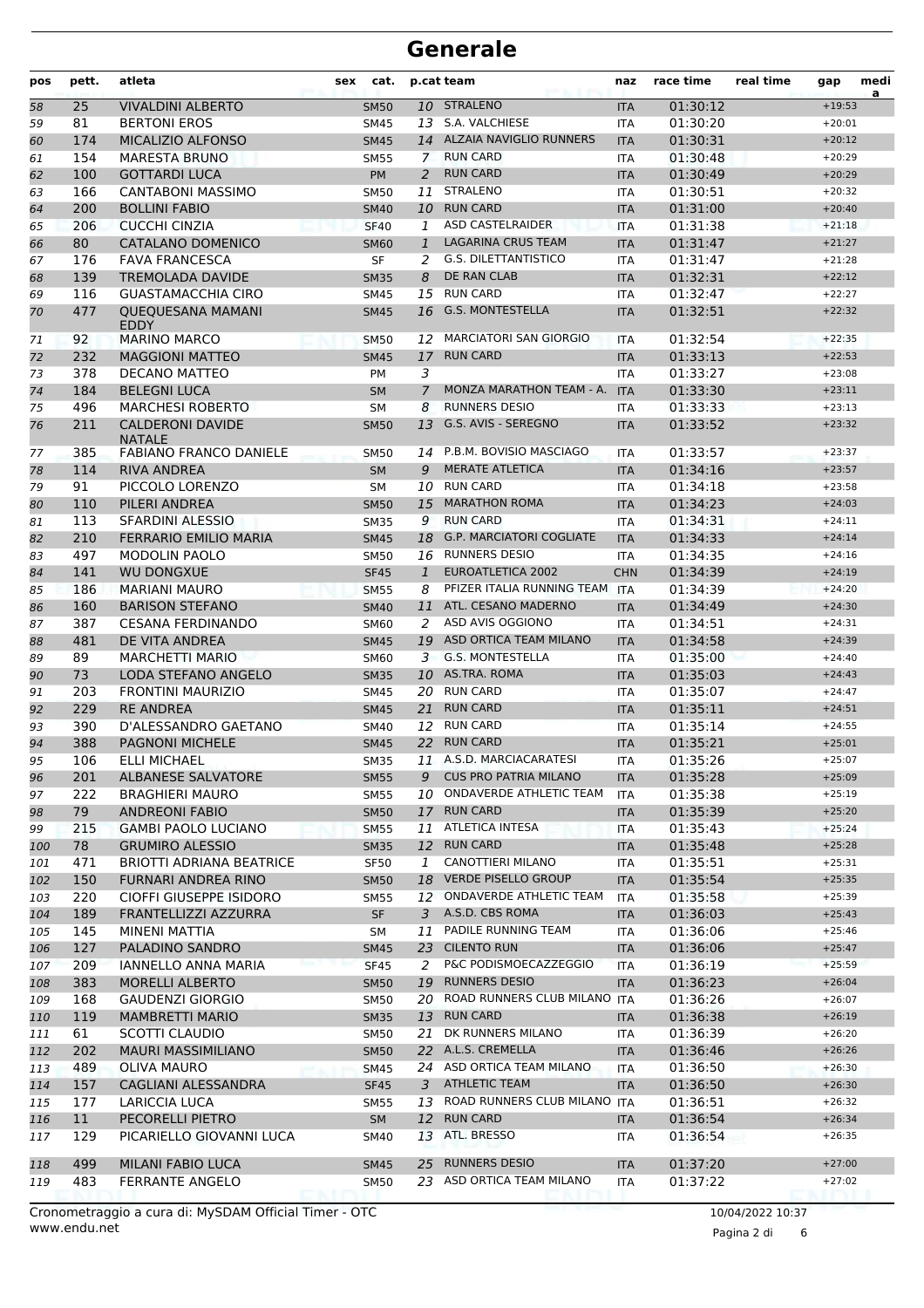| pos | pett. | atleta                                  | sex | cat.        |                | p.cat team                         | naz        | race time | real time | gap      | medi<br>a |
|-----|-------|-----------------------------------------|-----|-------------|----------------|------------------------------------|------------|-----------|-----------|----------|-----------|
|     |       | <b>MICHELE</b>                          |     |             |                |                                    |            |           |           |          |           |
| 120 | 124   | <b>ZENTI ANDREA</b>                     |     | <b>SM35</b> |                | 14 E.VO.3 A.S.D.                   | <b>ITA</b> | 01:37:29  |           | $+27:09$ |           |
| 121 | 159   | <b>BEATI LORENZO</b>                    |     | <b>SM45</b> | 26             | G.S. BERNATESE                     | <b>ITA</b> | 01:37:35  |           | $+27:16$ |           |
| 122 | 156   | <b>PAOLACCI MANUEL</b>                  |     | <b>SM35</b> | 15             | <b>RUN CARD</b>                    | <b>ITA</b> | 01:37:42  |           | $+27:23$ |           |
| 123 | 337   | <b>MARSILI EMANUELE</b>                 |     | <b>SM</b>   |                | 13 RUN CARD                        | <b>ITA</b> | 01:37:47  |           | $+27:27$ |           |
| 124 | 207   | <b>VIGONI EDOARDO</b>                   |     | <b>SM45</b> | 27             | <b>EVOLUTION SPORT TEAM</b>        | <b>ITA</b> | 01:37:47  |           | $+27:28$ |           |
| 125 | 131   | <b>GALIMBERTI MARCO</b>                 |     | <b>SM45</b> | 28             | <b>RUN CARD</b>                    | <b>ITA</b> | 01:37:51  |           | $+27:32$ |           |
| 126 | 99    | <b>RUGGERI ANDREA</b>                   |     | <b>SM35</b> | 16             | <b>RUN CARD</b>                    | <b>ITA</b> | 01:37:53  |           | $+27:34$ |           |
| 127 | 98    | <b>CIRILLO DOMENICO</b>                 |     | SM45        | 29             | <b>RUN CARD</b>                    | <b>ITA</b> | 01:38:08  |           | $+27:49$ |           |
| 128 | 179   | STELLA PAOLO GIOVANNI                   |     | <b>SM45</b> | 30             | ASD ORTICA TEAM MILANO             | <b>ITA</b> | 01:38:09  |           | $+27:49$ |           |
| 129 | 87    | CARRARA ALESSANDRO                      |     | <b>SM45</b> | 31             | <b>RUN CARD</b>                    | <b>ITA</b> | 01:38:09  |           | $+27:50$ |           |
| 130 | 239   | CAZZANIGA ANNA GIULIA                   |     | <b>SF45</b> | $\overline{4}$ | <b>RUN CARD</b>                    | <b>ITA</b> | 01:38:26  |           | $+28:07$ |           |
| 131 | 41    | <b>RISI CARLO</b>                       |     | <b>SM45</b> | 32             | ATL. O.S.A. SARONNO LIB.           | <b>ITA</b> | 01:38:33  |           | $+28:13$ |           |
| 132 | 152   | MONDELLA NAZZARENO<br><b>FIORENTINO</b> |     | <b>SM55</b> | 14             | A.S.D. MARCIACARATESI              | <b>ITA</b> | 01:38:36  |           | $+28:17$ |           |
| 133 | 111   | <b>CORNO GIANLUCA</b>                   |     | <b>SM</b>   | 14             | <b>RUN CARD</b>                    | <b>ITA</b> | 01:38:38  |           | $+28:19$ |           |
| 134 | 146   | <b>CARDI ALESSIO</b>                    |     | <b>SM45</b> | 33             | <b>RUN CARD</b>                    | <b>ITA</b> | 01:38:45  |           | $+28:25$ |           |
| 135 | 121   | <b>MASSADI FRANCESCO</b>                |     | <b>SM</b>   | 15             | <b>RUN CARD</b>                    | <b>ITA</b> | 01:38:46  |           | $+28:26$ |           |
| 136 | 115   | <b>AQUINO MATTIA</b>                    |     | <b>SM</b>   | 16             | TRISESSANTA A.S.D.                 | <b>ITA</b> | 01:38:53  |           | $+28:33$ |           |
| 137 | 216   | <b>GUIDA DIEGO GIACINTO</b>             |     | <b>SM55</b> | 15             | <b>ATLETICA INTESA</b>             | <b>ITA</b> | 01:39:02  |           | $+28:42$ |           |
| 138 | 162   | <b>SALA ANDREA</b>                      |     | <b>SM45</b> | 34             | <b>RUN CARD</b>                    | <b>ITA</b> | 01:39:17  |           | $+28:57$ |           |
| 139 | 478   | <b>GIORI MARCO</b>                      |     | <b>SM55</b> |                | 16 G.S. MONTESTELLA                | <b>ITA</b> | 01:39:17  |           | $+28:58$ |           |
| 140 | 143   | <b>RICCI GIUSEPPE</b>                   |     | <b>SM50</b> | 24             | <b>G.S. ZELOFORAMAGNO</b>          | <b>ITA</b> | 01:39:23  |           | $+29:03$ |           |
| 141 | 212   | <b>TRABATTONI MASSIMO</b>               |     | <b>SM50</b> | 25             | POL. CARUGATE                      | <b>ITA</b> | 01:39:26  |           | $+29:07$ |           |
| 142 | 213   | <b>FASOLINO DAVIDE</b>                  |     | <b>SM40</b> |                | 14 TEAM RESINA VALTELLINA A.S. ITA |            | 01:39:30  |           | $+29:10$ |           |
| 143 | 140   | <b>BRUZZESE CARMELO</b>                 |     | <b>SM35</b> |                | 17 RUN CARD                        | <b>ITA</b> | 01:39:40  |           | $+29:20$ |           |
| 144 | 151   | PACCHETTI DARIO PIETRO                  |     | <b>SM45</b> |                | 35 ATLETICA CINISELLO              | <b>ITA</b> | 01:40:03  |           | $+29:43$ |           |
| 145 | 231   | <b>GATTI CAROLINA</b>                   |     | <b>SF40</b> | 2              | MONZA MARATHON TEAM - A.           | <b>ITA</b> | 01:40:04  |           | $+29:44$ |           |
| 146 | 492   | <b>SPINELLI MONIA</b>                   |     | <b>SF40</b> | 3              | ASD ORTICA TEAM MILANO             | <b>ITA</b> | 01:40:09  |           | $+29:49$ |           |
| 147 | 479   | <b>CARBONE GIUSEPPE</b>                 |     | <b>SM35</b> | 18             | ASD ORTICA TEAM MILANO             | <b>ITA</b> | 01:40:09  |           | $+29:50$ |           |
| 148 | 125   | <b>GIULIANI ALESSANDRO</b>              |     | <b>SM55</b> | 17             | <b>RUN CARD</b>                    | <b>ITA</b> | 01:40:15  |           | $+29:55$ |           |
| 149 | 321   | <b>BOFFELLI MONICA</b>                  |     | <b>SF50</b> | 2              | <b>RUNNERS BERGAMO</b>             | <b>ITA</b> | 01:40:16  |           | $+29:57$ |           |
| 150 | 84    | <b>SCARCELLA DOMENICO</b>               |     | <b>SM55</b> | 18             | <b>RUN CARD</b>                    | <b>ITA</b> | 01:40:29  |           | $+30:10$ |           |
| 151 | 386   | <b>GLUCKSMANN MATTIA</b><br>ALESSANDRO  |     | SM45        | 36             | <b>RUN CARD</b>                    | <b>ITA</b> | 01:40:43  |           | $+30:23$ |           |
| 152 | 298   | <b>GUIDA LORIS</b>                      |     | <b>SM50</b> | 26             | <b>VARESE TRIATHLON S.B.R.</b>     | <b>ITA</b> | 01:40:43  |           | $+30:24$ |           |
| 153 | 248   | <b>MICELLI MARCO</b>                    |     | <b>SM</b>   | 17             | <b>RUN CARD</b>                    | <b>ITA</b> | 01:40:47  |           | $+30:27$ |           |
| 154 | 130   | <b>MAGGIONI PIETRO</b>                  |     | <b>SM60</b> | 4              | ATL. PRESEZZO                      | <b>ITA</b> | 01:40:48  |           | $+30:29$ |           |
| 155 | 382   | LEONARDI MAURIZIO                       |     | SM50        | 27             | <b>RUN CARD</b>                    | <b>ITA</b> | 01:41:03  |           | $+30:43$ |           |
| 156 | 163   | PACCHETTI DAVIDE                        |     | <b>SM50</b> | 28             | POL. TEAM BRIANZA LISSONE          | <b>ITA</b> | 01:41:16  |           | $+30:56$ |           |
| 157 | 155   | <b>BUFFON ALBERTO</b>                   |     | <b>SM35</b> |                | 19 POL. BESANESE                   | <b>ITA</b> | 01:41:25  |           | $+31:06$ |           |
| 158 | 218   | <b>CLERICI FEDERICA</b>                 |     | <b>SF</b>   | $\overline{4}$ | S.CLUB LIB. SESTO                  | <b>ITA</b> | 01:41:27  |           | $+31:07$ |           |
| 159 | 105   | MARIANELLI LUCILLA EMMA<br>ALESSANDRA   |     | SF          | 5              | <b>RUN CARD</b>                    | ITA        | 01:41:36  |           | $+31:16$ |           |
| 160 | 132   | MOTTA VITTORIANA                        |     | <b>SF55</b> | $\mathbf{1}$   | <b>CANTO DI CORSA</b>              | <b>ITA</b> | 01:41:50  |           | $+31:30$ |           |
| 161 | 228   | <b>GUERRINI MARCO</b>                   |     | <b>SM55</b> | 19             | <b>RUNNING SARONNO</b>             | ITA        | 01:41:52  |           | $+31:32$ |           |
| 162 | 161   | FERRARESE ALESSANDRO                    |     | <b>SM35</b> |                | 20 RUN CARD                        | <b>ITA</b> | 01:41:54  |           | $+31:35$ |           |
| 163 | 171   | COGOTZI GIOVANNI                        |     | SM50        |                | 29 A.S.D.ARIES COMO ATHLETIC       | <b>ITA</b> | 01:41:59  |           | $+31:39$ |           |
| 164 | 109   | <b>BUSSOLA ALESSANDRO</b>               |     | <b>SM45</b> |                | 37 RUN CARD                        | <b>ITA</b> | 01:42:15  |           | $+31:55$ |           |
| 165 | 331   | PASOLINI VERONICA                       |     | <b>SF50</b> | 3              | SPORT&FITNESS SRL SSD              | <b>ITA</b> | 01:42:18  |           | $+31:59$ |           |
| 166 | 173   | <b>BASELLI MICOL</b>                    |     | <b>SF45</b> | 5              | ALZAIA NAVIGLIO RUNNERS            | <b>ITA</b> | 01:42:20  |           | $+32:01$ |           |
| 167 | 328   | <b>BERETTA ROBERTO</b>                  |     | <b>SM55</b> | 20             | MONZA MARATHON TEAM - A.           | <b>ITA</b> | 01:42:24  |           | $+32:04$ |           |
| 168 | 77    | <b>SAVASTA SILVIA</b>                   |     | <b>SF40</b> | $\overline{4}$ | <b>BASE RUNNING</b>                | <b>ITA</b> | 01:42:25  |           | $+32:05$ |           |
| 169 | 341   | FERRARIO LUCA STEFANO                   |     | SM40        |                | 15 ATLETICA ALTO LARIO             | ITA        | 01:42:25  |           | $+32:06$ |           |
| 170 | 493   | <b>TZOREFF MISHAEL</b>                  |     | <b>SM55</b> | 21             | ASD ORTICA TEAM MILANO             | <b>ITA</b> | 01:42:27  |           | $+32:07$ |           |
| 171 | 170   | <b>CAGNAN MARCO</b>                     |     | SM          |                | 18 RUNNERS CAPRIOLESE              | <b>ITA</b> | 01:42:27  |           | $+32:07$ |           |
| 172 | 107   | DE VINCENZI MARCO                       |     | <b>SM50</b> | 30             | ATL. SAN MARCO U.S. ACLI           | <b>ITA</b> | 01:42:30  |           | $+32:11$ |           |
| 173 | 71    | ERCOLI DANILO                           |     | SM45        |                | 38 ATL. ARCISATE                   | ITA        | 01:42:42  |           | $+32:22$ |           |
| 174 | 165   | <b>SCOVINO WILLIAM</b>                  |     | <b>SM40</b> | 16             | MONZA MARATHON TEAM - A.           | <b>ITA</b> | 01:42:46  |           | $+32:27$ |           |
| 175 | 349   | VISIGALLI ALDEBARAN                     |     | <b>SF40</b> | 5              | A.S.D. VEGAN POWER TEAM            | ITA        | 01:43:07  |           | $+32:48$ |           |
| 176 | 233   | <b>BONFANTI PIERPAOLO</b>               |     | <b>SM70</b> | $\mathbf{1}$   | <b>CANOTTIERI MILANO</b>           | <b>ITA</b> | 01:43:18  |           | $+32:58$ |           |
| 177 | 355   | CARNEVALI MASSIMO                       |     | SM50        |                | 31 RUN CARD                        | ITA        | 01:43:44  |           | $+33:25$ |           |
| 178 | 134   | <b>MARTINELLI FULVIO</b>                |     | <b>SM60</b> | 5 <sup>5</sup> | <b>RASCHIANI TRIATHLON</b>         | <b>ITA</b> | 01:43:46  |           | $+33:26$ |           |
| 179 | 490   | PAGLIARINI ROBERTO                      |     | SM40        | 17             | ASD ORTICA TEAM MILANO             | ITA        | 01:43:49  |           | $+33:29$ |           |
| 180 | 230   | <b>GOVERNI STEFANO CARLO</b>            |     | <b>SM55</b> |                | 22 G.S. ZELOFORAMAGNO              | <b>ITA</b> | 01:44:07  |           | $+33:47$ |           |
|     |       |                                         |     |             |                |                                    |            |           |           |          |           |

Pagina 3 di 6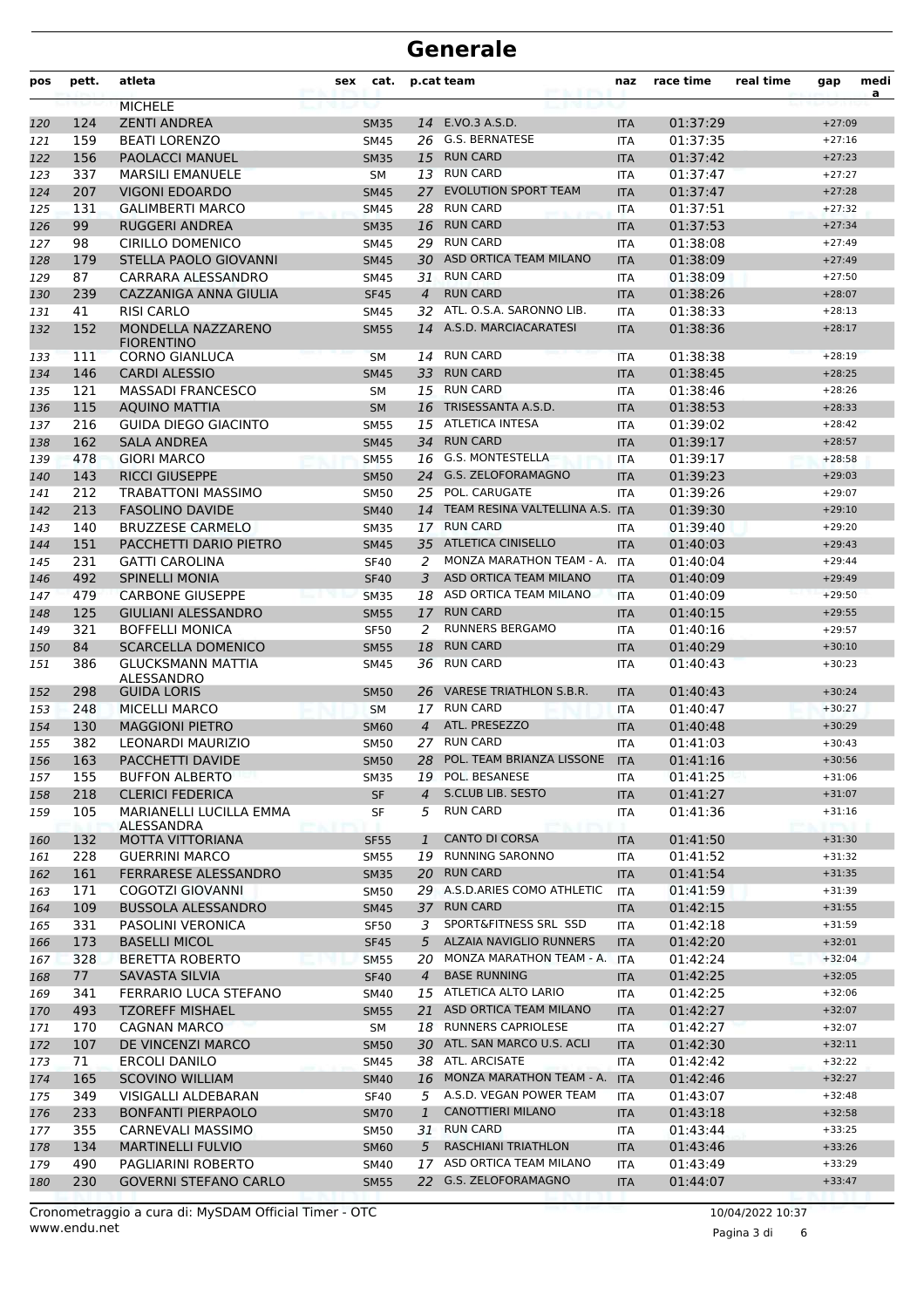| pos        | pett.      | atleta                                          | sex | cat.                       |                | p.cat team                                                 | naz                      | race time            | real time | gap                  | medi<br>a |
|------------|------------|-------------------------------------------------|-----|----------------------------|----------------|------------------------------------------------------------|--------------------------|----------------------|-----------|----------------------|-----------|
| 181        | 330        | <b>ORIZIO SIMONE</b>                            |     | <b>SM45</b>                |                | 39 G.S. MONTEGARGNANO                                      | <b>ITA</b>               | 01:44:11             |           | $+33:51$             |           |
| 182        | 486        | <b>GANGEMI ANDREA</b>                           |     | <b>SM50</b>                |                | 32 ASD ORTICA TEAM MILANO                                  | <b>ITA</b>               | 01:44:24             |           | $+34:05$             |           |
| 183        | 183        | <b>SICA BRUNO</b>                               |     | <b>SM55</b>                | 23             | NAVIGLIO RUNNING TEAM ASD ITA                              |                          | 01:44:45             |           | $+34:25$             |           |
| 184        | 291        | <b>BROGNOLI MARCO</b>                           |     | <b>SM50</b>                | 33             | <b>RUN CARD</b>                                            | <b>ITA</b>               | 01:44:45             |           | $+34:26$             |           |
| 185        | 118        | TESTA EMILIO                                    |     | <b>SM35</b>                | 21             | <b>LBM SPORT TEAM</b>                                      | <b>ITA</b>               | 01:44:46             |           | $+34:26$             |           |
| 186        | 64         | <b>GAGLIARDI GIUSEPPE</b>                       |     | <b>SM45</b>                | 40             | POLISPORT. NOVATLETICA                                     | <b>ITA</b>               | 01:44:47             |           | $+34:28$             |           |
| 187        | 63         | <b>GAIDO DANILO</b>                             |     | <b>SM50</b>                | 34             | <b>OLIMPIATLETICA</b>                                      | <b>ITA</b>               | 01:44:48             |           | $+34:28$             |           |
| 188        | 82         | VIGNOLI CAMILLA                                 |     | <b>SF</b>                  | 6              | <b>RUN CARD</b>                                            | <b>ITA</b>               | 01:45:06             |           | $+34:47$             |           |
| 189        | 281        | LAMEDICA EUGENIO                                |     | <b>SM60</b>                | 6              | <b>RUNNING CLUB</b>                                        | <b>ITA</b>               | 01:45:09             |           | $+34:50$             |           |
| 190        | 316        | <b>CASALINI ENRICO</b>                          |     | SM                         | 19             | <b>RUN CARD</b>                                            | <b>ITA</b>               | 01:45:17             |           | $+34:57$             |           |
| 191        | 327        | <b>MORANDINI IVANO</b>                          |     | <b>SM45</b>                | 41             | <b>RUN CARD</b>                                            | <b>ITA</b>               | 01:45:18             |           | $+34:58$             |           |
| 192        | 468        | MIETNER CATERINA                                |     | <b>SF50</b>                | 4              | <b>RUN CARD</b><br><b>ASD RUN LIFE</b>                     | <b>ITA</b>               | 01:45:21             |           | $+35:01$<br>$+35:02$ |           |
| 193        | 70         | <b>SANTERAMO LUCA</b><br><b>MASSIMO</b>         |     | <b>SM45</b>                | 42             |                                                            | <b>ITA</b>               | 01:45:22             |           |                      |           |
| 194        | 96         | <b>CAPRIOLI MARIO ALBERTO</b>                   |     | <b>SM60</b>                | 7              | ATL. SAN MARCO U.S. ACLI                                   | <b>ITA</b>               | 01:45:25             |           | $+35:05$             |           |
| 195        | 389        | <b>PROSERPIO FABIO</b>                          |     | <b>SM55</b>                | 24             | MONZA MARATHON TEAM - A.                                   | <b>ITA</b>               | 01:45:27             |           | $+35:08$             |           |
| 196        | 296        | <b>ACCHIAPPATI FRANCESCO</b>                    |     | <b>SM35</b>                |                | 22 RUN CARD                                                | <b>ITA</b>               | 01:45:45             |           | $+35:25$             |           |
| 197        | 473        | <b>CORTI NADIA</b>                              |     | <b>PF</b>                  | $\mathbf{1}$   | ATLETICA 42195 'BLU FRIDA'                                 | <b>ITA</b>               | 01:45:52             |           | $+35:32$             |           |
| 198        | 223        | PALMENTA VINCENZO                               |     | <b>SM60</b>                | 8              | <b>ONDAVERDE ATHLETIC TEAM</b>                             | <b>ITA</b>               | 01:45:58             |           | $+35:38$             |           |
| 199        | 474        | <b>INVERNIZZI BARBARA</b>                       |     | <b>SF50</b>                | 5              | ATLETICA 42195 'BLU FRIDA'<br>POL. UNICREDIT               | <b>ITA</b>               | 01:46:02             |           | $+35:43$             |           |
| 200        | 95<br>236  | <b>MATTEUCCI ROBERTO</b>                        |     | <b>SM55</b>                | 25<br>23       | <b>RUN CARD</b>                                            | <b>ITA</b>               | 01:46:04<br>01:46:05 |           | $+35:45$             |           |
| 201        | 393        | <b>VIOLI DARIO</b><br><b>ZAMPETTI GIOVANNI</b>  |     | <b>SM35</b><br><b>SM55</b> |                | 26 RUN CARD                                                | <b>ITA</b><br><b>ITA</b> | 01:46:06             |           | $+35:46$<br>$+35:47$ |           |
| 202<br>203 | 503        | PARIBELLO ANNAMARIA                             |     | <b>SF45</b>                | 6              | <b>RUNNERS DESIO</b>                                       | <b>ITA</b>               | 01:46:08             |           | $+35:48$             |           |
| 204        | 217        | TROIANO LORENZO                                 |     | SM50                       |                | 35 ATLETICA INTESA                                         | <b>ITA</b>               | 01:46:23             |           | $+36:03$             |           |
| 205        | 323        | <b>LABIANCA MICHELE</b>                         |     | <b>SM55</b>                | 27             | <b>RUN CARD</b>                                            | <b>ITA</b>               | 01:46:37             |           | $+36:18$             |           |
| 206        | 187        | <b>BARBIERI MAURIZIO</b>                        |     | <b>SM60</b>                | 9              | <b>RUN CARD</b>                                            | ITA                      | 01:46:45             |           | $+36:26$             |           |
| 207        | 68         | <b>KASYANENKO KIRILL</b>                        |     | <b>SM45</b>                | 43             | <b>RUN CARD</b>                                            | <b>GER</b>               | 01:46:47             |           | $+36:27$             |           |
| 208        | 251        | PERAZZI ELENA                                   |     | <b>SF40</b>                | 6              | ATHLETIC TEAM LARIO                                        | <b>ITA</b>               | 01:46:47             |           | $+36:28$             |           |
| 209        | 219        | <b>MAGNI CHIARA</b>                             |     | <b>SF35</b>                | $\mathbf{1}$   | <b>RUN CARD</b>                                            | <b>ITA</b>               | 01:46:49             |           | $+36:29$             |           |
| 210        | 274        | <b>MARONE ANDREA</b>                            |     | <b>SM35</b>                | 24             | <b>RUN CARD</b>                                            | <b>ITA</b>               | 01:46:50             |           | $+36:30$             |           |
| 211        | 204        | SPATOLIATORE GIOVANNI                           |     | <b>SM60</b>                |                | 10 A.S.D.ARIES COMO ATHLETIC                               | <b>ITA</b>               | 01:46:54             |           | $+36:34$             |           |
| 212        | 137        | <b>BERTOCCI ALESSANDRO</b>                      |     | <b>SM50</b>                |                | 36 RUN CARD                                                | <b>ITA</b>               | 01:47:27             |           | $+37:08$             |           |
| 213        | 300        | <b>BRAMBILLA MICHELE</b>                        |     | <b>SM50</b>                | 37             | <b>RUN CARD</b>                                            | <b>ITA</b>               | 01:47:39             |           | $+37:19$             |           |
| 214        | 221        | LOFFI DONATELLA                                 |     | <b>SF50</b>                | 6              | ONDAVERDE ATHLETIC TEAM                                    | <b>ITA</b>               | 01:47:39             |           | $+37:19$             |           |
| 215        | 88         | <b>LAZZARIN MICHELE</b>                         |     | <b>SM60</b>                | 11             | <b>TEAM 3 ESSE</b>                                         | <b>ITA</b>               | 01:47:40             |           | $+37:21$             |           |
| 216        | 197        | LUONGO LIVIO                                    |     | <b>SM50</b>                | 38.            | SOPRALAPANCA SRL SOC.                                      | <b>ITA</b>               | 01:47:47             |           | $+37:27$             |           |
| 217        | 243        | <b>BENDISCIOLI PAOLO</b>                        |     | <b>SM50</b>                |                | 39 A.S.D. CANOTTIERI TICINO                                | <b>ITA</b>               | 01:47:52             |           | $+37:32$             |           |
| 218        | 205        | <b>GIPPONI OSVALDO MARCO</b>                    |     | SM                         |                | 20 RUN CARD                                                | <b>ITA</b>               | 01:48:08             |           | $+37:48$             |           |
| 219        | 333        | <b>BREDA LUCA</b>                               |     | <b>SM40</b>                |                | 18 RUN CARD                                                | <b>ITA</b>               | 01:48:21             |           | $+38:01$             |           |
| 220        | 245        | <b>MEREGALLI FRANCESCO</b>                      |     | <b>SM60</b>                |                | 12 RUN CARD                                                | ITA                      | 01:48:22             |           | $+38:03$             |           |
| 221        | 275        | <b>NUGNES MAURIZIO</b>                          |     | <b>SM65</b>                | $\mathbf{1}$   | ROAD RUNNERS CLUB MILANO ITA                               |                          | 01:48:33             |           | $+38:14$             |           |
| 222        | 357        | VEZZOLI GIULIA                                  |     | SF35                       | 2              | SOPRALAPANCA SRL SOC.                                      | ITA                      | 01:48:35             |           | $+38:15$             |           |
| 223        | 225        | <b>CISLAGHI MARCO</b>                           |     | <b>SM50</b>                | 40             | <b>ONDAVERDE ATHLETIC TEAM</b><br>13 SOPRALAPANCA SRL SOC. | <b>ITA</b>               | 01:48:36             |           | $+38:17$             |           |
| 224        | 360<br>280 | <b>MUTTI ENRICO</b><br><b>ATTANASIO ALBERTO</b> |     | <b>SM60</b><br><b>SM60</b> |                | 14 POL. TEAM BRIANZA LISSONE                               | <b>ITA</b><br><b>ITA</b> | 01:48:37<br>01:48:39 |           | $+38:17$<br>$+38:19$ |           |
| 225<br>226 | 361        | CAVALLO CECILIA                                 |     | <b>SF45</b>                | $\mathcal{I}$  | <b>EVOLUTION SPORT TEAM</b>                                | ITA                      | 01:48:42             |           | $+38:23$             |           |
| 227        | 120        | <b>VITTONI MAURO</b>                            |     | <b>SM</b>                  | 21             | <b>RUN CARD</b>                                            | <b>ITA</b>               | 01:49:16             |           | $+38:56$             |           |
| 228        | 354        | <b>FABRIZIO DAVIDE</b>                          |     | <b>SM35</b>                |                | 25 RUN CARD                                                | ITA                      | 01:49:20             |           | $+39:01$             |           |
| 229        | 117        | <b>CURTI FABIO</b>                              |     | <b>SM35</b>                |                | 26 RUN CARD                                                | <b>ITA</b>               | 01:49:21             |           | $+39:01$             |           |
| 230        | 320        | <b>CURATOLO NICOLE</b>                          |     | <b>SF40</b>                | $\overline{7}$ | <b>RUNNERS BERGAMO</b>                                     | <b>ITA</b>               | 01:49:32             |           | $+39:13$             |           |
| 231        | 302        | DANIELI STEFANO                                 |     | <b>SM</b>                  |                | 22 RUN CARD                                                | <b>ITA</b>               | 01:49:34             |           | $+39:15$             |           |
| 232        | 277        | <b>GARGANO ANNUNZIATA</b>                       |     | <b>SF50</b>                | 7              | ATHLETIC CLUB VILLASANTA                                   | ITA                      | 01:49:38             |           | $+39:18$             |           |
| 233        | 104        | <b>CRIPPA ANGELO</b>                            |     | <b>SM45</b>                | 44             | <b>RUN CARD</b>                                            | <b>ITA</b>               | 01:49:45             |           | $+39:26$             |           |
| 234        | 363        | MIOLA ROBERTO                                   |     | SM55                       |                | 28 9,92 RUNNING ASD                                        | ITA                      | 01:49:46             |           | $+39:27$             |           |
| 235        | 346        | PALMA LORENZO                                   |     | <b>SM60</b>                | 15             | PODISTICA MEZZANESE                                        | <b>ITA</b>               | 01:50:00             |           | $+39:41$             |           |
| 236        | 294        | <b>COMOGLIO LUCIA</b>                           |     | <b>SF55</b>                | 2              | ASD CORRERE PER SEMPRE                                     | <b>ITA</b>               | 01:50:03             |           | $+39:43$             |           |
| 237        | 178        | <b>BRAMBILLA MICHELE</b>                        |     | <b>SM55</b>                | 29             | POL. LIB. CERNUSCHESE                                      | <b>ITA</b>               | 01:50:05             |           | $+39:46$             |           |
| 238        | 305        | CAMONI ALESSANDRO<br><b>ERNESTO</b>             |     | SM45                       |                | 45 ATLETICA CINISELLO                                      | <b>ITA</b>               | 01:50:10             |           | $+39:51$             |           |
| 239        | 282        | PEDONI SAURO                                    |     | <b>SM50</b>                | 41             | <b>RUN CARD</b>                                            | <b>ITA</b>               | 01:50:23             |           | $+40:04$             |           |
| 240        | 247        | MINUTO MATTEO                                   |     | SM40                       |                | 19 G.P. S.ANGELA AVIS                                      | ITA                      | 01:50:28             |           | $+40:09$             |           |
| 241        | 240        | <b>TABACHETTI VALERIO</b>                       |     | <b>SM40</b>                |                | 20 ASD RUN LIFE                                            | <b>ITA</b>               | 01:50:36             |           | $+40:16$             |           |
| 242        | 182        | SIGNORELLI MARICA                               |     | <b>SF40</b>                | 8              | <b>RUN CARD</b>                                            | ITA                      | 01:50:49             |           | $+40:29$             |           |
| 243        | 278        | <b>VEGRO EMANUEL</b>                            |     | <b>SM40</b>                | 21             | <b>RUNNING SARONNO</b>                                     | <b>ITA</b>               | 01:50:56             |           | $+40:36$             |           |

www.endu.net Cronometraggio a cura di: MySDAM Official Timer - OTC 10/04/2022 10:37

Pagina 4 di 6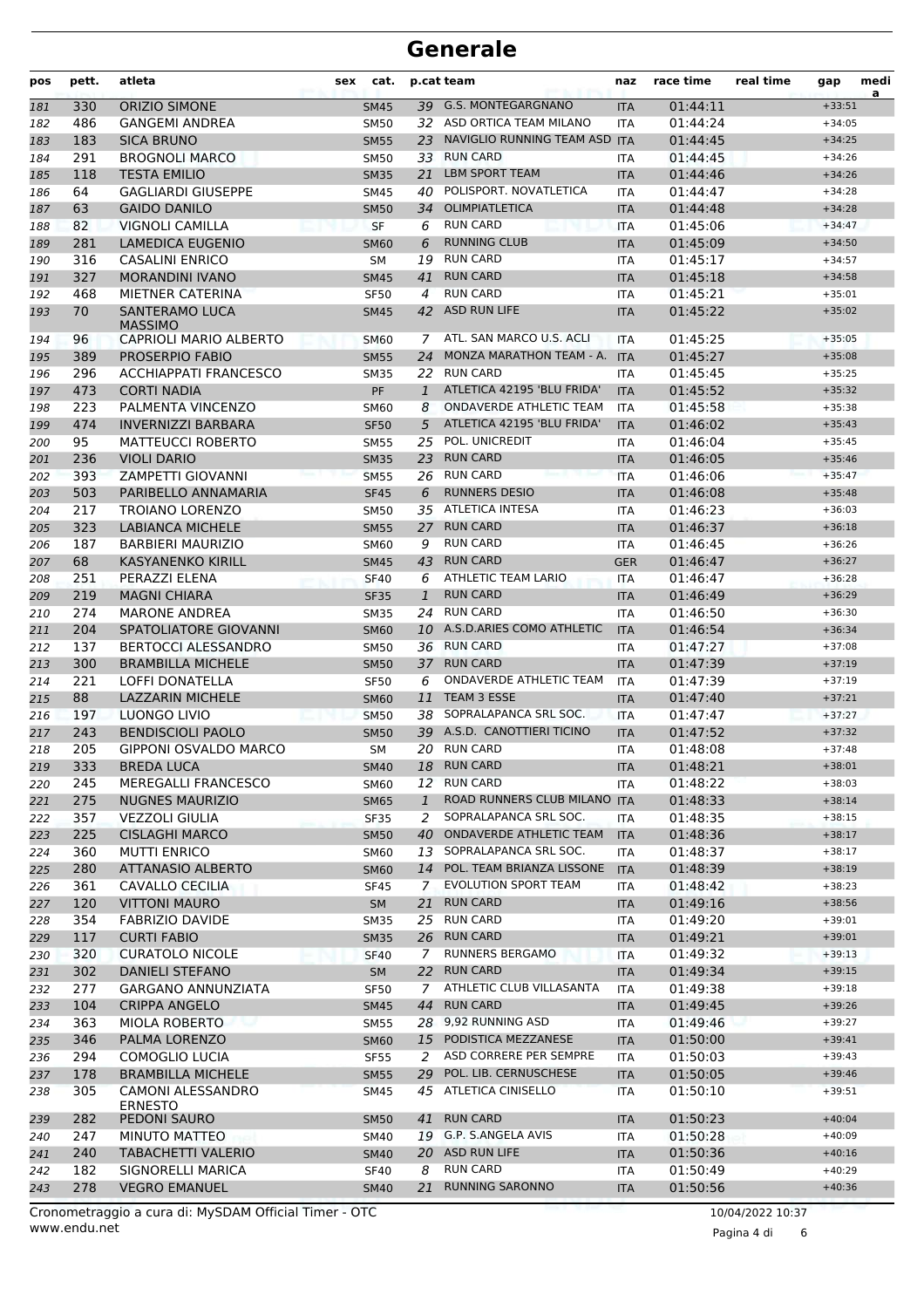| pos        | pett.      | atleta                                                 | sex | cat.                       |          | p.cat team                                               | naz                      | race time            | real time | gap                  | medi<br>a |
|------------|------------|--------------------------------------------------------|-----|----------------------------|----------|----------------------------------------------------------|--------------------------|----------------------|-----------|----------------------|-----------|
| 244        | 295        | <b>GAFFURINI ALBERTO</b>                               |     | <b>SM55</b>                |          | 30 RUN CARD                                              | <b>ITA</b>               | 01:51:08             |           | $+40:48$             |           |
| 245        | 250        | <b>CARBONI FRANCESCA</b>                               |     | <b>SF45</b>                | 8        | <b>RUN CARD</b>                                          | <b>ITA</b>               | 01:51:17             |           | $+40:57$             |           |
| 246        | 334        | <b>BALSAMO GIOVANNI</b>                                |     | <b>SM35</b>                |          | 27 A.S.D. PASSIONE CORSA                                 | <b>ITA</b>               | 01:51:50             |           | $+41:31$             |           |
| 247        | 190        | DE FILIPPIS DALILA                                     |     | <b>SF35</b>                | 3        | A.S.D. CBS ROMA                                          | <b>ITA</b>               | 01:51:53             |           | $+41:34$             |           |
| 248        | 194        | <b>BRUNI CLAUDIO</b>                                   |     | <b>SM40</b>                |          | 22 A.S.D. CBS ROMA                                       | <b>ITA</b>               | 01:52:04             |           | $+41:45$             |           |
| 249        | 384        | PASSADOR STEFANO                                       |     | <b>SM</b>                  |          | 23 RUN CARD                                              | <b>ITA</b>               | 01:52:10             |           | $+41:50$             |           |
| 250        | 376        | <b>ABENI STEFANO</b>                                   |     | <b>SM50</b>                |          | 42 G.A.P. SARONNO                                        | <b>ITA</b>               | 01:52:32             |           | $+42:12$             |           |
| 251        | 317        | <b>BORTOLASO SIMONE</b>                                |     | <b>SM50</b>                |          | 43 A.S.D. MARCIACARATESI<br>ROAD RUNNERS CLUB MILANO ITA | <b>ITA</b>               | 01:52:34             |           | $+42:15$             |           |
| 252        | 347<br>235 | <b>CHIERICI CESARE</b><br><b>FORMAI PIETRO MASSIMO</b> |     | <b>SM70</b>                | 2<br>46  | CANOTTIERI MILANO                                        |                          | 01:52:48             |           | $+42:29$<br>$+42:29$ |           |
| 253        |            | <b>MARCO</b>                                           |     | <b>SM45</b>                |          |                                                          | <b>ITA</b>               | 01:52:49             |           |                      |           |
| 254        | 241        | <b>ARICI NICOLA</b>                                    |     | <b>SM45</b>                | 47       | <b>ZEROTRENTA TRIATHLON</b>                              | <b>ITA</b>               | 01:53:46             |           | $+43:26$             |           |
| 255        | 69         | <b>SEGALINI ANDREA</b>                                 |     | SM45                       | 48       | <b>SPORT CLUB BRESCIA</b>                                | <b>ITA</b>               | 01:54:01             |           | $+43:41$             |           |
| 256        | 319        | <b>VALENTE LIVIANA</b>                                 |     | <b>SF45</b>                | 9        | <b>BARI ROAD RUNNERS CLUB</b>                            | <b>ITA</b>               | 01:54:03             |           | $+43:44$             |           |
| 257        | 318        | <b>TRIGGIANI MICHELE</b>                               |     | <b>SM55</b>                | 31       | <b>BARI ROAD RUNNERS CLUB</b>                            | <b>ITA</b>               | 01:54:03             |           | $+43:44$             |           |
| 258        | 368        | <b>FOCARELLI STEFANIA</b>                              |     | <b>SF50</b>                | 8        | <b>S.CLUB LIB. SESTO</b>                                 | <b>ITA</b>               | 01:54:20             |           | $+44:01$             |           |
| 259        | 285        | <b>BRIGUGLIA DANIELE</b>                               |     | <b>SM45</b>                |          | 49 RUN CARD                                              | <b>ITA</b>               | 01:54:21             |           | $+44:01$             |           |
| 260        | 136        | <b>BARZAGHI GIUSEPPINA</b>                             |     | <b>SF40</b>                | 9        | AMICI DELLO SPORT BRIOSCO-<br><b>RUN CARD</b>            | <b>ITA</b>               | 01:54:33<br>01:54:40 |           | $+44:14$             |           |
| 261        | 122<br>283 | <b>CASTELLI FILIPPO</b><br><b>ANGI VINCENZO</b>        |     | SM                         | 24<br>16 | <b>RUN CARD</b>                                          | ITA                      | 01:54:51             |           | $+44:20$<br>$+44:31$ |           |
| 262<br>263 | 391        | <b>BUZZO FRANCESCO</b>                                 |     | <b>SM60</b><br><b>SM35</b> | 28       | <b>RUN CARD</b>                                          | <b>ITA</b><br><b>ITA</b> | 01:54:51             |           | $+44:31$             |           |
| 264        | 322        | REDAELLI GIANCARLO                                     |     | <b>SM50</b>                | 44       | A.S.D. MARCIACARATESI                                    | <b>ITA</b>               | 01:54:53             |           | $+44:34$             |           |
| 265        | 365        | <b>IMBAQUINGO TERAN PABLO</b>                          |     | <b>SM50</b>                | 45       | ROAD RUNNERS CLUB MILANO ITA                             |                          | 01:54:59             |           | $+44:39$             |           |
|            |            | <b>PATRICIO</b>                                        |     |                            |          |                                                          |                          |                      |           |                      |           |
| 266        | 315        | <b>AGLIARDI LUCA</b>                                   |     | <b>SM35</b>                | 29       | ATLETICA SANDRO CALVESI                                  | <b>ITA</b>               | 01:55:00             |           | $+44:40$             |           |
| 267        | 311        | <b>DIBITONTO FABRIZIA</b>                              |     | <b>SF50</b>                | 9        | <b>RUN CARD</b>                                          | <b>ITA</b>               | 01:55:17             |           | $+44:57$             |           |
| 268        | 312        | <b>CAIMI RINALDO</b>                                   |     | <b>SM55</b>                | 32       | <b>RUN CARD</b>                                          | <b>ITA</b>               | 01:55:17             |           | $+44:57$             |           |
| 269        | 326        | <b>LEONE PAOLO</b>                                     |     | <b>SM55</b>                |          | 33 ATLETICA MONOPOLI                                     | <b>ITA</b>               | 01:55:32             |           | $+45:13$             |           |
| 270        | 244        | PRATO SIMONA                                           |     | <b>SF50</b>                |          | 10 CANOTTIERI MILANO<br>25 ATLETICA ALTO LARIO           | <b>ITA</b>               | 01:55:33             |           | $+45:13$             |           |
| 271        | 340<br>196 | <b>BATTISTESSA CARLO</b><br><b>BOTERO JUAN PABLO</b>   |     | <b>SM</b><br><b>SM</b>     |          | 26 RUN CARD                                              | <b>ITA</b><br><b>ITA</b> | 01:55:37<br>01:55:40 |           | $+45:17$<br>$+45:20$ |           |
| 272<br>273 | 370        | <b>OLIVIERI ANTONIO</b>                                |     | <b>SM65</b>                | 2        | ONDAVERDE ATHLETIC TEAM                                  | <b>ITA</b>               | 01:55:47             |           | $+45:28$             |           |
| 274        | 185        | <b>BONANOMI FABRIZIO</b>                               |     | <b>SM55</b>                | 34       | <b>RUN CARD</b>                                          | <b>ITA</b>               | 01:56:03             |           | $+45:43$             |           |
| 275        | 273        | ALPIGIANI MASSIMO                                      |     | <b>SM35</b>                |          | 30 RUN CARD                                              | <b>ITA</b>               | 01:56:09             |           | $+45:49$             |           |
| 276        | 288        | ROMITO MARIANNA                                        |     | <b>SF45</b>                |          | 10 RUN CARD                                              | <b>ITA</b>               | 01:57:01             |           | $+46:42$             |           |
| 277        | 297        | <b>GRASSI STEFANO</b>                                  |     | <b>SM50</b>                | 46       | <b>RUN CARD</b>                                          | <b>ITA</b>               | 01:57:04             |           | $+46:44$             |           |
| 278        | 487        | <b>MEO INES</b>                                        |     | <b>SF55</b>                | 3        | ASD ORTICA TEAM MILANO                                   | <b>ITA</b>               | 01:57:05             |           | $+46:46$             |           |
| 279        | 336        | <b>SANTORO CLAUDIO</b>                                 |     | <b>SM45</b>                |          | 50 RUN CARD                                              | <b>ITA</b>               | 01:57:05             |           | $+46:46$             |           |
| 280        | 339        | <b>GHISLANZONI CLAUDIA</b>                             |     | <b>SF40</b>                |          | 10 ATLETICA ALTO LARIO                                   | <b>ITA</b>               | 01:57:10             |           | $+46:51$             |           |
| 281        | 324        | LOCATELLI MARIO STEFANO                                |     | <b>SM60</b>                |          | 17 RUNNERS BERGAMO                                       | <b>ITA</b>               | 01:57:21             |           | $+47:02$             |           |
| 282        | 359        | <b>AZZALIN GIUSEPPE</b>                                |     | <b>SM50</b>                |          | 47 AZALAI A.S.D.                                         | <b>XKX</b>               | 01:57:25             |           | $+47:05$             |           |
| 283        | 343        | <b>BRUNO LUDOVICA</b>                                  |     | SF55                       | 4        | RUNAWAY MILANO A.S.D.                                    | ITA                      | 01:57:38             |           | $+47:19$             |           |
| 284        | 344        | <b>FUMAGALLI MARCO</b>                                 |     | <b>SM50</b>                |          | 48 MONZA MARATHON TEAM - A.                              | <b>ITA</b>               | 01:57:38             |           | $+47:19$             |           |
| 285        | 90         | <b>BOSELLI UMBERTO</b>                                 |     | <b>SM55</b>                |          | 35 RUN CARD                                              | ITA                      | 01:57:40             |           | $+47:21$             |           |
| 286        | 458        | <b>VALBONESI STEFANO</b>                               |     | <b>SM55</b>                |          | 36 TRISESSANTA A.S.D.                                    | <b>ITA</b>               | 01:57:46             |           | $+47:27$             |           |
| 287        | 332        | <b>REATI MARCO</b>                                     |     | SM40                       |          | 23 RUN CARD                                              | ITA                      | 01:57:57             |           | $+47:37$             |           |
| 288        | 505        | <b>MOLENA MAURIZIO</b>                                 |     | <b>SM50</b>                |          | 49 RUNNERS DESIO                                         | <b>ITA</b>               | 01:58:01             |           | $+47:41$             |           |
| 289        | 502        | MONTRASIO DANIELA                                      |     | SF50                       | 11       | <b>RUNNERS DESIO</b>                                     | ITA                      | 01:58:01             |           | $+47:41$             |           |
| 290        | 290        | <b>RUGGERI MATTEO</b><br><b>VICENTI TOMMASO</b>        |     | <b>SM35</b>                | 31       | <b>RUN CARD</b><br>37 ATL. ARCISATE                      | <b>ITA</b>               | 01:58:19<br>01:58:39 |           | $+47:59$             |           |
| 291<br>292 | 276<br>498 | <b>BERTIN LUANA</b>                                    |     | <b>SM55</b><br><b>SF50</b> |          | 12 RUNNERS DESIO                                         | ITA<br><b>ITA</b>        | 01:58:41             |           | $+48:19$<br>$+48:21$ |           |
| 293        | 338        | <b>GALLI ROBERTO</b>                                   |     | <b>SM50</b>                |          | 50 PODISTI FARESI                                        | ITA                      | 01:58:42             |           | $+48:22$             |           |
| 294        | 304        | PAVANELLO CHIARA                                       |     | <b>SF40</b>                | 11       | <b>RUN CARD</b>                                          | <b>ITA</b>               | 01:58:57             |           | $+48:38$             |           |
| 295        | 476        | MARROCCO ANTONELLA                                     |     | <b>SF55</b>                | 5        | G.S. MONTESTELLA                                         | ITA                      | 01:59:07             |           | $+48:47$             |           |
| 296        | 475        | <b>MANARA ELENA</b>                                    |     | <b>SF40</b>                |          | 12 G.S. MONTESTELLA                                      | <b>ITA</b>               | 01:59:07             |           | $+48:47$             |           |
| 297        | 454        | SGARGETTA SUSANNA                                      |     | SF                         | 7        | 3C (COMP. CREMONESE                                      | ITA                      | 01:59:13             |           | $+48:53$             |           |
| 298        | 299        | <b>BETTARELLO SILVIO</b>                               |     | <b>SM50</b>                | 51       | <b>RUN CARD</b>                                          | <b>ITA</b>               | 01:59:26             |           | $+49:07$             |           |
| 299        | 371        | <b>BUSNELLI GABRIELLA</b>                              |     | <b>SF45</b>                | 11       | <b>RUNNING SARONNO</b>                                   | ITA                      | 01:59:28             |           | $+49:09$             |           |
| 300        | 226        | <b>GALLUS FABIO</b>                                    |     | <b>SM45</b>                | 51       | <b>RUNNING SARONNO</b>                                   | <b>ITA</b>               | 01:59:28             |           | $+49:09$             |           |
| 301        | 345        | <b>GHILARDI FLAVIO</b>                                 |     | SM40                       |          | 24 RUN CARD                                              | ITA                      | 01:59:54             |           | $+49:35$             |           |
| 302        | 364        | <b>TUCCI ANGELO</b>                                    |     | <b>SM50</b>                |          | 52 G.A.P. SARONNO                                        | <b>ITA</b>               | 01:59:59             |           | $+49:40$             |           |
| 303        | 342        | COLOSIO CHIARA SERENA                                  |     | SF45                       |          | 12 A.S.D. ATLETICA SARNICO                               | ITA                      | 02:00:02             |           | $+49:43$             |           |
| 304        | 377        | VAGO PAOLA                                             |     | <b>SF50</b>                |          | 13 G.A.P. SARONNO                                        | <b>ITA</b>               | 02:00:17             |           | $+49:57$             |           |
| 305        | 309        | <b>GALLERINI MONICA</b>                                |     | SF50                       |          | 14 RUN CARD                                              | ITA                      | 02:00:17             |           | $+49:58$             |           |
| 306        | 308        | LAROVERE DOMENICO                                      |     | <b>SM65</b>                | 3        | <b>BITONTO SPORTIVA</b>                                  | <b>ITA</b>               | 02:00:25             |           | $+50:05$             |           |

Pagina 5 di 6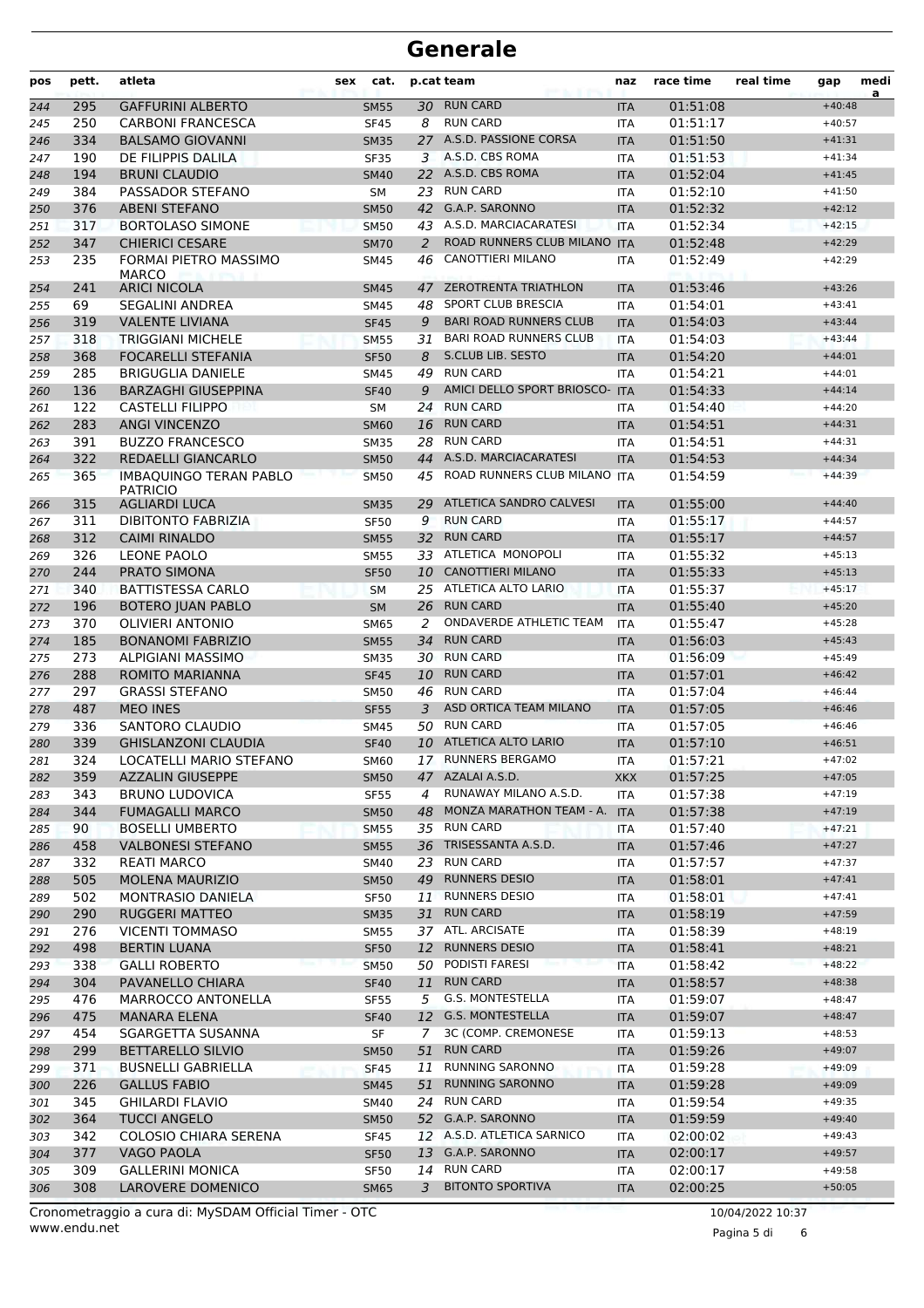| pos        | pett.       | atleta                                                | sex         | cat.                       |                | p.cat team                                     | naz                      | race time                | real time        | gap                  | medi |
|------------|-------------|-------------------------------------------------------|-------------|----------------------------|----------------|------------------------------------------------|--------------------------|--------------------------|------------------|----------------------|------|
| 307        | 369         | <b>TERAZZI ROBERTO</b>                                |             | <b>SM55</b>                | 38             | S.CLUB LIB. SESTO                              | <b>ITA</b>               | 02:00:28                 |                  | $+50:08$             | a    |
| 308        | 313         | LODA PAOLA                                            |             | <b>SF45</b>                | 13             | <b>RUN CARD</b>                                | <b>ITA</b>               | 02:00:57                 |                  | $+50:38$             |      |
| 309        | 329         | <b>GARETTI FILIPPO</b>                                |             | <b>SM</b>                  | 27             | ATL. SAN MARCO U.S. ACLI                       | <b>ITA</b>               | 02:01:26                 |                  | $+51:07$             |      |
| 310        | 465         | <b>MARTELLO SIMONA</b>                                |             | <b>SF45</b>                | 14             | <b>RUN CARD</b>                                | <b>ITA</b>               | 02:01:27                 |                  | $+51:08$             |      |
| 311        | 362         | <b>PIZZI GIOVANNA</b>                                 |             | <b>SF50</b>                | 15             | 9,92 RUNNING ASD                               | <b>ITA</b>               | 02:01:47                 |                  | $+51:28$             |      |
| 312        | 195         | <b>CONTI ALESSIO</b>                                  |             | SM                         | 28             | <b>RUN CARD</b>                                | <b>ITA</b>               | 02:02:06                 |                  | $+51:46$             |      |
| 313        | 303         | <b>CORATELLI CHIARA</b><br><b>ANNAMARIA</b>           |             | <b>SF45</b>                | 15             | <b>RUN CARD</b>                                | <b>ITA</b>               | 02:02:10                 |                  | $+51:51$             |      |
| 314        | 494         | <b>VELTRI ISABELLA</b>                                |             | <b>SF45</b>                | 16             | ASD ORTICA TEAM MILANO                         | <b>ITA</b>               | 02:02:25                 |                  | $+52:06$             |      |
| 315        | 242         | <b>CITTERIO ALDO</b>                                  |             | <b>SM65</b>                | $\overline{4}$ | ROAD RUNNERS CLUB MILANO ITA                   |                          | 02:02:27                 |                  | $+52:07$             |      |
| 316        | 271         | <b>MONTI GIANCARLO</b>                                |             | <b>SM50</b>                | 53             | <b>VERDE PISELLO GROUP</b>                     | <b>ITA</b>               | 02:02:43                 |                  | $+52:24$             |      |
| 317        | 286         | <b>MARTINELLO MATTIA</b>                              |             | <b>SM</b>                  | 29             | UNITED TRAIL&RUNNING                           | <b>ITA</b>               | 02:02:56                 |                  | $+52:36$             |      |
| 318        | 325         | <b>BIGLIARDI FABIO</b>                                |             | <b>SM50</b>                | 54             | <b>RUN CARD</b>                                | <b>ITA</b>               | 02:02:57                 |                  | $+52:37$             |      |
| 319        | 307         | <b>GIANFERRARA MARCO</b>                              |             | <b>SM55</b>                | 39             | <b>RUN CARD</b>                                | <b>ITA</b>               | 02:04:04                 |                  | $+53:45$             |      |
| 320        | 374         | PELLIZZONI CINZIA                                     |             | <b>SF60</b>                | 1              | <b>RUNNING SARONNO</b>                         | <b>ITA</b>               | 02:04:15                 |                  | $+53:56$             |      |
| 321        | 301         | DEL MIGLIO ROLANDO                                    |             | <b>SM70</b>                | 3              | <b>RUN CARD</b>                                | <b>ITA</b>               | 02:04:18                 |                  | $+53:58$             |      |
| 322        | 353         | SOLARI LEONARDO                                       |             | PM                         | 4              | <b>RUN CARD</b>                                | <b>ITA</b>               | 02:05:24                 |                  | $+55:04$             |      |
| 323        | 464         | <b>ROLI DIPAK</b>                                     |             | <b>SM35</b>                | 32             | <b>MARCIATORI DESIO</b>                        | <b>ITA</b>               | 02:06:21                 |                  | $+56:02$             |      |
| 324        | 461         | <b>SENATORE STEFANO</b>                               |             | <b>SM45</b>                | 52             | <b>RUN CARD</b>                                | <b>ITA</b>               | 02:06:22                 |                  | $+56:03$             |      |
| 325        | 500         | <b>MALLARDI LORENZO</b>                               |             | <b>SM50</b>                | 55             | <b>RUNNERS DESIO</b><br><b>RUNNING SARONNO</b> | <b>ITA</b>               | 02:07:32                 |                  | $+57:12$             |      |
| 326<br>327 | 372<br>495  | <b>CERIANI MARINA</b><br>PELLEGATTA LAURA             |             | <b>SF55</b><br><b>SF55</b> | 6<br>7         | <b>RUNNERS DESIO</b>                           | <b>ITA</b><br><b>ITA</b> | 02:07:58<br>02:09:01     |                  | $+57:38$<br>$+58:42$ |      |
| 328        | 504         | <b>TREZZI ROBERTA</b>                                 |             | <b>SF50</b>                | 16             | <b>RUNNERS DESIO</b>                           | <b>ITA</b>               | 02:09:01                 |                  | $+58:42$             |      |
| 329        | 366         | <b>CAZZANIGA SILVANO</b>                              |             | <b>SM70</b>                | $\overline{4}$ | <b>ATLETICA INTESA</b>                         | <b>ITA</b>               | 02:09:04                 |                  | $+58:44$             |      |
| 330        | 392         | <b>ZAMPETTI LUCA</b>                                  |             | <b>PM</b>                  | 5              | <b>RUN CARD</b>                                | <b>ITA</b>               | 02:09:06                 |                  | $+58:47$             |      |
| 331        | 289         | <b>FORTI GERMANA</b>                                  |             | <b>SF60</b>                | 2              | LIBERTAS VALLESABBIA                           | <b>ITA</b>               | 02:09:09                 |                  | $+58:49$             |      |
| 332        | 350         | <b>SCOLARO ROBERTO</b>                                |             | <b>SM40</b>                | 25             | <b>RUN CARD</b>                                | <b>ITA</b>               | 02:09:29                 |                  | $+59:09$             |      |
| 333        | 351         | <b>COLLIMEDAGLIA MARIO</b>                            |             | <b>SM50</b>                | 56             | A.S.D. ESCAPE TEAM                             | <b>ITA</b>               | 02:09:30                 |                  | $+59:10$             |      |
| 334        | 352         | SOLARI DAVIDE                                         |             | <b>SM55</b>                | 40             | ENERGIA FOR SPORT S.S.D. R. ITA                |                          | 02:09:30                 |                  | $+59:11$             |      |
| 335        | 467         | <b>GUGLIELMETTI</b>                                   |             | <b>SF55</b>                | 8              | <b>RUN CARD</b>                                | <b>ITA</b>               | 02:10:01                 |                  | $+59:42$             |      |
|            |             | ALESSANDRA                                            |             |                            |                |                                                |                          |                          |                  |                      |      |
|            |             | ENDU                                                  |             |                            |                | ENDU                                           |                          | BNDU                     |                  |                      |      |
|            | ENDU        |                                                       | ENDU        |                            |                | ENDU                                           |                          |                          |                  | ENDU                 |      |
|            |             | <b>ENDUmet</b>                                        |             |                            |                | <b>ENDU</b>                                    |                          | <b>ENDU<sub>TE</sub></b> |                  |                      |      |
|            | <b>ENDU</b> |                                                       | <b>ENDU</b> |                            |                | <b>ENDU</b>                                    |                          |                          |                  | <b>ENDU</b>          |      |
|            |             |                                                       |             |                            |                |                                                |                          |                          |                  |                      |      |
|            |             | <b>ENDU</b>                                           |             |                            |                | <b>ENDUnet</b>                                 |                          | <b>ENDU</b>              |                  |                      |      |
|            | ENDU        |                                                       | <b>ENDU</b> |                            |                | <b>ENDU</b>                                    |                          |                          |                  | <b>ENDU</b>          |      |
|            |             | ENDU                                                  |             |                            |                | ENDU                                           |                          | ENDU                     |                  |                      |      |
|            | ENDU        |                                                       | <b>ENDU</b> |                            |                | <b>ENDU</b>                                    |                          |                          |                  | <b>ENDU</b>          |      |
|            |             | <b>ENDUnet</b>                                        |             |                            |                | ENDU                                           |                          | <b>ENDUmet</b>           |                  |                      |      |
|            |             | Cronometraggio a cura di: MySDAM Official Timer - OTC |             |                            |                | ENDU                                           |                          |                          | 10/04/2022 10:37 | EMBLI                |      |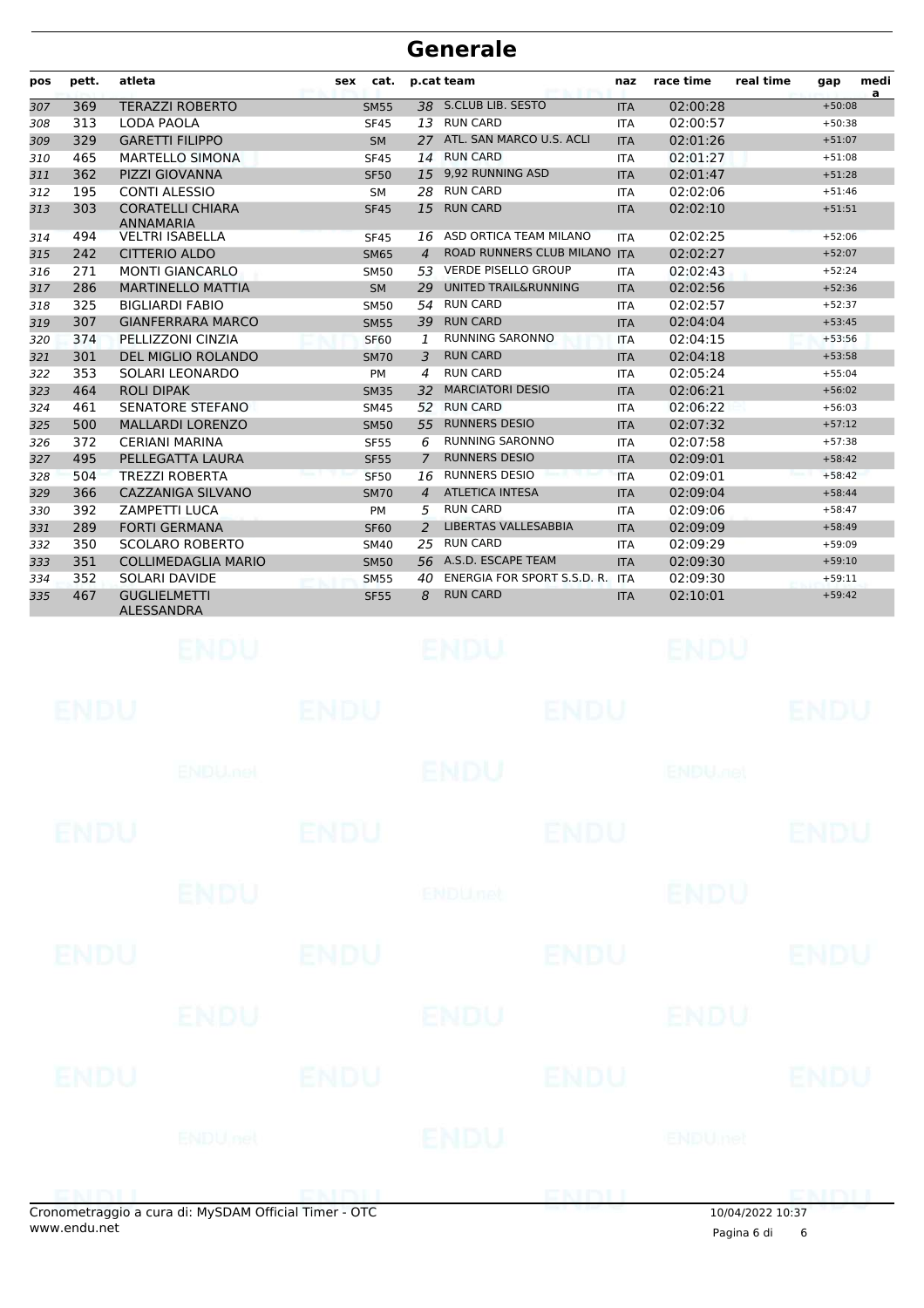## **Monza Run Free**

*Gara* **21 Km Fispes** *Data* **10/04/2022**

|                                         |                                        |                                                                                                                                                      |                                                                                      | <b>Generale</b>                                                                                                                                                                                  |                                                                    | <b>PEACH PACHING</b>                                                 |                                                                      |
|-----------------------------------------|----------------------------------------|------------------------------------------------------------------------------------------------------------------------------------------------------|--------------------------------------------------------------------------------------|--------------------------------------------------------------------------------------------------------------------------------------------------------------------------------------------------|--------------------------------------------------------------------|----------------------------------------------------------------------|----------------------------------------------------------------------|
| pos<br>$\mathbf{1}$                     | pett.<br>594                           | <u>EMDU</u><br>atleta<br>PASQUAZZO MICHELE                                                                                                           | sex<br>cat.<br><b>SM</b>                                                             | p.cat team<br>ASD ATLETICA VALLE DI                                                                                                                                                              | naz<br><b>ITA</b>                                                  | race time<br>01:17:10                                                | real time<br>medi<br>gap<br>a                                        |
| 2<br>3<br>4<br>5<br>6<br>$\overline{7}$ | 592<br>591<br>595<br>598<br>597<br>600 | PILI D'OTTAVIO GIOVANNI<br>ROCCA NICOLA<br><b>MILANO ANTONIO</b><br><b>CARNEVALE CRISTIANO</b><br><b>CUCCO CRISTIAN</b><br><b>DEI NOBILI ANTONIO</b> | <b>SM40</b><br><b>SM50</b><br><b>SM40</b><br><b>SM45</b><br><b>SM45</b><br><b>PM</b> | ASD VILLA DE SANCTIS<br>ASD OLYMPIA ATHLETIC TEAM ITA<br>POLHA - VARESE ASS.POLISP.<br>1<br>POL.HA. CONEGLIANO<br>$\mathbf{1}$<br><b>ICARO ONLUS</b><br>2<br><b>MILANO ONLUS</b><br>$\mathbf{1}$ | <b>ITA</b><br><b>ITA</b><br><b>ITA</b><br><b>ITA</b><br><b>ITA</b> | 01:34:32<br>01:35:21<br>01:36:11<br>01:37:35<br>01:41:38<br>01:42:19 | $+17:23$<br>$+18:12$<br>$+19:02$<br>$+20:25$<br>$+24:29$<br>$+25:10$ |
|                                         | <b>ENDU</b>                            |                                                                                                                                                      | <b>ENDU</b>                                                                          | <b>ENDU</b>                                                                                                                                                                                      |                                                                    |                                                                      | ENDU                                                                 |
|                                         |                                        | <b>ENDU</b> nel                                                                                                                                      |                                                                                      | <b>ENDU</b>                                                                                                                                                                                      |                                                                    | <b>ENDUnet</b>                                                       |                                                                      |
|                                         | ENDU                                   |                                                                                                                                                      | ENDU                                                                                 | <b>ENDU</b>                                                                                                                                                                                      |                                                                    |                                                                      | ENDU                                                                 |
|                                         |                                        | ENDU                                                                                                                                                 |                                                                                      | ENDU                                                                                                                                                                                             |                                                                    | ENDU                                                                 |                                                                      |
|                                         | ENDUMet                                |                                                                                                                                                      | <b>ENDU</b>                                                                          | <b>ENDU</b>                                                                                                                                                                                      |                                                                    |                                                                      | ENDUnet                                                              |
|                                         |                                        | ENDU                                                                                                                                                 |                                                                                      | ENDU                                                                                                                                                                                             |                                                                    | ENDU                                                                 |                                                                      |
|                                         | ENDU                                   |                                                                                                                                                      | ENDU                                                                                 | <b>ENDU</b>                                                                                                                                                                                      |                                                                    |                                                                      | ENDU                                                                 |
|                                         |                                        | <b>ENDU<sub>net</sub></b>                                                                                                                            |                                                                                      | ENDU                                                                                                                                                                                             |                                                                    | <b>ENDU<sub>DED</sub></b>                                            |                                                                      |
|                                         | ENDU                                   |                                                                                                                                                      | ENDU                                                                                 | ENDU                                                                                                                                                                                             |                                                                    |                                                                      | ENDU                                                                 |
|                                         |                                        | <b>ENDU</b>                                                                                                                                          |                                                                                      | <b>ENDUnet</b>                                                                                                                                                                                   |                                                                    | <b>ENDU</b>                                                          |                                                                      |
|                                         | <b>ENDU</b>                            |                                                                                                                                                      | <b>ENDU</b>                                                                          | <b>ENDU</b>                                                                                                                                                                                      |                                                                    |                                                                      | <b>ENDU</b>                                                          |
|                                         |                                        | ENDU                                                                                                                                                 |                                                                                      | <b>ENDU</b>                                                                                                                                                                                      |                                                                    | ENDU                                                                 |                                                                      |
|                                         | <b>ENDU</b>                            |                                                                                                                                                      | <b>ENDU</b>                                                                          | <b>ENDU</b>                                                                                                                                                                                      |                                                                    |                                                                      | <b>ENDU</b>                                                          |
|                                         |                                        | <b>ENDUnet</b>                                                                                                                                       |                                                                                      | ENDU                                                                                                                                                                                             |                                                                    | <b>ENDUmet</b>                                                       |                                                                      |
|                                         |                                        |                                                                                                                                                      |                                                                                      |                                                                                                                                                                                                  |                                                                    |                                                                      |                                                                      |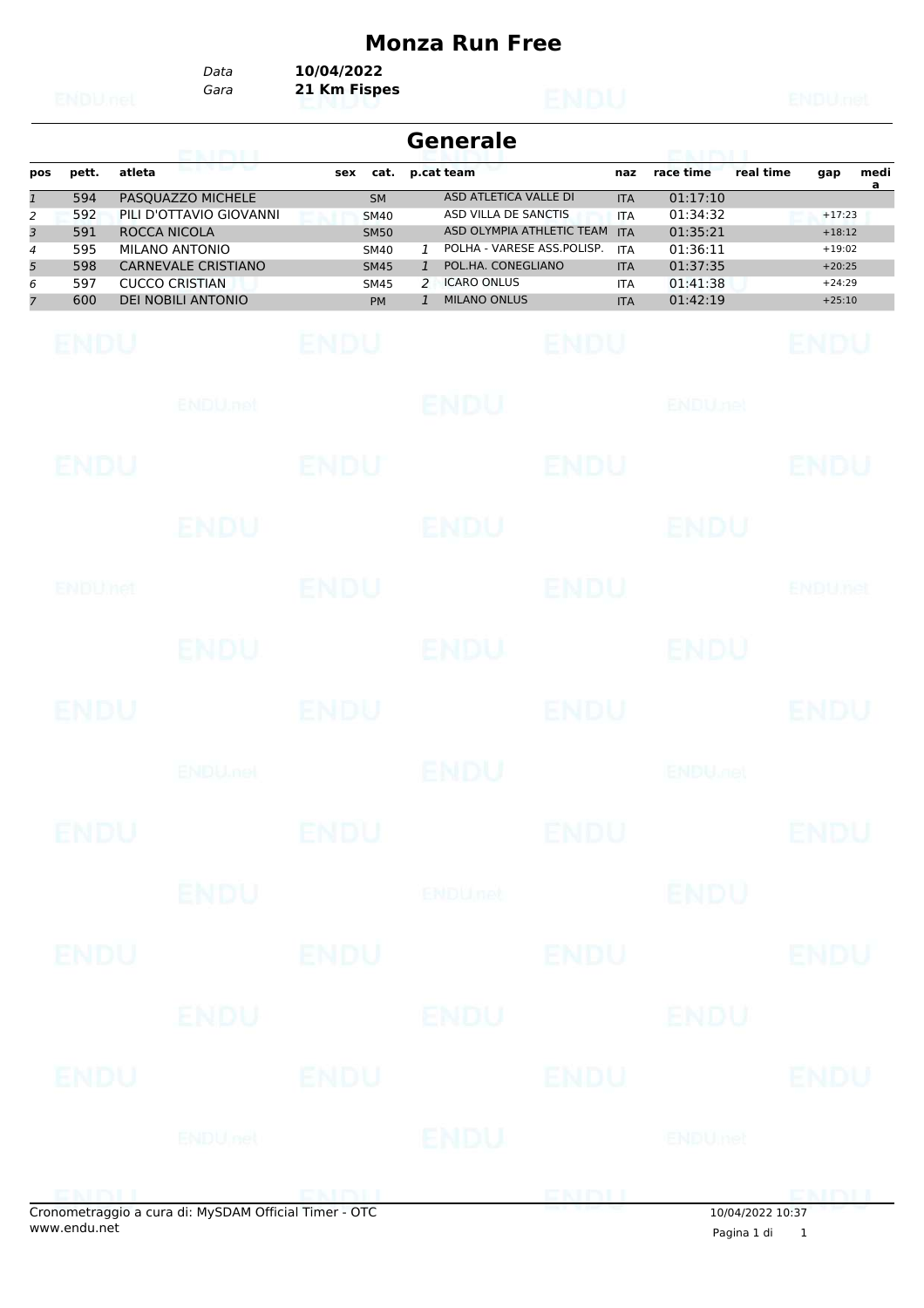#### **Monza Run Free**

*Gara* **10 Km non competitiva** *Data* **10/04/2022**

|       | 69. I KYLI                 |                     | <b>Generale</b>     |            |           |           |       |
|-------|----------------------------|---------------------|---------------------|------------|-----------|-----------|-------|
| pett. | atleta                     | sex                 | team                | naz        | race time | real time | media |
| 1375  | <b>ACONE LORENZO</b>       |                     |                     | <b>ITA</b> | 00:47:08  |           |       |
| 1236  | ALESSANDRO BUSATTO         | <b>STATISTICS I</b> |                     | ITA        | 00:55:14  |           |       |
| 1382  | <b>ANDREONI VITTORIO</b>   |                     |                     | <b>ITA</b> | 00:54:33  |           |       |
| 1219  | ANDRIOLA STEFANIA          |                     |                     | ITA        | 01:02:01  |           |       |
| 1264  | <b>ANGRISANI FULVIO</b>    |                     |                     | <b>ITA</b> | 01:00:37  |           |       |
| 1165  | ARAGON LILIANA             |                     |                     | PER        | 00:58:34  |           |       |
| 1228  | <b>ARCOS ROBERTO</b>       |                     |                     | ECU        | 00:58:10  |           |       |
| 1168  | <b>ARDONE MATTEO</b>       |                     |                     | <b>ITA</b> | 00:39:25  |           |       |
| 1063  | <b>ARENA IVAN</b>          |                     |                     | <b>ITA</b> | 01:06:52  |           |       |
| 1385  | ARNODO SIMONA              |                     |                     | <b>ITA</b> | 00:58:47  |           |       |
| 1421  | <b>ARPAIA GAETANO</b>      |                     |                     | <b>ITA</b> | 01:08:17  |           |       |
| 1202  | <b>ARTUSI AMBROGIO</b>     |                     |                     | ITA        | 00:41:46  |           |       |
| 1055  | <b>ASSENZA IVANO</b>       |                     |                     | <b>ITA</b> | 01:06:51  |           |       |
| 1059  | <b>BALESTRIERI MARIO</b>   |                     | میں وہ روز بیٹ      | <b>ITA</b> | 00:55:53  |           |       |
| 1198  | <b>BARBANTI VALTER</b>     |                     |                     | <b>ITA</b> | 00:57:23  |           |       |
| 1262  | <b>BARBARO ANTONINO</b>    |                     |                     | <b>ITA</b> | 00:58:44  |           |       |
| 1267  | <b>BARBERA GAETANO</b>     |                     |                     | <b>ITA</b> | 00:59:24  |           |       |
| 1286  | <b>BARDI MASSIMO</b>       |                     |                     | ITA        | 00:54:52  |           |       |
| 1210  | <b>BARILLI FRANCESCA</b>   |                     |                     | <b>ITA</b> | 01:01:02  |           |       |
| 1060  | <b>BARO FRANCESCA</b>      |                     | <b>ESSAY PART 2</b> | <b>ITA</b> | 00:59:12  |           |       |
| 1061  | <b>BARO GIANMARCO</b>      |                     |                     | <b>ITA</b> | 00:59:21  |           |       |
| 1049  | <b>BARRESI UMBERTO</b>     |                     |                     | <b>ITA</b> | 00:52:52  |           |       |
| 1209  | <b>BARTOLI ARIANNA</b>     |                     |                     | <b>ITA</b> | 01:01:08  |           |       |
| 1104  | <b>BATTAGIN SILVIA</b>     |                     |                     | <b>ITA</b> | 01:08:54  |           |       |
| 1044  | <b>BELLO ANDREA</b>        |                     |                     | <b>ITA</b> | 00:53:41  |           |       |
| 1166  | <b>BELLONI MORENO</b>      |                     |                     | <b>ITA</b> | 00:47:43  |           |       |
| 1035  | <b>BENATTI DAVIDE</b>      |                     |                     | <b>ITA</b> | 00:50:24  |           |       |
| 1014  | BERNASCONI ALESSIA         |                     |                     | <b>ITA</b> | 00:57:20  |           |       |
| 1415  | <b>BERTAZZOLI MARCO</b>    |                     |                     | <b>ITA</b> | 00:49:34  |           |       |
| 1039  | <b>BERTI CLAUDIA</b>       |                     |                     | ITA        | 01:18:24  |           |       |
| 1040  | <b>BERTI EMANUELE</b>      |                     |                     | <b>ITA</b> | 01:18:22  |           |       |
| 1212  | <b>BERTOLDI SILVIA</b>     |                     |                     | <b>ITA</b> | 00:56:44  |           |       |
| 1410  | <b>BERTUCCI SIMONE</b>     |                     |                     | <b>ITA</b> | 01:14:46  |           |       |
| 1376  | <b>BESTAZZA DAVIDE</b>     |                     |                     | <b>ITA</b> | 00:47:35  |           |       |
| 1429  | <b>BIANCHI ALBERTO</b>     |                     |                     | <b>ITA</b> | 00:52:43  |           |       |
| 1270  | <b>BIANCHI CORRADO</b>     |                     |                     | <b>ITA</b> | 01:02:26  |           |       |
| 1386  | <b>BIANCHI IRENE</b>       |                     |                     | <b>ITA</b> | 00:58:19  |           |       |
| 1414  | <b>BICCHERI MARCO</b>      |                     |                     | <b>ITA</b> | 00:46:13  |           |       |
| 1099  | <b>BIGLIARDI LUCA</b>      |                     |                     | <b>ITA</b> | 00:49:03  |           |       |
| 1098  | <b>BIGLIARDI VERONICA</b>  |                     |                     | <b>ITA</b> | 01:00:21  |           |       |
| 1017  | <b>BIUNDO NATALE</b>       |                     |                     | <b>ITA</b> | 01:03:56  |           |       |
| 1378  | <b>BOCCACCINI ELIA</b>     |                     |                     | ITA        | 01:05:40  |           |       |
| 1204  | <b>BOFFI DAVIDE</b>        |                     |                     | <b>ITA</b> | 00:49:49  |           |       |
| 1312  | <b>BONATO MATTEO</b>       |                     |                     | <b>ITA</b> | 00:45:09  |           |       |
| 1065  | <b>BONFITTO DANIELE</b>    |                     |                     | <b>ITA</b> | 01:00:08  |           |       |
| 1157  | <b>BORLERI FRANCESCO</b>   | n la va             |                     | <b>ITA</b> | 00:57:13  |           |       |
| 1337  | <b>BOTTALICO BARBARA</b>   |                     |                     | <b>ITA</b> | 00:54:21  |           |       |
| 1411  | <b>BOTTARI DEBORAH</b>     |                     |                     | ITA        | 00:58:56  |           |       |
| 1409  | <b>BOTTARI TIZIANO</b>     |                     |                     | <b>ITA</b> | 01:06:11  |           |       |
| 1181  | <b>BRAMBILLA PAOLO</b>     |                     |                     | ITA        | 00:53:11  |           |       |
| 1100  | <b>BRAMBINI GIUSEPPE</b>   |                     |                     | <b>ITA</b> | 00:49:53  |           |       |
| 1377  | <b>BRAVACCINO GIUSEPPE</b> |                     |                     | <b>ITA</b> | 00:45:36  |           |       |
| 1324  | <b>BRAVIN FIORENZO</b>     |                     |                     | <b>ITA</b> | 00:53:48  |           |       |
| 1265  | <b>BREGA SIMONE</b>        |                     |                     | ITA        | 00:45:07  |           |       |
| 1088  | <b>BREVIARIO ANDREA</b>    |                     |                     | <b>ITA</b> | 00:46:57  |           |       |
| 1118  | <b>BRICALLI CATERINA</b>   |                     | omni                | ITA        | 00:54:40  |           |       |
| 1095  | BRIGANTI ALESSANDRO        |                     |                     | <b>ITA</b> | 00:56:23  |           |       |
| 1242  | <b>BRONDI FRANCESCA</b>    |                     |                     | <b>ITA</b> | 00:58:43  |           |       |
| 1130  | <b>BUCCA FABRIZIO</b>      |                     |                     | <b>ITA</b> | 00:55:57  |           |       |

www.endu.net Cronometraggio a cura di: MySDAM Official Timer - OTC 10/04/2022 10:37

Pagina 1 di 7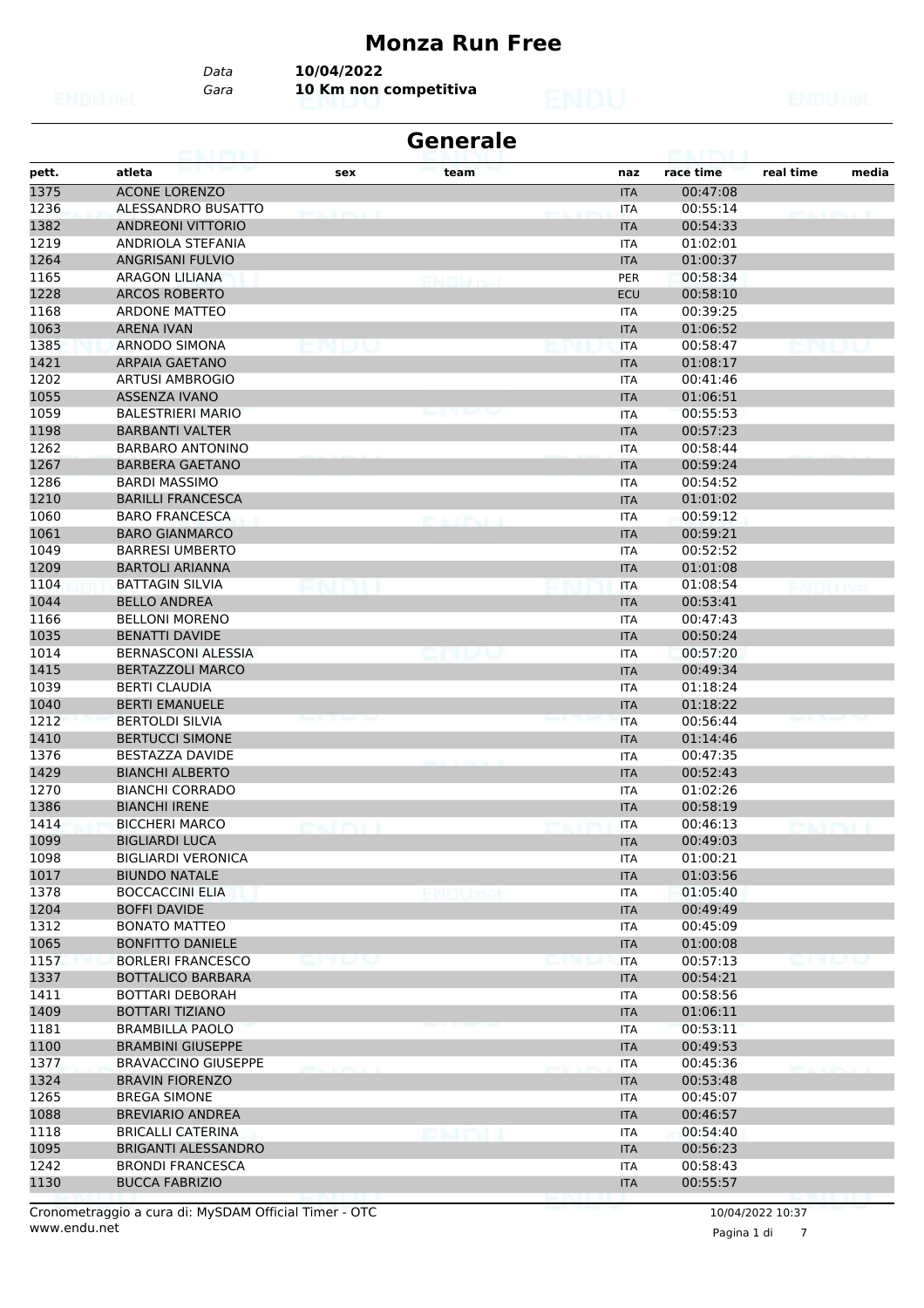| pett.        | atleta                                                | sex                      | team                |     | naz                      | race time            | real time        | media |
|--------------|-------------------------------------------------------|--------------------------|---------------------|-----|--------------------------|----------------------|------------------|-------|
| 1374         | <b>BULLANI PAOLO</b>                                  |                          |                     |     | <b>ITA</b>               | 01:04:25             |                  |       |
| 1056         | <b>CALONEGO ILARIA</b>                                |                          |                     |     | <b>ITA</b>               | 00:59:04             |                  |       |
| 1211         | <b>CAMMARANO PIERLUIGI</b>                            |                          |                     |     | <b>ITA</b>               | 00:56:44             |                  |       |
| 1420         | <b>CAMPANILE GIUSEPPE</b>                             |                          | ES LIPTI            |     | <b>ITA</b>               | 00:53:18             |                  |       |
| 1395         | <b>CANNEVA ERNESTO</b>                                |                          |                     |     | <b>ITA</b>               | 00:38:49             |                  |       |
| 1244         | CAPORALI ALESSANDRO                                   |                          |                     |     | <b>ITA</b>               | 00:53:20             |                  |       |
| 1313         | <b>CAPUZZONI SILVIA</b>                               |                          |                     |     | <b>ITA</b>               | 00:52:20             |                  |       |
| 1370         | CARELLA SERENA                                        |                          | <b>RUNCARD</b>      |     | <b>ITA</b>               | 00:56:32             |                  |       |
| 1237         | <b>CARLINO FRANCESCO</b><br><b>SAVERIO</b>            |                          |                     |     | <b>ITA</b>               | 00:56:41             |                  |       |
| 1380         | <b>CARRARO ALBERTO</b>                                |                          |                     |     | <b>ITA</b>               | 01:03:16             |                  |       |
| 1366         | <b>CASARTELLI GIANCARLO</b>                           |                          |                     |     | <b>ITA</b>               | 00:57:01             |                  |       |
| 1251         | CASTELLETTI FABRIZIO                                  |                          |                     |     | <b>ITA</b>               | 00:49:50             |                  |       |
| 1296         | <b>CASTOLDI PIERGIGI</b>                              |                          |                     |     | <b>ITA</b>               | 00:57:19             |                  |       |
| 1150         | <b>CATTANEO TIZIANA</b>                               | <b><i>CONTRACTOR</i></b> |                     |     | <b>ITA</b>               | 00:56:35             |                  |       |
| 1012         | <b>CAVALLARI STEFANO</b><br><b>SANDRO</b>             |                          |                     |     | <b>ITA</b>               | 01:03:33             |                  |       |
| 1019         | <b>CEDRARO STEFANIA</b>                               |                          | <b>INDIVIDUALE</b>  |     | <b>ITA</b>               | 00:50:38             |                  |       |
| 1230         | <b>CERIANI ELISA</b>                                  |                          |                     |     | <b>ITA</b>               | 00:51:00             |                  |       |
| 1338         | <b>CESATI RICCARDO</b>                                |                          | میں میں بھی س       |     | <b>ITA</b>               | 01:17:37             |                  |       |
| 1205         | <b>CHAMPION SAMUEL</b>                                |                          |                     |     | <b>FRA</b>               | 00:43:51             |                  |       |
| 1155         | <b>CHIRICO LORENZO</b>                                |                          |                     |     | <b>ITA</b>               | 00:53:47             |                  |       |
| 1418         | <b>CICCA ALESSANDRO</b>                               |                          |                     |     | <b>ITA</b>               | 01:07:44             |                  |       |
| 1288         | <b>CIRINO GIUSEPPE</b>                                |                          |                     |     | <b>ITA</b>               | 01:07:46             |                  |       |
| 1326         | <b>CO' CORRADO</b>                                    |                          |                     |     | <b>ITA</b>               | 01:02:13             |                  |       |
| 1226         | <b>COLAIZZO CAMILLA</b>                               |                          | and the company of  |     | <b>ITA</b>               | 00:46:31             |                  |       |
| 1143         | <b>COLCIAGO SIMONE</b>                                |                          |                     |     | <b>ITA</b>               | 00:54:02             |                  |       |
| 1417         | <b>COLLAZIO GIOVANNI</b>                              |                          |                     |     | <b>ITA</b>               | 00:45:21             |                  |       |
| 1408         | <b>COLOMBO CARLO</b>                                  |                          |                     |     | <b>ITA</b>               | 00:59:52             |                  |       |
| 1437         | <b>COLOMBO CHRISTIAN</b>                              |                          |                     |     | <b>ITA</b>               | 00:56:02             |                  |       |
| 1275         | <b>COLOMBO DAVIDE</b>                                 |                          |                     |     | <b>ITA</b>               | 00:58:44             |                  |       |
| 1328         | <b>COLOMBO GIULIA</b>                                 |                          |                     |     | <b>ITA</b>               | 01:00:07             |                  |       |
| 1327         | <b>COLOMBO ROBERTO</b>                                |                          |                     |     | <b>ITA</b>               | 01:00:08             |                  |       |
| 1304         | <b>COLTRI FURIO</b>                                   |                          |                     |     | <b>ITA</b>               | 00:46:53             |                  |       |
| 1391         | <b>CONFORTO CALOGERO</b>                              |                          |                     |     | <b>ITA</b>               | 00:52:18             |                  |       |
| 1387         | <b>CONSONNI SILVIA</b>                                |                          |                     |     | <b>ITA</b>               | 01:02:24             |                  |       |
| 1028         | <b>CORDA GABRIELE</b>                                 |                          |                     |     | <b>ITA</b>               | 00:46:39             |                  |       |
| 1097         | <b>CORNEO DAVIDE</b>                                  |                          |                     |     | <b>ITA</b>               | 00:57:54             |                  |       |
| 1297         | <b>CORTICELLI SILVIA</b>                              |                          |                     |     | <b>ITA</b>               | 00:52:59             |                  |       |
| 1070         | <b>COSMAI GIANFRANCO</b>                              |                          |                     |     | <b>ITA</b>               | 01:00:11             |                  |       |
| 1334         | <b>CREMONESI MATTEO</b>                               |                          |                     |     | <b>ITA</b>               | 00:53:50             |                  |       |
| 1079         | CRIPPA ALESSANDRO                                     |                          |                     |     | <b>ITA</b>               | 01:08:09             |                  |       |
| 1243         | <b>CRIVELLARO ANDREA</b>                              |                          |                     |     | <b>ITA</b>               | 00:53:49             |                  |       |
| 1078         | <b>CURIEL CAMILA</b>                                  | extenti                  |                     |     | <b>ITA</b>               | 00:58:16             | extron           |       |
| 1156         | <b>CUZZIOL MATTEO</b>                                 |                          |                     |     | <b>ITA</b>               | 00:49:49             |                  |       |
| 1160         | DAGRADA MARCO                                         |                          |                     |     | <b>ITA</b>               | 01:08:36             |                  |       |
| 1247         | DANOVARO BRUNO<br><b>DAVANZO PAOLA</b>                |                          |                     |     | <b>ITA</b>               | 01:14:51             |                  |       |
| 1317         | DAVÌ GIORGIO ERMANNO                                  |                          |                     |     | <b>ITA</b>               | 00:55:27<br>00:51:08 |                  |       |
| 1117         |                                                       |                          |                     |     | <b>ITA</b>               | 00:56:24             |                  |       |
| 1369         | DE FRANCO GIUSEPPE<br><b>DE GRANDI RENZO</b>          |                          |                     |     | <b>ITA</b>               | 00:40:59             |                  |       |
| 1430<br>1394 | DE LUCA BOSSA                                         |                          |                     |     | <b>ITA</b><br><b>ITA</b> | 00:55:24             |                  |       |
|              | <b>FRANCESCO</b>                                      | 医胸膜裂                     |                     | unu |                          |                      | cnuv             |       |
| 1152         | DE TANTI MICHELE LUIGI                                |                          |                     |     | <b>ITA</b>               | 00:53:51             |                  |       |
| 1371         | DE ZORZI DAVIDE                                       |                          | <b>SCENTINE AND</b> |     | ITA                      | 01:05:25             |                  |       |
| 1367         | DEGL'INNOCENTI ANDREA                                 |                          |                     |     | <b>ITA</b>               | 00:58:02             |                  |       |
| 1146         | DEL NERO MARTA                                        |                          |                     |     | <b>ITA</b>               | 01:08:56             |                  |       |
| 1054         | DELBARBA ERICA                                        |                          |                     |     | <b>ITA</b>               | 01:01:51             |                  |       |
| 1422         | DELL'AGLIO DOMENICO                                   |                          |                     |     | <b>ITA</b>               | 01:08:17             |                  |       |
| 1015         | DI IULIO ANTONIO                                      |                          |                     |     | <b>ITA</b>               | 00:51:52             |                  |       |
| 1141         | DI LASCIO MARCO                                       |                          |                     |     | <b>ITA</b>               | 00:38:25             |                  |       |
| 1340         | DI LEGGE CINZIA SANDRA                                |                          |                     |     | <b>ITA</b>               | 01:11:17             |                  |       |
| 1274         | DI LUCA GABRIELE                                      |                          |                     |     | <b>ITA</b>               | 00:55:02             |                  |       |
| 1434         | DI MARO MARIO                                         |                          |                     |     | <b>ITA</b>               | 00:58:16             |                  |       |
| 1352         | DI STEFANO VALENTINA                                  |                          |                     |     | <b>ITA</b>               | 00:49:22             |                  |       |
| 1191         | DI TORO DOMENICO                                      |                          |                     |     | <b>ITA</b>               | 00:50:24             |                  |       |
|              | Cronometraggio a cura di: MySDAM Official Timer - OTC |                          |                     |     |                          |                      | 10/04/2022 10:37 |       |

www.endu.net

Pagina 2 di 7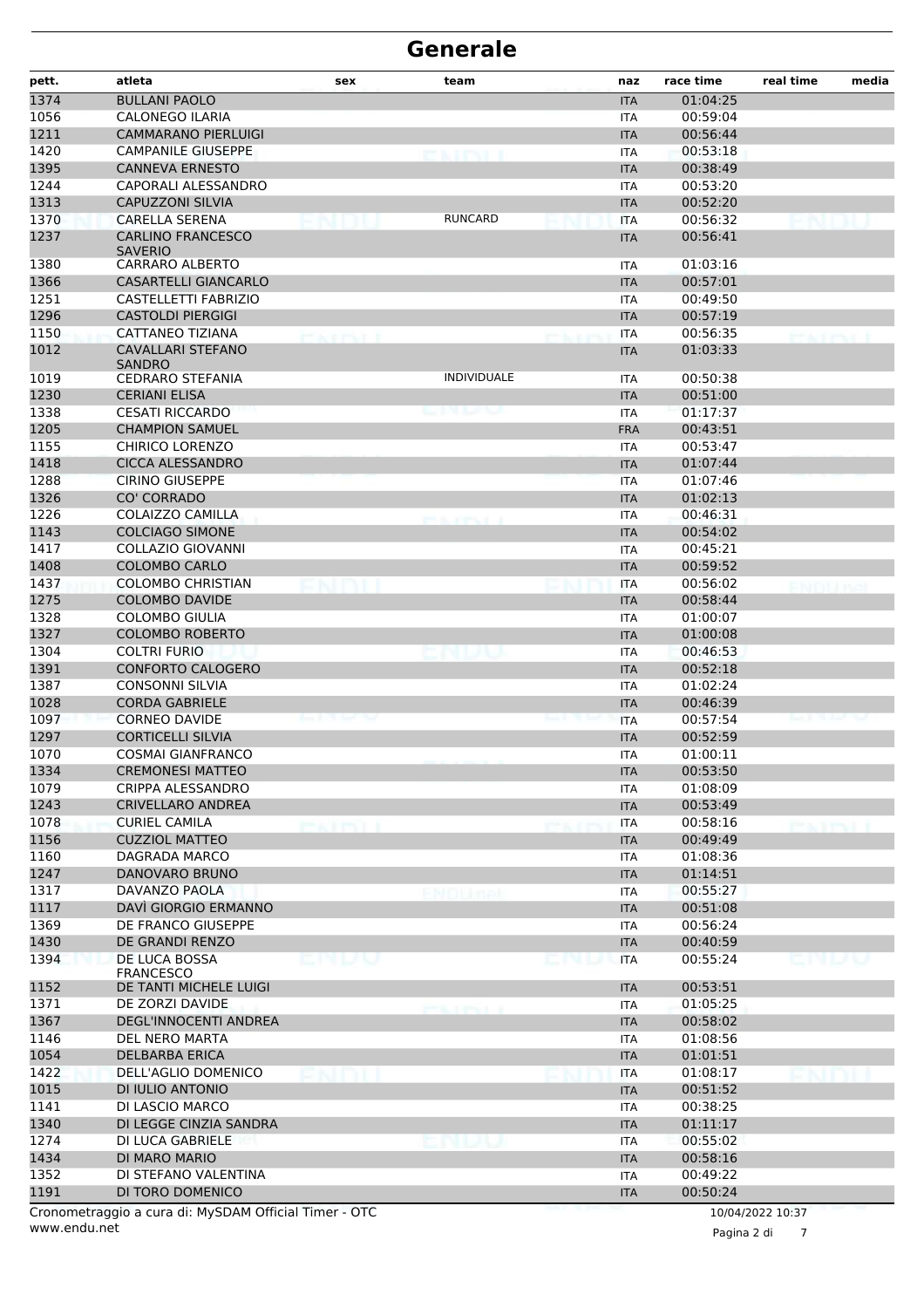| pett.        | atleta                                              | sex          | team                         | naz                      | race time            | real time | media |
|--------------|-----------------------------------------------------|--------------|------------------------------|--------------------------|----------------------|-----------|-------|
| 1144         | DI VIESTI PASQUALE                                  |              |                              | <b>ITA</b>               | 00:47:37             |           |       |
| 1110         | <b>DINOIA GIOVANNI</b>                              |              |                              | <b>ITA</b>               | 00:51:30             |           |       |
| 1126         | <b>DITRANI DOMENICO</b><br><b>ROBERTO</b>           |              |                              | <b>ITA</b>               | 00:54:40             |           |       |
| 1217         | <b>DONATO ALBERTO</b>                               |              |                              | <b>ITA</b>               | 00:58:18             |           |       |
| 1278         | DONATO CARLOTTA                                     |              |                              | <b>ITA</b>               | 01:08:20             |           |       |
| 1295         | DUMAZ AURELIEN                                      |              |                              | <b>FRA</b>               | 00:44:28             |           |       |
| 1203         | <b>EKLIC GORAN</b>                                  |              |                              | <b>ITA</b>               | 00:48:05             |           |       |
| 1240         | <b>ESPOSITO MASSIMILIANO</b>                        |              |                              | <b>ITA</b>               | 00:38:47             |           |       |
| 1105         | <b>FACCHINETTI FEDERICO</b>                         |              |                              | <b>ITA</b>               | 00:42:35             |           |       |
| 1255         | <b>FAEDI SERGIO</b>                                 |              |                              | <b>ITA</b>               | 01:05:07             |           |       |
| 1175         | <b>FALASCONI MATTIA</b>                             |              |                              | <b>ITA</b>               | 00:56:03             |           |       |
| 1412<br>1195 | <b>FALCIANI DAVIDE</b><br><b>FAMILARI ANTONIO</b>   |              |                              | <b>ITA</b>               | 00:45:56<br>00:50:27 |           |       |
| 1053         | <b>FANARI MARCO</b>                                 |              |                              | <b>ITA</b><br><b>ITA</b> | 00:43:50             |           |       |
| 1397         | <b>FANTOZZI STEFANO</b>                             | <b>KITSI</b> | ROAD RUNNERS CLUB MILANO ITA |                          | 00:50:45             |           |       |
| 1068         | <b>FARAONE ROMINA</b>                               |              |                              | <b>ITA</b>               | 00:57:34             |           |       |
| 1353         | <b>FARRE GIAMPIERA</b>                              |              |                              | <b>ITA</b>               | 00:49:17             |           |       |
| 1062         | <b>FAVA NICCOLO</b>                                 |              |                              | ITA                      | 00:50:33             |           |       |
| 1021         | <b>FEKKES FAYE</b>                                  |              |                              | <b>NED</b>               | 00:58:32             |           |       |
| 1305         | FERRARA SILVIA                                      |              |                              | ITA                      | 00:56:38             |           |       |
| 1245         | <b>FERRARI SIMONE</b>                               |              |                              | <b>ITA</b>               | 00:45:58             |           |       |
| 1257         | <b>FERRARIO ROBERTO</b>                             | MU N         |                              | <b>ITA</b>               | 01:02:29             |           |       |
| 1149         | <b>FERRARIO SONIA</b>                               |              |                              | <b>ITA</b>               | 00:58:45             |           |       |
| 1169         | <b>FERRO MASSIMO</b>                                |              |                              | <b>ITA</b>               | 01:00:37             |           |       |
| 1260         | <b>FESTA DIEGO</b>                                  |              |                              | <b>ITA</b>               | 00:58:03             |           |       |
| 1250         | <b>FEUBEA DARIO</b>                                 |              |                              | <b>ITA</b>               | 00:48:06             |           |       |
| 1381         | <b>FORESTI FABIO</b>                                |              |                              | <b>ITA</b>               | 00:52:04             |           |       |
| 1029         | FORTUNATO ALESSANDRO                                |              |                              | <b>ITA</b>               | 01:11:17             |           |       |
| 1258         | <b>FOSSATI ALBA</b>                                 |              |                              | <b>ITA</b>               | 01:01:47             |           |       |
| 1057         | <b>FRANCHETTO SIMONE</b>                            |              |                              | <b>ITA</b>               | 00:59:05             |           |       |
| 1333         | <b>FRATUS MARIA ROSA</b>                            |              |                              | <b>ITA</b>               | 01:17:07             |           |       |
| 1341         | FRODYMA MAGDALENA                                   |              |                              | <b>ITA</b>               | 01:07:34             |           |       |
| 1142         | <b>GADINA FRANCESCA</b>                             |              |                              | <b>ITA</b>               | 00:56:42             |           |       |
| 1253         | <b>GALASSO GRAZIANA</b><br><b>GALEAZZO VITTORIO</b> |              |                              | <b>ITA</b>               | 01:01:13             |           |       |
| 1303<br>1293 | <b>GALLIANI STEFANO</b>                             |              |                              | <b>ITA</b>               | 01:03:45<br>00:50:06 |           |       |
| 1309         | <b>GAMBINO MIRKO</b>                                |              |                              | <b>ITA</b><br><b>ITA</b> | 01:00:08             |           |       |
| 1158         | <b>GASTALDELLI ENRICO</b>                           |              |                              | ITA                      | 00:55:10             |           |       |
| 1221         | <b>GHELFI DAVIDE ANDREA</b>                         |              |                              | $\sf ITA$                | 00:53:14             |           |       |
| 1383         | <b>GHERSI GIACOMO</b>                               |              | emuv                         | ITA                      | 00:48:43             |           |       |
| 1052         | <b>GHIRARDI MARGHERITA</b><br>CESARINA ERIKA MARIA  |              |                              | <b>ITA</b>               | 00:56:01             |           |       |
| 1235         | <b>GHISOLFI DANIELE</b>                             | ekter i      |                              | <b>ITA</b>               | 00:52:08             | ta a mat  |       |
| 1290         | <b>GIANI ANNA FRANCESCA</b>                         |              |                              | <b>ITA</b>               | 00:55:01             |           |       |
| 1248         | <b>GIANNI' RAFFAELE</b>                             |              |                              | <b>ITA</b>               | 00:53:19             |           |       |
| 1213         | <b>GIORDANO DANIELE</b>                             |              |                              | <b>ITA</b>               | 00:48:28             |           |       |
| 1087         | <b>GISONNA ANDREA</b>                               |              |                              | <b>ITA</b>               | 00:43:20             |           |       |
| 1281         | <b>GIUNZIONI CLAUDIA</b>                            |              |                              | <b>ITA</b>               | 00:53:54             |           |       |
| 1282         | <b>GIUNZIONI MARCO</b>                              |              |                              | <b>ITA</b>               | 00:44:53             |           |       |
| 1185         | <b>GIUSEFFI PIO</b>                                 |              |                              | <b>ITA</b>               | 00:59:38             |           |       |
| 1134         | <b>GIUSEFFI TERESA</b>                              |              |                              | <b>ITA</b>               | 00:59:39             |           |       |
| 1310         | <b>GIUSTRA DAVIDE</b>                               |              |                              | <b>ITA</b>               | 00:47:09             |           |       |
| 1436         | <b>GOGLIO GIORGIO</b>                               |              |                              | <b>ITA</b>               | 00:53:51             |           |       |
| 1101         | <b>GOONI JESSICA</b>                                |              |                              | <b>ITA</b>               | 01:08:52             |           |       |
| 1080<br>1089 | <b>GUFFANTI MAURO</b><br><b>HART GRAHAM</b>         |              |                              | <b>ITA</b><br><b>GBR</b> | 01:09:28<br>00:42:12 |           |       |
| 1016         | <b>IAZZETTA GIUSEPPE</b>                            |              | <b>INDIVIDUALE</b>           | <b>ITA</b>               | 00:51:52             |           |       |
| 1273         | <b>ILLINI GIUDITTA</b>                              |              |                              | <b>ITA</b>               | 01:07:26             |           |       |
| 1271         | <b>ILLINI PARIDE</b>                                |              |                              | <b>ITA</b>               | 00:43:44             |           |       |
| 1192         | <b>IMPERIALE MARCO</b>                              |              |                              | <b>ITA</b>               | 01:14:53             |           |       |
| 1373         | <b>IMPRENTI FEDERICO</b>                            |              |                              | <b>ITA</b>               | 01:04:05             |           |       |
| 1259         | <b>INGUAGGIATO GIUSEPPE</b>                         |              |                              | <b>ITA</b>               | 00:57:10             |           |       |
| 1154         | KRISNAYUDI I WAYAN                                  |              |                              | <b>INA</b>               | 00:47:56             |           |       |
| 1116         | LA PLACA CARLO                                      |              |                              | <b>ITA</b>               | 00:54:58             |           |       |
|              |                                                     |              |                              |                          |                      |           |       |

Pagina 3 di 7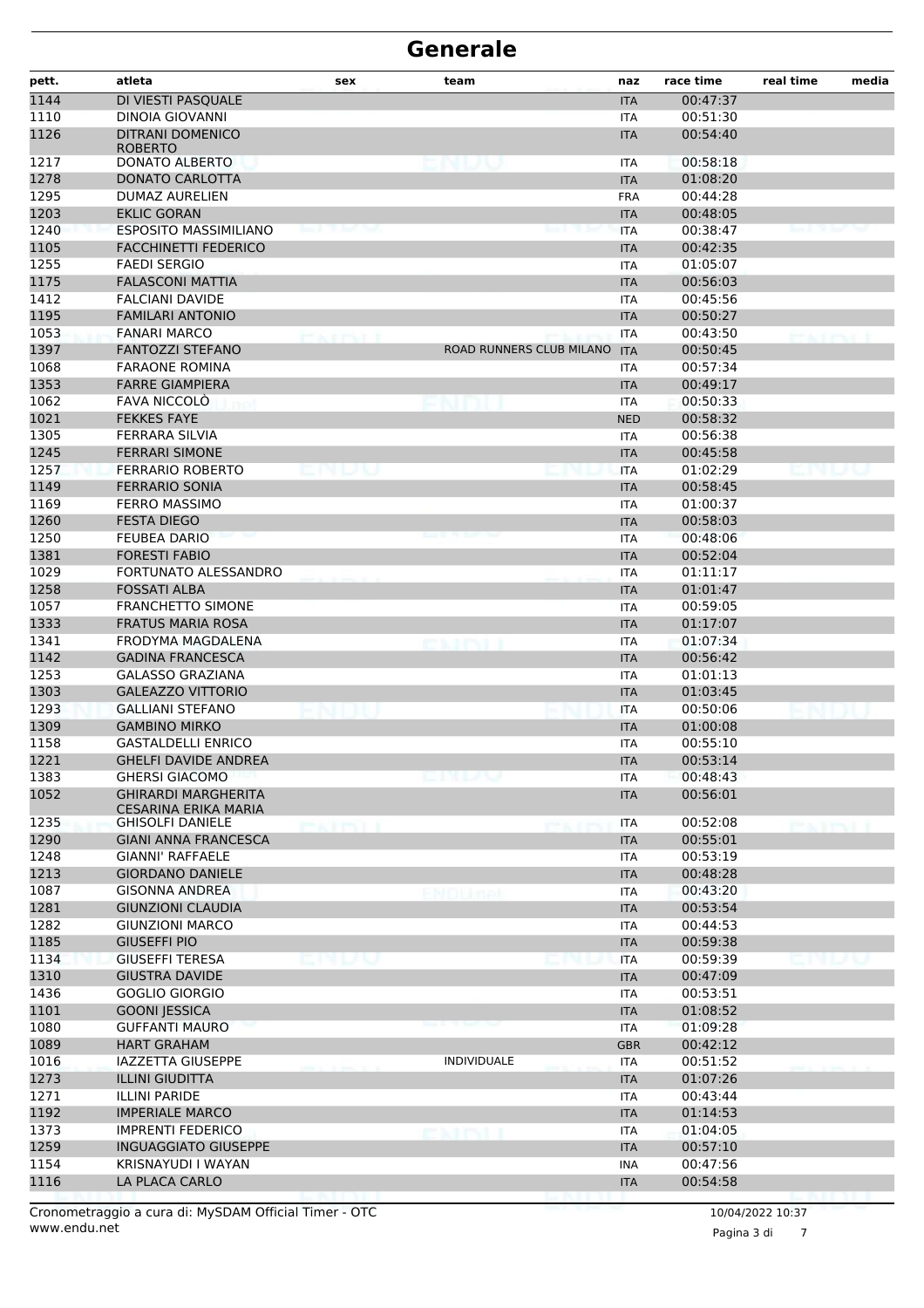| <b>LACONI FRANCO</b><br>00:48:30<br><b>ITA</b><br>1287<br>00:56:11<br>LANDI MASSIMO<br><b>ITA</b><br>1356<br><b>LANTIERI LUISA</b><br>01:05:27<br><b>ITA</b><br>1174<br><b>LATINO VINCENZO</b><br>00:49:49<br><b>ITA</b><br><b>EXAMPLE</b><br>1190<br><b>LAUDADIO MICHELE</b><br>00:42:44<br><b>ITA</b><br>1042<br><b>LAVA LORENA</b><br>01:06:22<br><b>ITA</b><br>1161<br><b>LAVETTI IURI</b><br>00:57:11<br><b>ITA</b><br>1435<br><b>LEO FRANCESCA</b><br>00:53:50<br><b>ITA</b><br>1081<br><b>LEO GIOVANNI</b><br>00:55:53<br><b>ITA</b><br>LEON JIMBO DANIEL<br>1147<br>00:48:53<br>ECU<br><b>FERNANDO</b><br>1364<br><b>LEONE ARMANDO</b><br>01:00:21<br><b>ITA</b><br>1067<br>00:57:33<br>LISO DAVIDE<br><b>ITA</b><br>1050<br><b>LISO GIOVANNI</b><br>00:49:26<br><b>ITA</b><br>1066<br>LO BELLO SALVATORE<br>00:45:13<br><b>ITA</b><br>tan ma<br>SAIT PAT<br>1092<br><b>LOCATELLI LUIGI</b><br>01:17:02<br><b>ITA</b><br>1128<br>LOMBARDO LUCA<br>00:48:15<br><b>ITA</b><br>1224<br><b>LONGONI MICHELE</b><br>00:57:40<br><b>ITA</b><br><b>VALERIANO</b><br>1133<br>LORANDI WAYNER<br>01:01:17<br>میں روبر ہے<br>ITA<br>1114<br>00:48:21<br>LORENZI SERENA<br><b>ITA</b><br>1135<br>LOSOLE ALESSANDRO<br>00:55:11<br><b>ITA</b><br>1153<br><b>LOSOLE EDOARDO</b><br>00:55:06<br><b>ITA</b><br>1086<br>01:01:24<br>LOVATI EMILIO<br><b>ITA</b><br>1318<br>LUCA' ELISABETTA<br>00:55:51<br><b>ITA</b><br>1396<br><b>LUCIANAZ MATHIAS</b><br>00:42:50<br><b>ITA</b><br>and the contemporal<br>1091<br>MACARI JOSE CARLOS<br>00:58:15<br><b>VEN</b><br>1325<br><b>MAESTRI MANUELA</b><br>01:03:12<br><b>ITA</b><br>1182<br><b>MAGNI ROBERTA</b><br>00:56:44<br><b>ITA</b><br>1222<br>MANDELLI ANDREA MARIA<br>00:54:03<br><b>ITA</b><br>1173<br><b>MANDELLI MATTIA</b><br><b>ITA</b><br>00:40:24<br><b>RUN CARD</b><br>1419<br>MANGIALARDO ELEONORA<br><b>ITA</b><br>00:50:10<br>1416<br><b>MANINI STEFANIA</b><br>00:53:09<br><b>ITA</b><br><b>RUNCARD</b><br>1372<br><b>MANSUETI VIOLA</b><br>01:04:05<br><b>ITA</b><br>1200<br><b>MANTOVANI YURI</b><br>00:48:11<br><b>ITA</b><br>1314<br>00:57:34<br>MAPELLI MASSIMO<br><b>ITA</b><br>1413<br><b>MARASCO ROBERTO</b><br>00:58:18<br><b>ITA</b><br>1294<br>MARCASSOLI DANIELE<br>00:50:07<br><b>ITA</b><br>1075<br><b>MARCHESI ANDREA</b><br>00:53:27<br><b>ITA</b><br>1384<br><b>MARGARA GUIDO</b><br>00:58:47<br>ITA<br>1335<br>00:53:22<br><b>MARGARITA ALFONSO</b><br><b>ITA</b><br>1232<br><b>MARGHERITA MARGHERITA</b><br>00:53:49<br>ITA<br>1138<br><b>MARINO GIUSEPPE</b><br>00:56:43<br><b>ITA</b><br>1187<br>MARTELLA PIERLUIGI<br>00:46:34<br>ITA<br>KT TYLL<br>exter i<br>1319<br>MARTINELLI SIMONA ADELE<br>00:59:20<br><b>ITA</b><br>1132<br><b>MARUCCI SABRINA</b><br>01:04:57<br><b>ITA</b><br>1124<br><b>MASALA MARTA</b><br>01:01:27<br><b>ITA</b><br>1122<br><b>MASPERO ANDREA</b><br>00:46:04<br>ITA<br>1344<br><b>MASTROGIUSEPPE</b><br>00:55:49<br><b>ITA</b><br><b>GIANFRANCO</b><br><b>INDIVIDUALE</b><br>1001<br>01:09:28<br>MAVERO CLAUDIO<br>ITA<br>EN INI<br>euru<br><b>DOMENICO</b><br>1320<br><b>MAZZERI ACHILLE</b><br><b>ITA</b><br>00:56:55<br>MAZZOLENI GRAZIA<br>01:06:50<br><b>ITA</b><br>1357<br><b>MELIS ORLANDO</b><br><b>ITA</b><br>00:48:30<br>MELISURGO FRANCESCO<br>00:42:59<br><b>ITA</b><br><b>MENDOGNI CARLO</b><br>01:02:16<br><b>ITA</b><br><b>ALBERTO</b><br><b>MERICO DAVIDE</b><br>00:44:14<br>ITA<br><b>MERINGOLO FRANCO</b><br>00:48:27<br><b>ITA</b><br>00:49:17<br><b>MERONI DANIELA</b><br><b>ITA</b><br>1440<br><b>MERONI FABIO</b><br>00:51:50<br><b>ITA</b><br>MIGGIANO MATTEO<br>1207<br>01:06:27<br>ITA<br><b>AUGUSTO</b><br>1171<br><b>MILANO PASQUALE</b><br><b>ITA</b><br>00:59:03<br>MOGGIA GIANFRANCO<br>00:54:34<br><b>ITA</b><br>1038<br>MOLENA LORENZO<br>00:42:22<br><b>ITA</b><br>$P_{\text{M}}$ CD $\lambda M$ OCC $\lambda T$ | pett. | atleta | sex | team | naz | race time | real time | media |
|---------------------------------------------------------------------------------------------------------------------------------------------------------------------------------------------------------------------------------------------------------------------------------------------------------------------------------------------------------------------------------------------------------------------------------------------------------------------------------------------------------------------------------------------------------------------------------------------------------------------------------------------------------------------------------------------------------------------------------------------------------------------------------------------------------------------------------------------------------------------------------------------------------------------------------------------------------------------------------------------------------------------------------------------------------------------------------------------------------------------------------------------------------------------------------------------------------------------------------------------------------------------------------------------------------------------------------------------------------------------------------------------------------------------------------------------------------------------------------------------------------------------------------------------------------------------------------------------------------------------------------------------------------------------------------------------------------------------------------------------------------------------------------------------------------------------------------------------------------------------------------------------------------------------------------------------------------------------------------------------------------------------------------------------------------------------------------------------------------------------------------------------------------------------------------------------------------------------------------------------------------------------------------------------------------------------------------------------------------------------------------------------------------------------------------------------------------------------------------------------------------------------------------------------------------------------------------------------------------------------------------------------------------------------------------------------------------------------------------------------------------------------------------------------------------------------------------------------------------------------------------------------------------------------------------------------------------------------------------------------------------------------------------------------------------------------------------------------------------------------------------------------------------------------------------------------------------------------------------------------------------------------------------------------------------------------------------------------------------------------------------------------------------------------------------------------------------------------------------------------------------------------------------------------------------------------------------------------------------------------------------------------------------------------------------------------------------------------------------------------------------------------------------------------------------------------------------------------------------------|-------|--------|-----|------|-----|-----------|-----------|-------|
|                                                                                                                                                                                                                                                                                                                                                                                                                                                                                                                                                                                                                                                                                                                                                                                                                                                                                                                                                                                                                                                                                                                                                                                                                                                                                                                                                                                                                                                                                                                                                                                                                                                                                                                                                                                                                                                                                                                                                                                                                                                                                                                                                                                                                                                                                                                                                                                                                                                                                                                                                                                                                                                                                                                                                                                                                                                                                                                                                                                                                                                                                                                                                                                                                                                                                                                                                                                                                                                                                                                                                                                                                                                                                                                                                                                                                                                               | 1355  |        |     |      |     |           |           |       |
|                                                                                                                                                                                                                                                                                                                                                                                                                                                                                                                                                                                                                                                                                                                                                                                                                                                                                                                                                                                                                                                                                                                                                                                                                                                                                                                                                                                                                                                                                                                                                                                                                                                                                                                                                                                                                                                                                                                                                                                                                                                                                                                                                                                                                                                                                                                                                                                                                                                                                                                                                                                                                                                                                                                                                                                                                                                                                                                                                                                                                                                                                                                                                                                                                                                                                                                                                                                                                                                                                                                                                                                                                                                                                                                                                                                                                                                               |       |        |     |      |     |           |           |       |
|                                                                                                                                                                                                                                                                                                                                                                                                                                                                                                                                                                                                                                                                                                                                                                                                                                                                                                                                                                                                                                                                                                                                                                                                                                                                                                                                                                                                                                                                                                                                                                                                                                                                                                                                                                                                                                                                                                                                                                                                                                                                                                                                                                                                                                                                                                                                                                                                                                                                                                                                                                                                                                                                                                                                                                                                                                                                                                                                                                                                                                                                                                                                                                                                                                                                                                                                                                                                                                                                                                                                                                                                                                                                                                                                                                                                                                                               |       |        |     |      |     |           |           |       |
|                                                                                                                                                                                                                                                                                                                                                                                                                                                                                                                                                                                                                                                                                                                                                                                                                                                                                                                                                                                                                                                                                                                                                                                                                                                                                                                                                                                                                                                                                                                                                                                                                                                                                                                                                                                                                                                                                                                                                                                                                                                                                                                                                                                                                                                                                                                                                                                                                                                                                                                                                                                                                                                                                                                                                                                                                                                                                                                                                                                                                                                                                                                                                                                                                                                                                                                                                                                                                                                                                                                                                                                                                                                                                                                                                                                                                                                               |       |        |     |      |     |           |           |       |
|                                                                                                                                                                                                                                                                                                                                                                                                                                                                                                                                                                                                                                                                                                                                                                                                                                                                                                                                                                                                                                                                                                                                                                                                                                                                                                                                                                                                                                                                                                                                                                                                                                                                                                                                                                                                                                                                                                                                                                                                                                                                                                                                                                                                                                                                                                                                                                                                                                                                                                                                                                                                                                                                                                                                                                                                                                                                                                                                                                                                                                                                                                                                                                                                                                                                                                                                                                                                                                                                                                                                                                                                                                                                                                                                                                                                                                                               |       |        |     |      |     |           |           |       |
|                                                                                                                                                                                                                                                                                                                                                                                                                                                                                                                                                                                                                                                                                                                                                                                                                                                                                                                                                                                                                                                                                                                                                                                                                                                                                                                                                                                                                                                                                                                                                                                                                                                                                                                                                                                                                                                                                                                                                                                                                                                                                                                                                                                                                                                                                                                                                                                                                                                                                                                                                                                                                                                                                                                                                                                                                                                                                                                                                                                                                                                                                                                                                                                                                                                                                                                                                                                                                                                                                                                                                                                                                                                                                                                                                                                                                                                               |       |        |     |      |     |           |           |       |
|                                                                                                                                                                                                                                                                                                                                                                                                                                                                                                                                                                                                                                                                                                                                                                                                                                                                                                                                                                                                                                                                                                                                                                                                                                                                                                                                                                                                                                                                                                                                                                                                                                                                                                                                                                                                                                                                                                                                                                                                                                                                                                                                                                                                                                                                                                                                                                                                                                                                                                                                                                                                                                                                                                                                                                                                                                                                                                                                                                                                                                                                                                                                                                                                                                                                                                                                                                                                                                                                                                                                                                                                                                                                                                                                                                                                                                                               |       |        |     |      |     |           |           |       |
|                                                                                                                                                                                                                                                                                                                                                                                                                                                                                                                                                                                                                                                                                                                                                                                                                                                                                                                                                                                                                                                                                                                                                                                                                                                                                                                                                                                                                                                                                                                                                                                                                                                                                                                                                                                                                                                                                                                                                                                                                                                                                                                                                                                                                                                                                                                                                                                                                                                                                                                                                                                                                                                                                                                                                                                                                                                                                                                                                                                                                                                                                                                                                                                                                                                                                                                                                                                                                                                                                                                                                                                                                                                                                                                                                                                                                                                               |       |        |     |      |     |           |           |       |
|                                                                                                                                                                                                                                                                                                                                                                                                                                                                                                                                                                                                                                                                                                                                                                                                                                                                                                                                                                                                                                                                                                                                                                                                                                                                                                                                                                                                                                                                                                                                                                                                                                                                                                                                                                                                                                                                                                                                                                                                                                                                                                                                                                                                                                                                                                                                                                                                                                                                                                                                                                                                                                                                                                                                                                                                                                                                                                                                                                                                                                                                                                                                                                                                                                                                                                                                                                                                                                                                                                                                                                                                                                                                                                                                                                                                                                                               |       |        |     |      |     |           |           |       |
|                                                                                                                                                                                                                                                                                                                                                                                                                                                                                                                                                                                                                                                                                                                                                                                                                                                                                                                                                                                                                                                                                                                                                                                                                                                                                                                                                                                                                                                                                                                                                                                                                                                                                                                                                                                                                                                                                                                                                                                                                                                                                                                                                                                                                                                                                                                                                                                                                                                                                                                                                                                                                                                                                                                                                                                                                                                                                                                                                                                                                                                                                                                                                                                                                                                                                                                                                                                                                                                                                                                                                                                                                                                                                                                                                                                                                                                               |       |        |     |      |     |           |           |       |
|                                                                                                                                                                                                                                                                                                                                                                                                                                                                                                                                                                                                                                                                                                                                                                                                                                                                                                                                                                                                                                                                                                                                                                                                                                                                                                                                                                                                                                                                                                                                                                                                                                                                                                                                                                                                                                                                                                                                                                                                                                                                                                                                                                                                                                                                                                                                                                                                                                                                                                                                                                                                                                                                                                                                                                                                                                                                                                                                                                                                                                                                                                                                                                                                                                                                                                                                                                                                                                                                                                                                                                                                                                                                                                                                                                                                                                                               |       |        |     |      |     |           |           |       |
|                                                                                                                                                                                                                                                                                                                                                                                                                                                                                                                                                                                                                                                                                                                                                                                                                                                                                                                                                                                                                                                                                                                                                                                                                                                                                                                                                                                                                                                                                                                                                                                                                                                                                                                                                                                                                                                                                                                                                                                                                                                                                                                                                                                                                                                                                                                                                                                                                                                                                                                                                                                                                                                                                                                                                                                                                                                                                                                                                                                                                                                                                                                                                                                                                                                                                                                                                                                                                                                                                                                                                                                                                                                                                                                                                                                                                                                               |       |        |     |      |     |           |           |       |
|                                                                                                                                                                                                                                                                                                                                                                                                                                                                                                                                                                                                                                                                                                                                                                                                                                                                                                                                                                                                                                                                                                                                                                                                                                                                                                                                                                                                                                                                                                                                                                                                                                                                                                                                                                                                                                                                                                                                                                                                                                                                                                                                                                                                                                                                                                                                                                                                                                                                                                                                                                                                                                                                                                                                                                                                                                                                                                                                                                                                                                                                                                                                                                                                                                                                                                                                                                                                                                                                                                                                                                                                                                                                                                                                                                                                                                                               |       |        |     |      |     |           |           |       |
|                                                                                                                                                                                                                                                                                                                                                                                                                                                                                                                                                                                                                                                                                                                                                                                                                                                                                                                                                                                                                                                                                                                                                                                                                                                                                                                                                                                                                                                                                                                                                                                                                                                                                                                                                                                                                                                                                                                                                                                                                                                                                                                                                                                                                                                                                                                                                                                                                                                                                                                                                                                                                                                                                                                                                                                                                                                                                                                                                                                                                                                                                                                                                                                                                                                                                                                                                                                                                                                                                                                                                                                                                                                                                                                                                                                                                                                               |       |        |     |      |     |           |           |       |
|                                                                                                                                                                                                                                                                                                                                                                                                                                                                                                                                                                                                                                                                                                                                                                                                                                                                                                                                                                                                                                                                                                                                                                                                                                                                                                                                                                                                                                                                                                                                                                                                                                                                                                                                                                                                                                                                                                                                                                                                                                                                                                                                                                                                                                                                                                                                                                                                                                                                                                                                                                                                                                                                                                                                                                                                                                                                                                                                                                                                                                                                                                                                                                                                                                                                                                                                                                                                                                                                                                                                                                                                                                                                                                                                                                                                                                                               |       |        |     |      |     |           |           |       |
|                                                                                                                                                                                                                                                                                                                                                                                                                                                                                                                                                                                                                                                                                                                                                                                                                                                                                                                                                                                                                                                                                                                                                                                                                                                                                                                                                                                                                                                                                                                                                                                                                                                                                                                                                                                                                                                                                                                                                                                                                                                                                                                                                                                                                                                                                                                                                                                                                                                                                                                                                                                                                                                                                                                                                                                                                                                                                                                                                                                                                                                                                                                                                                                                                                                                                                                                                                                                                                                                                                                                                                                                                                                                                                                                                                                                                                                               |       |        |     |      |     |           |           |       |
|                                                                                                                                                                                                                                                                                                                                                                                                                                                                                                                                                                                                                                                                                                                                                                                                                                                                                                                                                                                                                                                                                                                                                                                                                                                                                                                                                                                                                                                                                                                                                                                                                                                                                                                                                                                                                                                                                                                                                                                                                                                                                                                                                                                                                                                                                                                                                                                                                                                                                                                                                                                                                                                                                                                                                                                                                                                                                                                                                                                                                                                                                                                                                                                                                                                                                                                                                                                                                                                                                                                                                                                                                                                                                                                                                                                                                                                               |       |        |     |      |     |           |           |       |
|                                                                                                                                                                                                                                                                                                                                                                                                                                                                                                                                                                                                                                                                                                                                                                                                                                                                                                                                                                                                                                                                                                                                                                                                                                                                                                                                                                                                                                                                                                                                                                                                                                                                                                                                                                                                                                                                                                                                                                                                                                                                                                                                                                                                                                                                                                                                                                                                                                                                                                                                                                                                                                                                                                                                                                                                                                                                                                                                                                                                                                                                                                                                                                                                                                                                                                                                                                                                                                                                                                                                                                                                                                                                                                                                                                                                                                                               |       |        |     |      |     |           |           |       |
|                                                                                                                                                                                                                                                                                                                                                                                                                                                                                                                                                                                                                                                                                                                                                                                                                                                                                                                                                                                                                                                                                                                                                                                                                                                                                                                                                                                                                                                                                                                                                                                                                                                                                                                                                                                                                                                                                                                                                                                                                                                                                                                                                                                                                                                                                                                                                                                                                                                                                                                                                                                                                                                                                                                                                                                                                                                                                                                                                                                                                                                                                                                                                                                                                                                                                                                                                                                                                                                                                                                                                                                                                                                                                                                                                                                                                                                               |       |        |     |      |     |           |           |       |
|                                                                                                                                                                                                                                                                                                                                                                                                                                                                                                                                                                                                                                                                                                                                                                                                                                                                                                                                                                                                                                                                                                                                                                                                                                                                                                                                                                                                                                                                                                                                                                                                                                                                                                                                                                                                                                                                                                                                                                                                                                                                                                                                                                                                                                                                                                                                                                                                                                                                                                                                                                                                                                                                                                                                                                                                                                                                                                                                                                                                                                                                                                                                                                                                                                                                                                                                                                                                                                                                                                                                                                                                                                                                                                                                                                                                                                                               |       |        |     |      |     |           |           |       |
|                                                                                                                                                                                                                                                                                                                                                                                                                                                                                                                                                                                                                                                                                                                                                                                                                                                                                                                                                                                                                                                                                                                                                                                                                                                                                                                                                                                                                                                                                                                                                                                                                                                                                                                                                                                                                                                                                                                                                                                                                                                                                                                                                                                                                                                                                                                                                                                                                                                                                                                                                                                                                                                                                                                                                                                                                                                                                                                                                                                                                                                                                                                                                                                                                                                                                                                                                                                                                                                                                                                                                                                                                                                                                                                                                                                                                                                               |       |        |     |      |     |           |           |       |
|                                                                                                                                                                                                                                                                                                                                                                                                                                                                                                                                                                                                                                                                                                                                                                                                                                                                                                                                                                                                                                                                                                                                                                                                                                                                                                                                                                                                                                                                                                                                                                                                                                                                                                                                                                                                                                                                                                                                                                                                                                                                                                                                                                                                                                                                                                                                                                                                                                                                                                                                                                                                                                                                                                                                                                                                                                                                                                                                                                                                                                                                                                                                                                                                                                                                                                                                                                                                                                                                                                                                                                                                                                                                                                                                                                                                                                                               |       |        |     |      |     |           |           |       |
|                                                                                                                                                                                                                                                                                                                                                                                                                                                                                                                                                                                                                                                                                                                                                                                                                                                                                                                                                                                                                                                                                                                                                                                                                                                                                                                                                                                                                                                                                                                                                                                                                                                                                                                                                                                                                                                                                                                                                                                                                                                                                                                                                                                                                                                                                                                                                                                                                                                                                                                                                                                                                                                                                                                                                                                                                                                                                                                                                                                                                                                                                                                                                                                                                                                                                                                                                                                                                                                                                                                                                                                                                                                                                                                                                                                                                                                               |       |        |     |      |     |           |           |       |
|                                                                                                                                                                                                                                                                                                                                                                                                                                                                                                                                                                                                                                                                                                                                                                                                                                                                                                                                                                                                                                                                                                                                                                                                                                                                                                                                                                                                                                                                                                                                                                                                                                                                                                                                                                                                                                                                                                                                                                                                                                                                                                                                                                                                                                                                                                                                                                                                                                                                                                                                                                                                                                                                                                                                                                                                                                                                                                                                                                                                                                                                                                                                                                                                                                                                                                                                                                                                                                                                                                                                                                                                                                                                                                                                                                                                                                                               |       |        |     |      |     |           |           |       |
|                                                                                                                                                                                                                                                                                                                                                                                                                                                                                                                                                                                                                                                                                                                                                                                                                                                                                                                                                                                                                                                                                                                                                                                                                                                                                                                                                                                                                                                                                                                                                                                                                                                                                                                                                                                                                                                                                                                                                                                                                                                                                                                                                                                                                                                                                                                                                                                                                                                                                                                                                                                                                                                                                                                                                                                                                                                                                                                                                                                                                                                                                                                                                                                                                                                                                                                                                                                                                                                                                                                                                                                                                                                                                                                                                                                                                                                               |       |        |     |      |     |           |           |       |
|                                                                                                                                                                                                                                                                                                                                                                                                                                                                                                                                                                                                                                                                                                                                                                                                                                                                                                                                                                                                                                                                                                                                                                                                                                                                                                                                                                                                                                                                                                                                                                                                                                                                                                                                                                                                                                                                                                                                                                                                                                                                                                                                                                                                                                                                                                                                                                                                                                                                                                                                                                                                                                                                                                                                                                                                                                                                                                                                                                                                                                                                                                                                                                                                                                                                                                                                                                                                                                                                                                                                                                                                                                                                                                                                                                                                                                                               |       |        |     |      |     |           |           |       |
|                                                                                                                                                                                                                                                                                                                                                                                                                                                                                                                                                                                                                                                                                                                                                                                                                                                                                                                                                                                                                                                                                                                                                                                                                                                                                                                                                                                                                                                                                                                                                                                                                                                                                                                                                                                                                                                                                                                                                                                                                                                                                                                                                                                                                                                                                                                                                                                                                                                                                                                                                                                                                                                                                                                                                                                                                                                                                                                                                                                                                                                                                                                                                                                                                                                                                                                                                                                                                                                                                                                                                                                                                                                                                                                                                                                                                                                               |       |        |     |      |     |           |           |       |
|                                                                                                                                                                                                                                                                                                                                                                                                                                                                                                                                                                                                                                                                                                                                                                                                                                                                                                                                                                                                                                                                                                                                                                                                                                                                                                                                                                                                                                                                                                                                                                                                                                                                                                                                                                                                                                                                                                                                                                                                                                                                                                                                                                                                                                                                                                                                                                                                                                                                                                                                                                                                                                                                                                                                                                                                                                                                                                                                                                                                                                                                                                                                                                                                                                                                                                                                                                                                                                                                                                                                                                                                                                                                                                                                                                                                                                                               |       |        |     |      |     |           |           |       |
|                                                                                                                                                                                                                                                                                                                                                                                                                                                                                                                                                                                                                                                                                                                                                                                                                                                                                                                                                                                                                                                                                                                                                                                                                                                                                                                                                                                                                                                                                                                                                                                                                                                                                                                                                                                                                                                                                                                                                                                                                                                                                                                                                                                                                                                                                                                                                                                                                                                                                                                                                                                                                                                                                                                                                                                                                                                                                                                                                                                                                                                                                                                                                                                                                                                                                                                                                                                                                                                                                                                                                                                                                                                                                                                                                                                                                                                               |       |        |     |      |     |           |           |       |
|                                                                                                                                                                                                                                                                                                                                                                                                                                                                                                                                                                                                                                                                                                                                                                                                                                                                                                                                                                                                                                                                                                                                                                                                                                                                                                                                                                                                                                                                                                                                                                                                                                                                                                                                                                                                                                                                                                                                                                                                                                                                                                                                                                                                                                                                                                                                                                                                                                                                                                                                                                                                                                                                                                                                                                                                                                                                                                                                                                                                                                                                                                                                                                                                                                                                                                                                                                                                                                                                                                                                                                                                                                                                                                                                                                                                                                                               |       |        |     |      |     |           |           |       |
|                                                                                                                                                                                                                                                                                                                                                                                                                                                                                                                                                                                                                                                                                                                                                                                                                                                                                                                                                                                                                                                                                                                                                                                                                                                                                                                                                                                                                                                                                                                                                                                                                                                                                                                                                                                                                                                                                                                                                                                                                                                                                                                                                                                                                                                                                                                                                                                                                                                                                                                                                                                                                                                                                                                                                                                                                                                                                                                                                                                                                                                                                                                                                                                                                                                                                                                                                                                                                                                                                                                                                                                                                                                                                                                                                                                                                                                               |       |        |     |      |     |           |           |       |
|                                                                                                                                                                                                                                                                                                                                                                                                                                                                                                                                                                                                                                                                                                                                                                                                                                                                                                                                                                                                                                                                                                                                                                                                                                                                                                                                                                                                                                                                                                                                                                                                                                                                                                                                                                                                                                                                                                                                                                                                                                                                                                                                                                                                                                                                                                                                                                                                                                                                                                                                                                                                                                                                                                                                                                                                                                                                                                                                                                                                                                                                                                                                                                                                                                                                                                                                                                                                                                                                                                                                                                                                                                                                                                                                                                                                                                                               |       |        |     |      |     |           |           |       |
|                                                                                                                                                                                                                                                                                                                                                                                                                                                                                                                                                                                                                                                                                                                                                                                                                                                                                                                                                                                                                                                                                                                                                                                                                                                                                                                                                                                                                                                                                                                                                                                                                                                                                                                                                                                                                                                                                                                                                                                                                                                                                                                                                                                                                                                                                                                                                                                                                                                                                                                                                                                                                                                                                                                                                                                                                                                                                                                                                                                                                                                                                                                                                                                                                                                                                                                                                                                                                                                                                                                                                                                                                                                                                                                                                                                                                                                               |       |        |     |      |     |           |           |       |
|                                                                                                                                                                                                                                                                                                                                                                                                                                                                                                                                                                                                                                                                                                                                                                                                                                                                                                                                                                                                                                                                                                                                                                                                                                                                                                                                                                                                                                                                                                                                                                                                                                                                                                                                                                                                                                                                                                                                                                                                                                                                                                                                                                                                                                                                                                                                                                                                                                                                                                                                                                                                                                                                                                                                                                                                                                                                                                                                                                                                                                                                                                                                                                                                                                                                                                                                                                                                                                                                                                                                                                                                                                                                                                                                                                                                                                                               |       |        |     |      |     |           |           |       |
|                                                                                                                                                                                                                                                                                                                                                                                                                                                                                                                                                                                                                                                                                                                                                                                                                                                                                                                                                                                                                                                                                                                                                                                                                                                                                                                                                                                                                                                                                                                                                                                                                                                                                                                                                                                                                                                                                                                                                                                                                                                                                                                                                                                                                                                                                                                                                                                                                                                                                                                                                                                                                                                                                                                                                                                                                                                                                                                                                                                                                                                                                                                                                                                                                                                                                                                                                                                                                                                                                                                                                                                                                                                                                                                                                                                                                                                               |       |        |     |      |     |           |           |       |
|                                                                                                                                                                                                                                                                                                                                                                                                                                                                                                                                                                                                                                                                                                                                                                                                                                                                                                                                                                                                                                                                                                                                                                                                                                                                                                                                                                                                                                                                                                                                                                                                                                                                                                                                                                                                                                                                                                                                                                                                                                                                                                                                                                                                                                                                                                                                                                                                                                                                                                                                                                                                                                                                                                                                                                                                                                                                                                                                                                                                                                                                                                                                                                                                                                                                                                                                                                                                                                                                                                                                                                                                                                                                                                                                                                                                                                                               |       |        |     |      |     |           |           |       |
|                                                                                                                                                                                                                                                                                                                                                                                                                                                                                                                                                                                                                                                                                                                                                                                                                                                                                                                                                                                                                                                                                                                                                                                                                                                                                                                                                                                                                                                                                                                                                                                                                                                                                                                                                                                                                                                                                                                                                                                                                                                                                                                                                                                                                                                                                                                                                                                                                                                                                                                                                                                                                                                                                                                                                                                                                                                                                                                                                                                                                                                                                                                                                                                                                                                                                                                                                                                                                                                                                                                                                                                                                                                                                                                                                                                                                                                               |       |        |     |      |     |           |           |       |
|                                                                                                                                                                                                                                                                                                                                                                                                                                                                                                                                                                                                                                                                                                                                                                                                                                                                                                                                                                                                                                                                                                                                                                                                                                                                                                                                                                                                                                                                                                                                                                                                                                                                                                                                                                                                                                                                                                                                                                                                                                                                                                                                                                                                                                                                                                                                                                                                                                                                                                                                                                                                                                                                                                                                                                                                                                                                                                                                                                                                                                                                                                                                                                                                                                                                                                                                                                                                                                                                                                                                                                                                                                                                                                                                                                                                                                                               |       |        |     |      |     |           |           |       |
|                                                                                                                                                                                                                                                                                                                                                                                                                                                                                                                                                                                                                                                                                                                                                                                                                                                                                                                                                                                                                                                                                                                                                                                                                                                                                                                                                                                                                                                                                                                                                                                                                                                                                                                                                                                                                                                                                                                                                                                                                                                                                                                                                                                                                                                                                                                                                                                                                                                                                                                                                                                                                                                                                                                                                                                                                                                                                                                                                                                                                                                                                                                                                                                                                                                                                                                                                                                                                                                                                                                                                                                                                                                                                                                                                                                                                                                               |       |        |     |      |     |           |           |       |
|                                                                                                                                                                                                                                                                                                                                                                                                                                                                                                                                                                                                                                                                                                                                                                                                                                                                                                                                                                                                                                                                                                                                                                                                                                                                                                                                                                                                                                                                                                                                                                                                                                                                                                                                                                                                                                                                                                                                                                                                                                                                                                                                                                                                                                                                                                                                                                                                                                                                                                                                                                                                                                                                                                                                                                                                                                                                                                                                                                                                                                                                                                                                                                                                                                                                                                                                                                                                                                                                                                                                                                                                                                                                                                                                                                                                                                                               |       |        |     |      |     |           |           |       |
|                                                                                                                                                                                                                                                                                                                                                                                                                                                                                                                                                                                                                                                                                                                                                                                                                                                                                                                                                                                                                                                                                                                                                                                                                                                                                                                                                                                                                                                                                                                                                                                                                                                                                                                                                                                                                                                                                                                                                                                                                                                                                                                                                                                                                                                                                                                                                                                                                                                                                                                                                                                                                                                                                                                                                                                                                                                                                                                                                                                                                                                                                                                                                                                                                                                                                                                                                                                                                                                                                                                                                                                                                                                                                                                                                                                                                                                               |       |        |     |      |     |           |           |       |
|                                                                                                                                                                                                                                                                                                                                                                                                                                                                                                                                                                                                                                                                                                                                                                                                                                                                                                                                                                                                                                                                                                                                                                                                                                                                                                                                                                                                                                                                                                                                                                                                                                                                                                                                                                                                                                                                                                                                                                                                                                                                                                                                                                                                                                                                                                                                                                                                                                                                                                                                                                                                                                                                                                                                                                                                                                                                                                                                                                                                                                                                                                                                                                                                                                                                                                                                                                                                                                                                                                                                                                                                                                                                                                                                                                                                                                                               |       |        |     |      |     |           |           |       |
|                                                                                                                                                                                                                                                                                                                                                                                                                                                                                                                                                                                                                                                                                                                                                                                                                                                                                                                                                                                                                                                                                                                                                                                                                                                                                                                                                                                                                                                                                                                                                                                                                                                                                                                                                                                                                                                                                                                                                                                                                                                                                                                                                                                                                                                                                                                                                                                                                                                                                                                                                                                                                                                                                                                                                                                                                                                                                                                                                                                                                                                                                                                                                                                                                                                                                                                                                                                                                                                                                                                                                                                                                                                                                                                                                                                                                                                               |       |        |     |      |     |           |           |       |
|                                                                                                                                                                                                                                                                                                                                                                                                                                                                                                                                                                                                                                                                                                                                                                                                                                                                                                                                                                                                                                                                                                                                                                                                                                                                                                                                                                                                                                                                                                                                                                                                                                                                                                                                                                                                                                                                                                                                                                                                                                                                                                                                                                                                                                                                                                                                                                                                                                                                                                                                                                                                                                                                                                                                                                                                                                                                                                                                                                                                                                                                                                                                                                                                                                                                                                                                                                                                                                                                                                                                                                                                                                                                                                                                                                                                                                                               |       |        |     |      |     |           |           |       |
|                                                                                                                                                                                                                                                                                                                                                                                                                                                                                                                                                                                                                                                                                                                                                                                                                                                                                                                                                                                                                                                                                                                                                                                                                                                                                                                                                                                                                                                                                                                                                                                                                                                                                                                                                                                                                                                                                                                                                                                                                                                                                                                                                                                                                                                                                                                                                                                                                                                                                                                                                                                                                                                                                                                                                                                                                                                                                                                                                                                                                                                                                                                                                                                                                                                                                                                                                                                                                                                                                                                                                                                                                                                                                                                                                                                                                                                               |       |        |     |      |     |           |           |       |
|                                                                                                                                                                                                                                                                                                                                                                                                                                                                                                                                                                                                                                                                                                                                                                                                                                                                                                                                                                                                                                                                                                                                                                                                                                                                                                                                                                                                                                                                                                                                                                                                                                                                                                                                                                                                                                                                                                                                                                                                                                                                                                                                                                                                                                                                                                                                                                                                                                                                                                                                                                                                                                                                                                                                                                                                                                                                                                                                                                                                                                                                                                                                                                                                                                                                                                                                                                                                                                                                                                                                                                                                                                                                                                                                                                                                                                                               |       |        |     |      |     |           |           |       |
|                                                                                                                                                                                                                                                                                                                                                                                                                                                                                                                                                                                                                                                                                                                                                                                                                                                                                                                                                                                                                                                                                                                                                                                                                                                                                                                                                                                                                                                                                                                                                                                                                                                                                                                                                                                                                                                                                                                                                                                                                                                                                                                                                                                                                                                                                                                                                                                                                                                                                                                                                                                                                                                                                                                                                                                                                                                                                                                                                                                                                                                                                                                                                                                                                                                                                                                                                                                                                                                                                                                                                                                                                                                                                                                                                                                                                                                               |       |        |     |      |     |           |           |       |
|                                                                                                                                                                                                                                                                                                                                                                                                                                                                                                                                                                                                                                                                                                                                                                                                                                                                                                                                                                                                                                                                                                                                                                                                                                                                                                                                                                                                                                                                                                                                                                                                                                                                                                                                                                                                                                                                                                                                                                                                                                                                                                                                                                                                                                                                                                                                                                                                                                                                                                                                                                                                                                                                                                                                                                                                                                                                                                                                                                                                                                                                                                                                                                                                                                                                                                                                                                                                                                                                                                                                                                                                                                                                                                                                                                                                                                                               |       |        |     |      |     |           |           |       |
|                                                                                                                                                                                                                                                                                                                                                                                                                                                                                                                                                                                                                                                                                                                                                                                                                                                                                                                                                                                                                                                                                                                                                                                                                                                                                                                                                                                                                                                                                                                                                                                                                                                                                                                                                                                                                                                                                                                                                                                                                                                                                                                                                                                                                                                                                                                                                                                                                                                                                                                                                                                                                                                                                                                                                                                                                                                                                                                                                                                                                                                                                                                                                                                                                                                                                                                                                                                                                                                                                                                                                                                                                                                                                                                                                                                                                                                               | 1184  |        |     |      |     |           |           |       |
|                                                                                                                                                                                                                                                                                                                                                                                                                                                                                                                                                                                                                                                                                                                                                                                                                                                                                                                                                                                                                                                                                                                                                                                                                                                                                                                                                                                                                                                                                                                                                                                                                                                                                                                                                                                                                                                                                                                                                                                                                                                                                                                                                                                                                                                                                                                                                                                                                                                                                                                                                                                                                                                                                                                                                                                                                                                                                                                                                                                                                                                                                                                                                                                                                                                                                                                                                                                                                                                                                                                                                                                                                                                                                                                                                                                                                                                               |       |        |     |      |     |           |           |       |
|                                                                                                                                                                                                                                                                                                                                                                                                                                                                                                                                                                                                                                                                                                                                                                                                                                                                                                                                                                                                                                                                                                                                                                                                                                                                                                                                                                                                                                                                                                                                                                                                                                                                                                                                                                                                                                                                                                                                                                                                                                                                                                                                                                                                                                                                                                                                                                                                                                                                                                                                                                                                                                                                                                                                                                                                                                                                                                                                                                                                                                                                                                                                                                                                                                                                                                                                                                                                                                                                                                                                                                                                                                                                                                                                                                                                                                                               | 1345  |        |     |      |     |           |           |       |
|                                                                                                                                                                                                                                                                                                                                                                                                                                                                                                                                                                                                                                                                                                                                                                                                                                                                                                                                                                                                                                                                                                                                                                                                                                                                                                                                                                                                                                                                                                                                                                                                                                                                                                                                                                                                                                                                                                                                                                                                                                                                                                                                                                                                                                                                                                                                                                                                                                                                                                                                                                                                                                                                                                                                                                                                                                                                                                                                                                                                                                                                                                                                                                                                                                                                                                                                                                                                                                                                                                                                                                                                                                                                                                                                                                                                                                                               | 1331  |        |     |      |     |           |           |       |
|                                                                                                                                                                                                                                                                                                                                                                                                                                                                                                                                                                                                                                                                                                                                                                                                                                                                                                                                                                                                                                                                                                                                                                                                                                                                                                                                                                                                                                                                                                                                                                                                                                                                                                                                                                                                                                                                                                                                                                                                                                                                                                                                                                                                                                                                                                                                                                                                                                                                                                                                                                                                                                                                                                                                                                                                                                                                                                                                                                                                                                                                                                                                                                                                                                                                                                                                                                                                                                                                                                                                                                                                                                                                                                                                                                                                                                                               | 1119  |        |     |      |     |           |           |       |
|                                                                                                                                                                                                                                                                                                                                                                                                                                                                                                                                                                                                                                                                                                                                                                                                                                                                                                                                                                                                                                                                                                                                                                                                                                                                                                                                                                                                                                                                                                                                                                                                                                                                                                                                                                                                                                                                                                                                                                                                                                                                                                                                                                                                                                                                                                                                                                                                                                                                                                                                                                                                                                                                                                                                                                                                                                                                                                                                                                                                                                                                                                                                                                                                                                                                                                                                                                                                                                                                                                                                                                                                                                                                                                                                                                                                                                                               | 1266  |        |     |      |     |           |           |       |
|                                                                                                                                                                                                                                                                                                                                                                                                                                                                                                                                                                                                                                                                                                                                                                                                                                                                                                                                                                                                                                                                                                                                                                                                                                                                                                                                                                                                                                                                                                                                                                                                                                                                                                                                                                                                                                                                                                                                                                                                                                                                                                                                                                                                                                                                                                                                                                                                                                                                                                                                                                                                                                                                                                                                                                                                                                                                                                                                                                                                                                                                                                                                                                                                                                                                                                                                                                                                                                                                                                                                                                                                                                                                                                                                                                                                                                                               | 1365  |        |     |      |     |           |           |       |
|                                                                                                                                                                                                                                                                                                                                                                                                                                                                                                                                                                                                                                                                                                                                                                                                                                                                                                                                                                                                                                                                                                                                                                                                                                                                                                                                                                                                                                                                                                                                                                                                                                                                                                                                                                                                                                                                                                                                                                                                                                                                                                                                                                                                                                                                                                                                                                                                                                                                                                                                                                                                                                                                                                                                                                                                                                                                                                                                                                                                                                                                                                                                                                                                                                                                                                                                                                                                                                                                                                                                                                                                                                                                                                                                                                                                                                                               |       |        |     |      |     |           |           |       |
|                                                                                                                                                                                                                                                                                                                                                                                                                                                                                                                                                                                                                                                                                                                                                                                                                                                                                                                                                                                                                                                                                                                                                                                                                                                                                                                                                                                                                                                                                                                                                                                                                                                                                                                                                                                                                                                                                                                                                                                                                                                                                                                                                                                                                                                                                                                                                                                                                                                                                                                                                                                                                                                                                                                                                                                                                                                                                                                                                                                                                                                                                                                                                                                                                                                                                                                                                                                                                                                                                                                                                                                                                                                                                                                                                                                                                                                               |       |        |     |      |     |           |           |       |
|                                                                                                                                                                                                                                                                                                                                                                                                                                                                                                                                                                                                                                                                                                                                                                                                                                                                                                                                                                                                                                                                                                                                                                                                                                                                                                                                                                                                                                                                                                                                                                                                                                                                                                                                                                                                                                                                                                                                                                                                                                                                                                                                                                                                                                                                                                                                                                                                                                                                                                                                                                                                                                                                                                                                                                                                                                                                                                                                                                                                                                                                                                                                                                                                                                                                                                                                                                                                                                                                                                                                                                                                                                                                                                                                                                                                                                                               |       |        |     |      |     |           |           |       |
|                                                                                                                                                                                                                                                                                                                                                                                                                                                                                                                                                                                                                                                                                                                                                                                                                                                                                                                                                                                                                                                                                                                                                                                                                                                                                                                                                                                                                                                                                                                                                                                                                                                                                                                                                                                                                                                                                                                                                                                                                                                                                                                                                                                                                                                                                                                                                                                                                                                                                                                                                                                                                                                                                                                                                                                                                                                                                                                                                                                                                                                                                                                                                                                                                                                                                                                                                                                                                                                                                                                                                                                                                                                                                                                                                                                                                                                               | 1131  |        |     |      |     |           |           |       |
|                                                                                                                                                                                                                                                                                                                                                                                                                                                                                                                                                                                                                                                                                                                                                                                                                                                                                                                                                                                                                                                                                                                                                                                                                                                                                                                                                                                                                                                                                                                                                                                                                                                                                                                                                                                                                                                                                                                                                                                                                                                                                                                                                                                                                                                                                                                                                                                                                                                                                                                                                                                                                                                                                                                                                                                                                                                                                                                                                                                                                                                                                                                                                                                                                                                                                                                                                                                                                                                                                                                                                                                                                                                                                                                                                                                                                                                               |       |        |     |      |     |           |           |       |

www.endu.net Cronometraggio a cura di: MySDAM Official Timer - OTC 10/04/2022 10:37

Pagina 4 di 7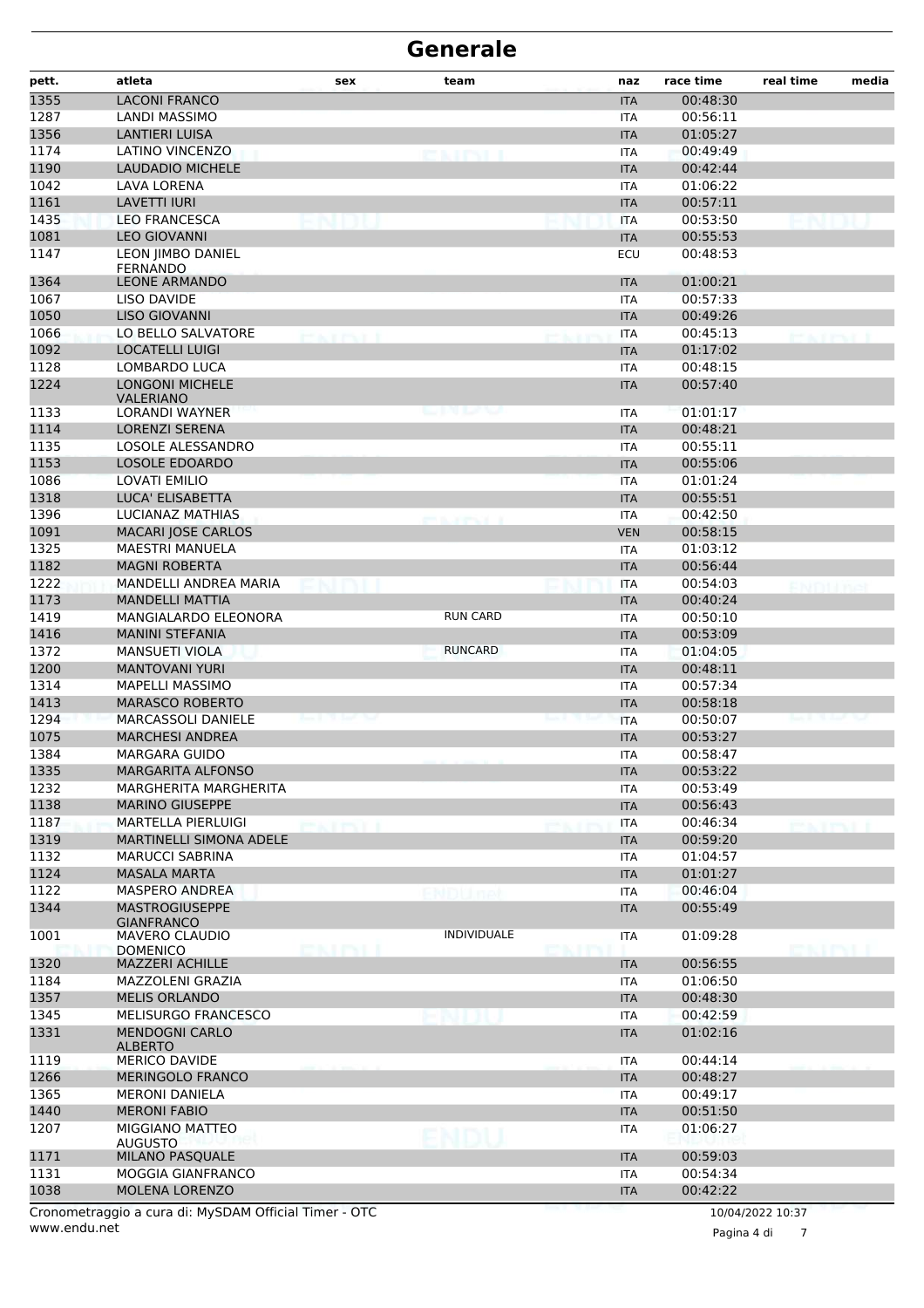| <b>MOLISSO PAOLO</b><br>01:14:54<br><b>ITA</b><br>MONACO GABRIELE<br>00:37:34<br>ITA<br><b>MONTERO CORINA</b><br>00:59:04<br><b>ITA</b><br><b>MONTORFANO MARTA</b><br>01:05:09<br><b>ITA</b><br>1229<br><b>MORA PABLO</b><br>00:55:07<br><b>PER</b><br>1307<br>MORDENTI KATIUSCIA<br>01:11:41<br><b>ITA</b><br>1254<br>MORIGGIA PAOLA BEATRICE<br>01:17:32<br><b>ITA</b><br>1037<br><b>MORO ENRICO ROBERTO</b><br>01:06:21<br><b>ITA</b><br>1241<br><b>MOTTA SILVIA</b><br>01:03:57<br><b>ITA</b><br>1238<br>MUSSI GIOVANNI BATTISTA<br>00:46:18<br><b>ITA</b><br>1011<br><b>NATOLI SIMONE</b><br><b>INDIVIDUALE</b><br>00:48:29<br><b>ITA</b><br>1051<br>00:52:31<br><b>NENCINI MASSIMO</b><br>ITA<br>1261<br><b>NOCERA AURORA</b><br>01:10:07<br><b>ITA</b><br>1359<br><b>NUNES CAVALCANTI</b><br>01:05:27<br><b>ITA</b><br><b>MARAISA</b><br>man ma<br><b>PEACEPES</b><br><b>OLIVETO FABIO ANTONIO</b><br>00:58:03<br><b>ITA</b><br><b>OLIVIERI SANDRO</b><br>00:48:15<br><b>ITA</b><br>OREFICE PASQUALINO<br><b>ITA</b><br>00:59:58<br>ORTI LAURAFRANCESCA<br>00:51:05<br><b>ITA</b><br>PACCHIOLI ALBERTO<br>00:56:40<br><b>ITA</b><br>01:07:29<br>PAGANI ANDREA<br><b>ITA</b><br>PAGLIUCA ALESSANDRO<br>00:51:31<br><b>ITA</b><br>PAOLICCHI MARTINA<br>00:51:03<br><b>ITA</b><br><b>PARRONE MARIA</b><br>00:59:20<br><b>ITA</b><br>PASCHERO RAIMONDO<br>00:50:39<br><b>ITA</b><br>PATERNO' SALVATORE<br>00:52:46<br><b>ITA</b><br>PAZZANO TOMMASO<br>00:55:08<br><b>ITA</b><br><b>JACOPO</b><br>1159<br>00:59:41<br>PEDERSOLI FABRIZIO<br><b>ITA</b><br>1302<br>PERAZZOLI FILIPPO<br>00:56:08<br><b>ITA</b><br>ENDU<br>ENDU.nel<br><b>FRANCESCO</b><br>PETTORALE 1442<br>00:51:03<br><b>ITA</b><br>00:53:18<br>PETTORALE 1443<br><b>ITA</b><br>PETTORALE 1444<br><b>ITA</b><br>00:39:36<br>PETTORALE 1445<br>00:40:36<br><b>ITA</b><br>PETTORALE 1446<br>00:55:19<br><b>ITA</b><br>PETTORALE 1447<br>00:47:17<br><b>ITA</b><br>PETTORALE 1448<br>00:51:18<br><b>ITA</b><br>PETTORALE 1449<br>00:51:46<br><b>ITA</b><br>1450<br>PETTORALE 1450<br>01:11:53<br><b>ITA</b><br>1451<br>PETTORALE 1451<br>01:11:50<br><b>ITA</b><br>1452<br>PETTORALE 1452<br>00:47:54<br><b>ITA</b><br>1453<br>PETTORALE 1453<br>00:54:20<br><b>ITA</b><br>1454<br>PETTORALE 1454<br>00:54:15<br><b>ITA</b><br>1455<br>PETTORALE 1455<br><b>ITA</b><br>01:06:27<br>1456<br>PETTORALE 1456<br><b>ITA</b><br>01:04:54<br>1458<br>PETTORALE 1458<br>01:17:06<br><b>ITA</b><br>1459<br>PETTORALE 1459<br>01:17:03<br><b>ITA</b><br>1461<br>00:50:41<br>PETTORALE 1461<br><b>ITA</b><br>1462<br>PETTORALE 1462<br>01:03:14<br><b>ITA</b><br>1407<br>PEZZOTTA VERONICA<br><b>ITA</b><br>00:59:52<br>1330<br>PIETTA PAOLO<br><b>ITA</b><br>01:02:13<br>1196<br>PISONI VALERIO<br>01:09:28<br>ITA<br>1024<br>POLETTO MARCO<br>00:53:09<br><b>ITA</b><br>1433<br>POLI MAURO<br>00:59:14<br>ITA<br>1139<br>PORRETTO GIACOMO<br>00:52:28<br><b>ITA</b><br>1151<br>POZZI ROBERTO<br><b>ITA</b><br>01:11:01<br>1438<br>PRADELLI FRANCESCA<br>01:06:41<br><b>ITA</b><br>1347<br><b>PUZZO ANTONELLA</b><br>00:55:12<br><b>ITA</b><br>1223<br>PUZZOLANTE SANDRO<br>01:01:58<br><b>ITA</b><br>1289<br>QUAGLIA RICCARDO<br>00:48:21<br>ITA<br>1031<br>QUERQUI MAURIZIO<br>00:53:25<br><b>ITA</b><br>1082<br>RADUCA DANIEL<br><b>ITA</b><br>01:12:04<br>.<br>1083<br>RADUCA RAMONA<br>01:12:02<br><b>ITA</b><br>1277<br>RASINI GIORGIO<br>01:03:29<br>ITA<br>RAVIZZOTTI ELISA<br>00:49:34<br><b>ITA</b><br>Cronometraggio a cura di: MySDAM Official Timer - OTC<br>10/04/2022 10:37 | pett. | atleta | sex | team | naz | race time | real time | media |
|----------------------------------------------------------------------------------------------------------------------------------------------------------------------------------------------------------------------------------------------------------------------------------------------------------------------------------------------------------------------------------------------------------------------------------------------------------------------------------------------------------------------------------------------------------------------------------------------------------------------------------------------------------------------------------------------------------------------------------------------------------------------------------------------------------------------------------------------------------------------------------------------------------------------------------------------------------------------------------------------------------------------------------------------------------------------------------------------------------------------------------------------------------------------------------------------------------------------------------------------------------------------------------------------------------------------------------------------------------------------------------------------------------------------------------------------------------------------------------------------------------------------------------------------------------------------------------------------------------------------------------------------------------------------------------------------------------------------------------------------------------------------------------------------------------------------------------------------------------------------------------------------------------------------------------------------------------------------------------------------------------------------------------------------------------------------------------------------------------------------------------------------------------------------------------------------------------------------------------------------------------------------------------------------------------------------------------------------------------------------------------------------------------------------------------------------------------------------------------------------------------------------------------------------------------------------------------------------------------------------------------------------------------------------------------------------------------------------------------------------------------------------------------------------------------------------------------------------------------------------------------------------------------------------------------------------------------------------------------------------------------------------------------------------------------------------------------------------------------------------------------------------------------------------------------------------------------------------------------------------------------------------------------------------------------------------------------------------------------------------------------------------------------------------------------------------------------------------------------------------------------------------------------------------------|-------|--------|-----|------|-----|-----------|-----------|-------|
|                                                                                                                                                                                                                                                                                                                                                                                                                                                                                                                                                                                                                                                                                                                                                                                                                                                                                                                                                                                                                                                                                                                                                                                                                                                                                                                                                                                                                                                                                                                                                                                                                                                                                                                                                                                                                                                                                                                                                                                                                                                                                                                                                                                                                                                                                                                                                                                                                                                                                                                                                                                                                                                                                                                                                                                                                                                                                                                                                                                                                                                                                                                                                                                                                                                                                                                                                                                                                                                                                                                                                    | 1390  |        |     |      |     |           |           |       |
|                                                                                                                                                                                                                                                                                                                                                                                                                                                                                                                                                                                                                                                                                                                                                                                                                                                                                                                                                                                                                                                                                                                                                                                                                                                                                                                                                                                                                                                                                                                                                                                                                                                                                                                                                                                                                                                                                                                                                                                                                                                                                                                                                                                                                                                                                                                                                                                                                                                                                                                                                                                                                                                                                                                                                                                                                                                                                                                                                                                                                                                                                                                                                                                                                                                                                                                                                                                                                                                                                                                                                    | 1263  |        |     |      |     |           |           |       |
|                                                                                                                                                                                                                                                                                                                                                                                                                                                                                                                                                                                                                                                                                                                                                                                                                                                                                                                                                                                                                                                                                                                                                                                                                                                                                                                                                                                                                                                                                                                                                                                                                                                                                                                                                                                                                                                                                                                                                                                                                                                                                                                                                                                                                                                                                                                                                                                                                                                                                                                                                                                                                                                                                                                                                                                                                                                                                                                                                                                                                                                                                                                                                                                                                                                                                                                                                                                                                                                                                                                                                    | 1077  |        |     |      |     |           |           |       |
|                                                                                                                                                                                                                                                                                                                                                                                                                                                                                                                                                                                                                                                                                                                                                                                                                                                                                                                                                                                                                                                                                                                                                                                                                                                                                                                                                                                                                                                                                                                                                                                                                                                                                                                                                                                                                                                                                                                                                                                                                                                                                                                                                                                                                                                                                                                                                                                                                                                                                                                                                                                                                                                                                                                                                                                                                                                                                                                                                                                                                                                                                                                                                                                                                                                                                                                                                                                                                                                                                                                                                    | 1269  |        |     |      |     |           |           |       |
|                                                                                                                                                                                                                                                                                                                                                                                                                                                                                                                                                                                                                                                                                                                                                                                                                                                                                                                                                                                                                                                                                                                                                                                                                                                                                                                                                                                                                                                                                                                                                                                                                                                                                                                                                                                                                                                                                                                                                                                                                                                                                                                                                                                                                                                                                                                                                                                                                                                                                                                                                                                                                                                                                                                                                                                                                                                                                                                                                                                                                                                                                                                                                                                                                                                                                                                                                                                                                                                                                                                                                    |       |        |     |      |     |           |           |       |
|                                                                                                                                                                                                                                                                                                                                                                                                                                                                                                                                                                                                                                                                                                                                                                                                                                                                                                                                                                                                                                                                                                                                                                                                                                                                                                                                                                                                                                                                                                                                                                                                                                                                                                                                                                                                                                                                                                                                                                                                                                                                                                                                                                                                                                                                                                                                                                                                                                                                                                                                                                                                                                                                                                                                                                                                                                                                                                                                                                                                                                                                                                                                                                                                                                                                                                                                                                                                                                                                                                                                                    |       |        |     |      |     |           |           |       |
|                                                                                                                                                                                                                                                                                                                                                                                                                                                                                                                                                                                                                                                                                                                                                                                                                                                                                                                                                                                                                                                                                                                                                                                                                                                                                                                                                                                                                                                                                                                                                                                                                                                                                                                                                                                                                                                                                                                                                                                                                                                                                                                                                                                                                                                                                                                                                                                                                                                                                                                                                                                                                                                                                                                                                                                                                                                                                                                                                                                                                                                                                                                                                                                                                                                                                                                                                                                                                                                                                                                                                    |       |        |     |      |     |           |           |       |
|                                                                                                                                                                                                                                                                                                                                                                                                                                                                                                                                                                                                                                                                                                                                                                                                                                                                                                                                                                                                                                                                                                                                                                                                                                                                                                                                                                                                                                                                                                                                                                                                                                                                                                                                                                                                                                                                                                                                                                                                                                                                                                                                                                                                                                                                                                                                                                                                                                                                                                                                                                                                                                                                                                                                                                                                                                                                                                                                                                                                                                                                                                                                                                                                                                                                                                                                                                                                                                                                                                                                                    |       |        |     |      |     |           |           |       |
|                                                                                                                                                                                                                                                                                                                                                                                                                                                                                                                                                                                                                                                                                                                                                                                                                                                                                                                                                                                                                                                                                                                                                                                                                                                                                                                                                                                                                                                                                                                                                                                                                                                                                                                                                                                                                                                                                                                                                                                                                                                                                                                                                                                                                                                                                                                                                                                                                                                                                                                                                                                                                                                                                                                                                                                                                                                                                                                                                                                                                                                                                                                                                                                                                                                                                                                                                                                                                                                                                                                                                    |       |        |     |      |     |           |           |       |
|                                                                                                                                                                                                                                                                                                                                                                                                                                                                                                                                                                                                                                                                                                                                                                                                                                                                                                                                                                                                                                                                                                                                                                                                                                                                                                                                                                                                                                                                                                                                                                                                                                                                                                                                                                                                                                                                                                                                                                                                                                                                                                                                                                                                                                                                                                                                                                                                                                                                                                                                                                                                                                                                                                                                                                                                                                                                                                                                                                                                                                                                                                                                                                                                                                                                                                                                                                                                                                                                                                                                                    |       |        |     |      |     |           |           |       |
|                                                                                                                                                                                                                                                                                                                                                                                                                                                                                                                                                                                                                                                                                                                                                                                                                                                                                                                                                                                                                                                                                                                                                                                                                                                                                                                                                                                                                                                                                                                                                                                                                                                                                                                                                                                                                                                                                                                                                                                                                                                                                                                                                                                                                                                                                                                                                                                                                                                                                                                                                                                                                                                                                                                                                                                                                                                                                                                                                                                                                                                                                                                                                                                                                                                                                                                                                                                                                                                                                                                                                    |       |        |     |      |     |           |           |       |
|                                                                                                                                                                                                                                                                                                                                                                                                                                                                                                                                                                                                                                                                                                                                                                                                                                                                                                                                                                                                                                                                                                                                                                                                                                                                                                                                                                                                                                                                                                                                                                                                                                                                                                                                                                                                                                                                                                                                                                                                                                                                                                                                                                                                                                                                                                                                                                                                                                                                                                                                                                                                                                                                                                                                                                                                                                                                                                                                                                                                                                                                                                                                                                                                                                                                                                                                                                                                                                                                                                                                                    |       |        |     |      |     |           |           |       |
|                                                                                                                                                                                                                                                                                                                                                                                                                                                                                                                                                                                                                                                                                                                                                                                                                                                                                                                                                                                                                                                                                                                                                                                                                                                                                                                                                                                                                                                                                                                                                                                                                                                                                                                                                                                                                                                                                                                                                                                                                                                                                                                                                                                                                                                                                                                                                                                                                                                                                                                                                                                                                                                                                                                                                                                                                                                                                                                                                                                                                                                                                                                                                                                                                                                                                                                                                                                                                                                                                                                                                    |       |        |     |      |     |           |           |       |
|                                                                                                                                                                                                                                                                                                                                                                                                                                                                                                                                                                                                                                                                                                                                                                                                                                                                                                                                                                                                                                                                                                                                                                                                                                                                                                                                                                                                                                                                                                                                                                                                                                                                                                                                                                                                                                                                                                                                                                                                                                                                                                                                                                                                                                                                                                                                                                                                                                                                                                                                                                                                                                                                                                                                                                                                                                                                                                                                                                                                                                                                                                                                                                                                                                                                                                                                                                                                                                                                                                                                                    |       |        |     |      |     |           |           |       |
|                                                                                                                                                                                                                                                                                                                                                                                                                                                                                                                                                                                                                                                                                                                                                                                                                                                                                                                                                                                                                                                                                                                                                                                                                                                                                                                                                                                                                                                                                                                                                                                                                                                                                                                                                                                                                                                                                                                                                                                                                                                                                                                                                                                                                                                                                                                                                                                                                                                                                                                                                                                                                                                                                                                                                                                                                                                                                                                                                                                                                                                                                                                                                                                                                                                                                                                                                                                                                                                                                                                                                    | 1186  |        |     |      |     |           |           |       |
|                                                                                                                                                                                                                                                                                                                                                                                                                                                                                                                                                                                                                                                                                                                                                                                                                                                                                                                                                                                                                                                                                                                                                                                                                                                                                                                                                                                                                                                                                                                                                                                                                                                                                                                                                                                                                                                                                                                                                                                                                                                                                                                                                                                                                                                                                                                                                                                                                                                                                                                                                                                                                                                                                                                                                                                                                                                                                                                                                                                                                                                                                                                                                                                                                                                                                                                                                                                                                                                                                                                                                    | 1103  |        |     |      |     |           |           |       |
|                                                                                                                                                                                                                                                                                                                                                                                                                                                                                                                                                                                                                                                                                                                                                                                                                                                                                                                                                                                                                                                                                                                                                                                                                                                                                                                                                                                                                                                                                                                                                                                                                                                                                                                                                                                                                                                                                                                                                                                                                                                                                                                                                                                                                                                                                                                                                                                                                                                                                                                                                                                                                                                                                                                                                                                                                                                                                                                                                                                                                                                                                                                                                                                                                                                                                                                                                                                                                                                                                                                                                    | 1343  |        |     |      |     |           |           |       |
|                                                                                                                                                                                                                                                                                                                                                                                                                                                                                                                                                                                                                                                                                                                                                                                                                                                                                                                                                                                                                                                                                                                                                                                                                                                                                                                                                                                                                                                                                                                                                                                                                                                                                                                                                                                                                                                                                                                                                                                                                                                                                                                                                                                                                                                                                                                                                                                                                                                                                                                                                                                                                                                                                                                                                                                                                                                                                                                                                                                                                                                                                                                                                                                                                                                                                                                                                                                                                                                                                                                                                    | 1004  |        |     |      |     |           |           |       |
|                                                                                                                                                                                                                                                                                                                                                                                                                                                                                                                                                                                                                                                                                                                                                                                                                                                                                                                                                                                                                                                                                                                                                                                                                                                                                                                                                                                                                                                                                                                                                                                                                                                                                                                                                                                                                                                                                                                                                                                                                                                                                                                                                                                                                                                                                                                                                                                                                                                                                                                                                                                                                                                                                                                                                                                                                                                                                                                                                                                                                                                                                                                                                                                                                                                                                                                                                                                                                                                                                                                                                    | 1231  |        |     |      |     |           |           |       |
|                                                                                                                                                                                                                                                                                                                                                                                                                                                                                                                                                                                                                                                                                                                                                                                                                                                                                                                                                                                                                                                                                                                                                                                                                                                                                                                                                                                                                                                                                                                                                                                                                                                                                                                                                                                                                                                                                                                                                                                                                                                                                                                                                                                                                                                                                                                                                                                                                                                                                                                                                                                                                                                                                                                                                                                                                                                                                                                                                                                                                                                                                                                                                                                                                                                                                                                                                                                                                                                                                                                                                    | 1076  |        |     |      |     |           |           |       |
|                                                                                                                                                                                                                                                                                                                                                                                                                                                                                                                                                                                                                                                                                                                                                                                                                                                                                                                                                                                                                                                                                                                                                                                                                                                                                                                                                                                                                                                                                                                                                                                                                                                                                                                                                                                                                                                                                                                                                                                                                                                                                                                                                                                                                                                                                                                                                                                                                                                                                                                                                                                                                                                                                                                                                                                                                                                                                                                                                                                                                                                                                                                                                                                                                                                                                                                                                                                                                                                                                                                                                    | 1283  |        |     |      |     |           |           |       |
|                                                                                                                                                                                                                                                                                                                                                                                                                                                                                                                                                                                                                                                                                                                                                                                                                                                                                                                                                                                                                                                                                                                                                                                                                                                                                                                                                                                                                                                                                                                                                                                                                                                                                                                                                                                                                                                                                                                                                                                                                                                                                                                                                                                                                                                                                                                                                                                                                                                                                                                                                                                                                                                                                                                                                                                                                                                                                                                                                                                                                                                                                                                                                                                                                                                                                                                                                                                                                                                                                                                                                    | 1084  |        |     |      |     |           |           |       |
|                                                                                                                                                                                                                                                                                                                                                                                                                                                                                                                                                                                                                                                                                                                                                                                                                                                                                                                                                                                                                                                                                                                                                                                                                                                                                                                                                                                                                                                                                                                                                                                                                                                                                                                                                                                                                                                                                                                                                                                                                                                                                                                                                                                                                                                                                                                                                                                                                                                                                                                                                                                                                                                                                                                                                                                                                                                                                                                                                                                                                                                                                                                                                                                                                                                                                                                                                                                                                                                                                                                                                    | 1239  |        |     |      |     |           |           |       |
|                                                                                                                                                                                                                                                                                                                                                                                                                                                                                                                                                                                                                                                                                                                                                                                                                                                                                                                                                                                                                                                                                                                                                                                                                                                                                                                                                                                                                                                                                                                                                                                                                                                                                                                                                                                                                                                                                                                                                                                                                                                                                                                                                                                                                                                                                                                                                                                                                                                                                                                                                                                                                                                                                                                                                                                                                                                                                                                                                                                                                                                                                                                                                                                                                                                                                                                                                                                                                                                                                                                                                    | 1127  |        |     |      |     |           |           |       |
|                                                                                                                                                                                                                                                                                                                                                                                                                                                                                                                                                                                                                                                                                                                                                                                                                                                                                                                                                                                                                                                                                                                                                                                                                                                                                                                                                                                                                                                                                                                                                                                                                                                                                                                                                                                                                                                                                                                                                                                                                                                                                                                                                                                                                                                                                                                                                                                                                                                                                                                                                                                                                                                                                                                                                                                                                                                                                                                                                                                                                                                                                                                                                                                                                                                                                                                                                                                                                                                                                                                                                    | 1215  |        |     |      |     |           |           |       |
|                                                                                                                                                                                                                                                                                                                                                                                                                                                                                                                                                                                                                                                                                                                                                                                                                                                                                                                                                                                                                                                                                                                                                                                                                                                                                                                                                                                                                                                                                                                                                                                                                                                                                                                                                                                                                                                                                                                                                                                                                                                                                                                                                                                                                                                                                                                                                                                                                                                                                                                                                                                                                                                                                                                                                                                                                                                                                                                                                                                                                                                                                                                                                                                                                                                                                                                                                                                                                                                                                                                                                    | 1233  |        |     |      |     |           |           |       |
|                                                                                                                                                                                                                                                                                                                                                                                                                                                                                                                                                                                                                                                                                                                                                                                                                                                                                                                                                                                                                                                                                                                                                                                                                                                                                                                                                                                                                                                                                                                                                                                                                                                                                                                                                                                                                                                                                                                                                                                                                                                                                                                                                                                                                                                                                                                                                                                                                                                                                                                                                                                                                                                                                                                                                                                                                                                                                                                                                                                                                                                                                                                                                                                                                                                                                                                                                                                                                                                                                                                                                    |       |        |     |      |     |           |           |       |
|                                                                                                                                                                                                                                                                                                                                                                                                                                                                                                                                                                                                                                                                                                                                                                                                                                                                                                                                                                                                                                                                                                                                                                                                                                                                                                                                                                                                                                                                                                                                                                                                                                                                                                                                                                                                                                                                                                                                                                                                                                                                                                                                                                                                                                                                                                                                                                                                                                                                                                                                                                                                                                                                                                                                                                                                                                                                                                                                                                                                                                                                                                                                                                                                                                                                                                                                                                                                                                                                                                                                                    |       |        |     |      |     |           |           |       |
|                                                                                                                                                                                                                                                                                                                                                                                                                                                                                                                                                                                                                                                                                                                                                                                                                                                                                                                                                                                                                                                                                                                                                                                                                                                                                                                                                                                                                                                                                                                                                                                                                                                                                                                                                                                                                                                                                                                                                                                                                                                                                                                                                                                                                                                                                                                                                                                                                                                                                                                                                                                                                                                                                                                                                                                                                                                                                                                                                                                                                                                                                                                                                                                                                                                                                                                                                                                                                                                                                                                                                    |       |        |     |      |     |           |           |       |
|                                                                                                                                                                                                                                                                                                                                                                                                                                                                                                                                                                                                                                                                                                                                                                                                                                                                                                                                                                                                                                                                                                                                                                                                                                                                                                                                                                                                                                                                                                                                                                                                                                                                                                                                                                                                                                                                                                                                                                                                                                                                                                                                                                                                                                                                                                                                                                                                                                                                                                                                                                                                                                                                                                                                                                                                                                                                                                                                                                                                                                                                                                                                                                                                                                                                                                                                                                                                                                                                                                                                                    | 1442  |        |     |      |     |           |           |       |
|                                                                                                                                                                                                                                                                                                                                                                                                                                                                                                                                                                                                                                                                                                                                                                                                                                                                                                                                                                                                                                                                                                                                                                                                                                                                                                                                                                                                                                                                                                                                                                                                                                                                                                                                                                                                                                                                                                                                                                                                                                                                                                                                                                                                                                                                                                                                                                                                                                                                                                                                                                                                                                                                                                                                                                                                                                                                                                                                                                                                                                                                                                                                                                                                                                                                                                                                                                                                                                                                                                                                                    | 1443  |        |     |      |     |           |           |       |
|                                                                                                                                                                                                                                                                                                                                                                                                                                                                                                                                                                                                                                                                                                                                                                                                                                                                                                                                                                                                                                                                                                                                                                                                                                                                                                                                                                                                                                                                                                                                                                                                                                                                                                                                                                                                                                                                                                                                                                                                                                                                                                                                                                                                                                                                                                                                                                                                                                                                                                                                                                                                                                                                                                                                                                                                                                                                                                                                                                                                                                                                                                                                                                                                                                                                                                                                                                                                                                                                                                                                                    | 1444  |        |     |      |     |           |           |       |
|                                                                                                                                                                                                                                                                                                                                                                                                                                                                                                                                                                                                                                                                                                                                                                                                                                                                                                                                                                                                                                                                                                                                                                                                                                                                                                                                                                                                                                                                                                                                                                                                                                                                                                                                                                                                                                                                                                                                                                                                                                                                                                                                                                                                                                                                                                                                                                                                                                                                                                                                                                                                                                                                                                                                                                                                                                                                                                                                                                                                                                                                                                                                                                                                                                                                                                                                                                                                                                                                                                                                                    | 1445  |        |     |      |     |           |           |       |
|                                                                                                                                                                                                                                                                                                                                                                                                                                                                                                                                                                                                                                                                                                                                                                                                                                                                                                                                                                                                                                                                                                                                                                                                                                                                                                                                                                                                                                                                                                                                                                                                                                                                                                                                                                                                                                                                                                                                                                                                                                                                                                                                                                                                                                                                                                                                                                                                                                                                                                                                                                                                                                                                                                                                                                                                                                                                                                                                                                                                                                                                                                                                                                                                                                                                                                                                                                                                                                                                                                                                                    | 1446  |        |     |      |     |           |           |       |
|                                                                                                                                                                                                                                                                                                                                                                                                                                                                                                                                                                                                                                                                                                                                                                                                                                                                                                                                                                                                                                                                                                                                                                                                                                                                                                                                                                                                                                                                                                                                                                                                                                                                                                                                                                                                                                                                                                                                                                                                                                                                                                                                                                                                                                                                                                                                                                                                                                                                                                                                                                                                                                                                                                                                                                                                                                                                                                                                                                                                                                                                                                                                                                                                                                                                                                                                                                                                                                                                                                                                                    | 1447  |        |     |      |     |           |           |       |
|                                                                                                                                                                                                                                                                                                                                                                                                                                                                                                                                                                                                                                                                                                                                                                                                                                                                                                                                                                                                                                                                                                                                                                                                                                                                                                                                                                                                                                                                                                                                                                                                                                                                                                                                                                                                                                                                                                                                                                                                                                                                                                                                                                                                                                                                                                                                                                                                                                                                                                                                                                                                                                                                                                                                                                                                                                                                                                                                                                                                                                                                                                                                                                                                                                                                                                                                                                                                                                                                                                                                                    | 1448  |        |     |      |     |           |           |       |
|                                                                                                                                                                                                                                                                                                                                                                                                                                                                                                                                                                                                                                                                                                                                                                                                                                                                                                                                                                                                                                                                                                                                                                                                                                                                                                                                                                                                                                                                                                                                                                                                                                                                                                                                                                                                                                                                                                                                                                                                                                                                                                                                                                                                                                                                                                                                                                                                                                                                                                                                                                                                                                                                                                                                                                                                                                                                                                                                                                                                                                                                                                                                                                                                                                                                                                                                                                                                                                                                                                                                                    | 1449  |        |     |      |     |           |           |       |
|                                                                                                                                                                                                                                                                                                                                                                                                                                                                                                                                                                                                                                                                                                                                                                                                                                                                                                                                                                                                                                                                                                                                                                                                                                                                                                                                                                                                                                                                                                                                                                                                                                                                                                                                                                                                                                                                                                                                                                                                                                                                                                                                                                                                                                                                                                                                                                                                                                                                                                                                                                                                                                                                                                                                                                                                                                                                                                                                                                                                                                                                                                                                                                                                                                                                                                                                                                                                                                                                                                                                                    |       |        |     |      |     |           |           |       |
|                                                                                                                                                                                                                                                                                                                                                                                                                                                                                                                                                                                                                                                                                                                                                                                                                                                                                                                                                                                                                                                                                                                                                                                                                                                                                                                                                                                                                                                                                                                                                                                                                                                                                                                                                                                                                                                                                                                                                                                                                                                                                                                                                                                                                                                                                                                                                                                                                                                                                                                                                                                                                                                                                                                                                                                                                                                                                                                                                                                                                                                                                                                                                                                                                                                                                                                                                                                                                                                                                                                                                    |       |        |     |      |     |           |           |       |
|                                                                                                                                                                                                                                                                                                                                                                                                                                                                                                                                                                                                                                                                                                                                                                                                                                                                                                                                                                                                                                                                                                                                                                                                                                                                                                                                                                                                                                                                                                                                                                                                                                                                                                                                                                                                                                                                                                                                                                                                                                                                                                                                                                                                                                                                                                                                                                                                                                                                                                                                                                                                                                                                                                                                                                                                                                                                                                                                                                                                                                                                                                                                                                                                                                                                                                                                                                                                                                                                                                                                                    |       |        |     |      |     |           |           |       |
|                                                                                                                                                                                                                                                                                                                                                                                                                                                                                                                                                                                                                                                                                                                                                                                                                                                                                                                                                                                                                                                                                                                                                                                                                                                                                                                                                                                                                                                                                                                                                                                                                                                                                                                                                                                                                                                                                                                                                                                                                                                                                                                                                                                                                                                                                                                                                                                                                                                                                                                                                                                                                                                                                                                                                                                                                                                                                                                                                                                                                                                                                                                                                                                                                                                                                                                                                                                                                                                                                                                                                    |       |        |     |      |     |           |           |       |
|                                                                                                                                                                                                                                                                                                                                                                                                                                                                                                                                                                                                                                                                                                                                                                                                                                                                                                                                                                                                                                                                                                                                                                                                                                                                                                                                                                                                                                                                                                                                                                                                                                                                                                                                                                                                                                                                                                                                                                                                                                                                                                                                                                                                                                                                                                                                                                                                                                                                                                                                                                                                                                                                                                                                                                                                                                                                                                                                                                                                                                                                                                                                                                                                                                                                                                                                                                                                                                                                                                                                                    |       |        |     |      |     |           |           |       |
|                                                                                                                                                                                                                                                                                                                                                                                                                                                                                                                                                                                                                                                                                                                                                                                                                                                                                                                                                                                                                                                                                                                                                                                                                                                                                                                                                                                                                                                                                                                                                                                                                                                                                                                                                                                                                                                                                                                                                                                                                                                                                                                                                                                                                                                                                                                                                                                                                                                                                                                                                                                                                                                                                                                                                                                                                                                                                                                                                                                                                                                                                                                                                                                                                                                                                                                                                                                                                                                                                                                                                    |       |        |     |      |     |           |           |       |
|                                                                                                                                                                                                                                                                                                                                                                                                                                                                                                                                                                                                                                                                                                                                                                                                                                                                                                                                                                                                                                                                                                                                                                                                                                                                                                                                                                                                                                                                                                                                                                                                                                                                                                                                                                                                                                                                                                                                                                                                                                                                                                                                                                                                                                                                                                                                                                                                                                                                                                                                                                                                                                                                                                                                                                                                                                                                                                                                                                                                                                                                                                                                                                                                                                                                                                                                                                                                                                                                                                                                                    |       |        |     |      |     |           |           |       |
|                                                                                                                                                                                                                                                                                                                                                                                                                                                                                                                                                                                                                                                                                                                                                                                                                                                                                                                                                                                                                                                                                                                                                                                                                                                                                                                                                                                                                                                                                                                                                                                                                                                                                                                                                                                                                                                                                                                                                                                                                                                                                                                                                                                                                                                                                                                                                                                                                                                                                                                                                                                                                                                                                                                                                                                                                                                                                                                                                                                                                                                                                                                                                                                                                                                                                                                                                                                                                                                                                                                                                    |       |        |     |      |     |           |           |       |
|                                                                                                                                                                                                                                                                                                                                                                                                                                                                                                                                                                                                                                                                                                                                                                                                                                                                                                                                                                                                                                                                                                                                                                                                                                                                                                                                                                                                                                                                                                                                                                                                                                                                                                                                                                                                                                                                                                                                                                                                                                                                                                                                                                                                                                                                                                                                                                                                                                                                                                                                                                                                                                                                                                                                                                                                                                                                                                                                                                                                                                                                                                                                                                                                                                                                                                                                                                                                                                                                                                                                                    |       |        |     |      |     |           |           |       |
|                                                                                                                                                                                                                                                                                                                                                                                                                                                                                                                                                                                                                                                                                                                                                                                                                                                                                                                                                                                                                                                                                                                                                                                                                                                                                                                                                                                                                                                                                                                                                                                                                                                                                                                                                                                                                                                                                                                                                                                                                                                                                                                                                                                                                                                                                                                                                                                                                                                                                                                                                                                                                                                                                                                                                                                                                                                                                                                                                                                                                                                                                                                                                                                                                                                                                                                                                                                                                                                                                                                                                    |       |        |     |      |     |           |           |       |
|                                                                                                                                                                                                                                                                                                                                                                                                                                                                                                                                                                                                                                                                                                                                                                                                                                                                                                                                                                                                                                                                                                                                                                                                                                                                                                                                                                                                                                                                                                                                                                                                                                                                                                                                                                                                                                                                                                                                                                                                                                                                                                                                                                                                                                                                                                                                                                                                                                                                                                                                                                                                                                                                                                                                                                                                                                                                                                                                                                                                                                                                                                                                                                                                                                                                                                                                                                                                                                                                                                                                                    |       |        |     |      |     |           |           |       |
|                                                                                                                                                                                                                                                                                                                                                                                                                                                                                                                                                                                                                                                                                                                                                                                                                                                                                                                                                                                                                                                                                                                                                                                                                                                                                                                                                                                                                                                                                                                                                                                                                                                                                                                                                                                                                                                                                                                                                                                                                                                                                                                                                                                                                                                                                                                                                                                                                                                                                                                                                                                                                                                                                                                                                                                                                                                                                                                                                                                                                                                                                                                                                                                                                                                                                                                                                                                                                                                                                                                                                    |       |        |     |      |     |           |           |       |
|                                                                                                                                                                                                                                                                                                                                                                                                                                                                                                                                                                                                                                                                                                                                                                                                                                                                                                                                                                                                                                                                                                                                                                                                                                                                                                                                                                                                                                                                                                                                                                                                                                                                                                                                                                                                                                                                                                                                                                                                                                                                                                                                                                                                                                                                                                                                                                                                                                                                                                                                                                                                                                                                                                                                                                                                                                                                                                                                                                                                                                                                                                                                                                                                                                                                                                                                                                                                                                                                                                                                                    |       |        |     |      |     |           |           |       |
|                                                                                                                                                                                                                                                                                                                                                                                                                                                                                                                                                                                                                                                                                                                                                                                                                                                                                                                                                                                                                                                                                                                                                                                                                                                                                                                                                                                                                                                                                                                                                                                                                                                                                                                                                                                                                                                                                                                                                                                                                                                                                                                                                                                                                                                                                                                                                                                                                                                                                                                                                                                                                                                                                                                                                                                                                                                                                                                                                                                                                                                                                                                                                                                                                                                                                                                                                                                                                                                                                                                                                    |       |        |     |      |     |           |           |       |
|                                                                                                                                                                                                                                                                                                                                                                                                                                                                                                                                                                                                                                                                                                                                                                                                                                                                                                                                                                                                                                                                                                                                                                                                                                                                                                                                                                                                                                                                                                                                                                                                                                                                                                                                                                                                                                                                                                                                                                                                                                                                                                                                                                                                                                                                                                                                                                                                                                                                                                                                                                                                                                                                                                                                                                                                                                                                                                                                                                                                                                                                                                                                                                                                                                                                                                                                                                                                                                                                                                                                                    |       |        |     |      |     |           |           |       |
|                                                                                                                                                                                                                                                                                                                                                                                                                                                                                                                                                                                                                                                                                                                                                                                                                                                                                                                                                                                                                                                                                                                                                                                                                                                                                                                                                                                                                                                                                                                                                                                                                                                                                                                                                                                                                                                                                                                                                                                                                                                                                                                                                                                                                                                                                                                                                                                                                                                                                                                                                                                                                                                                                                                                                                                                                                                                                                                                                                                                                                                                                                                                                                                                                                                                                                                                                                                                                                                                                                                                                    |       |        |     |      |     |           |           |       |
|                                                                                                                                                                                                                                                                                                                                                                                                                                                                                                                                                                                                                                                                                                                                                                                                                                                                                                                                                                                                                                                                                                                                                                                                                                                                                                                                                                                                                                                                                                                                                                                                                                                                                                                                                                                                                                                                                                                                                                                                                                                                                                                                                                                                                                                                                                                                                                                                                                                                                                                                                                                                                                                                                                                                                                                                                                                                                                                                                                                                                                                                                                                                                                                                                                                                                                                                                                                                                                                                                                                                                    |       |        |     |      |     |           |           |       |
|                                                                                                                                                                                                                                                                                                                                                                                                                                                                                                                                                                                                                                                                                                                                                                                                                                                                                                                                                                                                                                                                                                                                                                                                                                                                                                                                                                                                                                                                                                                                                                                                                                                                                                                                                                                                                                                                                                                                                                                                                                                                                                                                                                                                                                                                                                                                                                                                                                                                                                                                                                                                                                                                                                                                                                                                                                                                                                                                                                                                                                                                                                                                                                                                                                                                                                                                                                                                                                                                                                                                                    |       |        |     |      |     |           |           |       |
|                                                                                                                                                                                                                                                                                                                                                                                                                                                                                                                                                                                                                                                                                                                                                                                                                                                                                                                                                                                                                                                                                                                                                                                                                                                                                                                                                                                                                                                                                                                                                                                                                                                                                                                                                                                                                                                                                                                                                                                                                                                                                                                                                                                                                                                                                                                                                                                                                                                                                                                                                                                                                                                                                                                                                                                                                                                                                                                                                                                                                                                                                                                                                                                                                                                                                                                                                                                                                                                                                                                                                    |       |        |     |      |     |           |           |       |
|                                                                                                                                                                                                                                                                                                                                                                                                                                                                                                                                                                                                                                                                                                                                                                                                                                                                                                                                                                                                                                                                                                                                                                                                                                                                                                                                                                                                                                                                                                                                                                                                                                                                                                                                                                                                                                                                                                                                                                                                                                                                                                                                                                                                                                                                                                                                                                                                                                                                                                                                                                                                                                                                                                                                                                                                                                                                                                                                                                                                                                                                                                                                                                                                                                                                                                                                                                                                                                                                                                                                                    |       |        |     |      |     |           |           |       |
|                                                                                                                                                                                                                                                                                                                                                                                                                                                                                                                                                                                                                                                                                                                                                                                                                                                                                                                                                                                                                                                                                                                                                                                                                                                                                                                                                                                                                                                                                                                                                                                                                                                                                                                                                                                                                                                                                                                                                                                                                                                                                                                                                                                                                                                                                                                                                                                                                                                                                                                                                                                                                                                                                                                                                                                                                                                                                                                                                                                                                                                                                                                                                                                                                                                                                                                                                                                                                                                                                                                                                    |       |        |     |      |     |           |           |       |
|                                                                                                                                                                                                                                                                                                                                                                                                                                                                                                                                                                                                                                                                                                                                                                                                                                                                                                                                                                                                                                                                                                                                                                                                                                                                                                                                                                                                                                                                                                                                                                                                                                                                                                                                                                                                                                                                                                                                                                                                                                                                                                                                                                                                                                                                                                                                                                                                                                                                                                                                                                                                                                                                                                                                                                                                                                                                                                                                                                                                                                                                                                                                                                                                                                                                                                                                                                                                                                                                                                                                                    |       |        |     |      |     |           |           |       |
|                                                                                                                                                                                                                                                                                                                                                                                                                                                                                                                                                                                                                                                                                                                                                                                                                                                                                                                                                                                                                                                                                                                                                                                                                                                                                                                                                                                                                                                                                                                                                                                                                                                                                                                                                                                                                                                                                                                                                                                                                                                                                                                                                                                                                                                                                                                                                                                                                                                                                                                                                                                                                                                                                                                                                                                                                                                                                                                                                                                                                                                                                                                                                                                                                                                                                                                                                                                                                                                                                                                                                    |       |        |     |      |     |           |           |       |
|                                                                                                                                                                                                                                                                                                                                                                                                                                                                                                                                                                                                                                                                                                                                                                                                                                                                                                                                                                                                                                                                                                                                                                                                                                                                                                                                                                                                                                                                                                                                                                                                                                                                                                                                                                                                                                                                                                                                                                                                                                                                                                                                                                                                                                                                                                                                                                                                                                                                                                                                                                                                                                                                                                                                                                                                                                                                                                                                                                                                                                                                                                                                                                                                                                                                                                                                                                                                                                                                                                                                                    |       |        |     |      |     |           |           |       |
|                                                                                                                                                                                                                                                                                                                                                                                                                                                                                                                                                                                                                                                                                                                                                                                                                                                                                                                                                                                                                                                                                                                                                                                                                                                                                                                                                                                                                                                                                                                                                                                                                                                                                                                                                                                                                                                                                                                                                                                                                                                                                                                                                                                                                                                                                                                                                                                                                                                                                                                                                                                                                                                                                                                                                                                                                                                                                                                                                                                                                                                                                                                                                                                                                                                                                                                                                                                                                                                                                                                                                    |       |        |     |      |     |           |           |       |
|                                                                                                                                                                                                                                                                                                                                                                                                                                                                                                                                                                                                                                                                                                                                                                                                                                                                                                                                                                                                                                                                                                                                                                                                                                                                                                                                                                                                                                                                                                                                                                                                                                                                                                                                                                                                                                                                                                                                                                                                                                                                                                                                                                                                                                                                                                                                                                                                                                                                                                                                                                                                                                                                                                                                                                                                                                                                                                                                                                                                                                                                                                                                                                                                                                                                                                                                                                                                                                                                                                                                                    | 1170  |        |     |      |     |           |           |       |
|                                                                                                                                                                                                                                                                                                                                                                                                                                                                                                                                                                                                                                                                                                                                                                                                                                                                                                                                                                                                                                                                                                                                                                                                                                                                                                                                                                                                                                                                                                                                                                                                                                                                                                                                                                                                                                                                                                                                                                                                                                                                                                                                                                                                                                                                                                                                                                                                                                                                                                                                                                                                                                                                                                                                                                                                                                                                                                                                                                                                                                                                                                                                                                                                                                                                                                                                                                                                                                                                                                                                                    |       |        |     |      |     |           |           |       |

www.endu.net

Pagina 5 di 7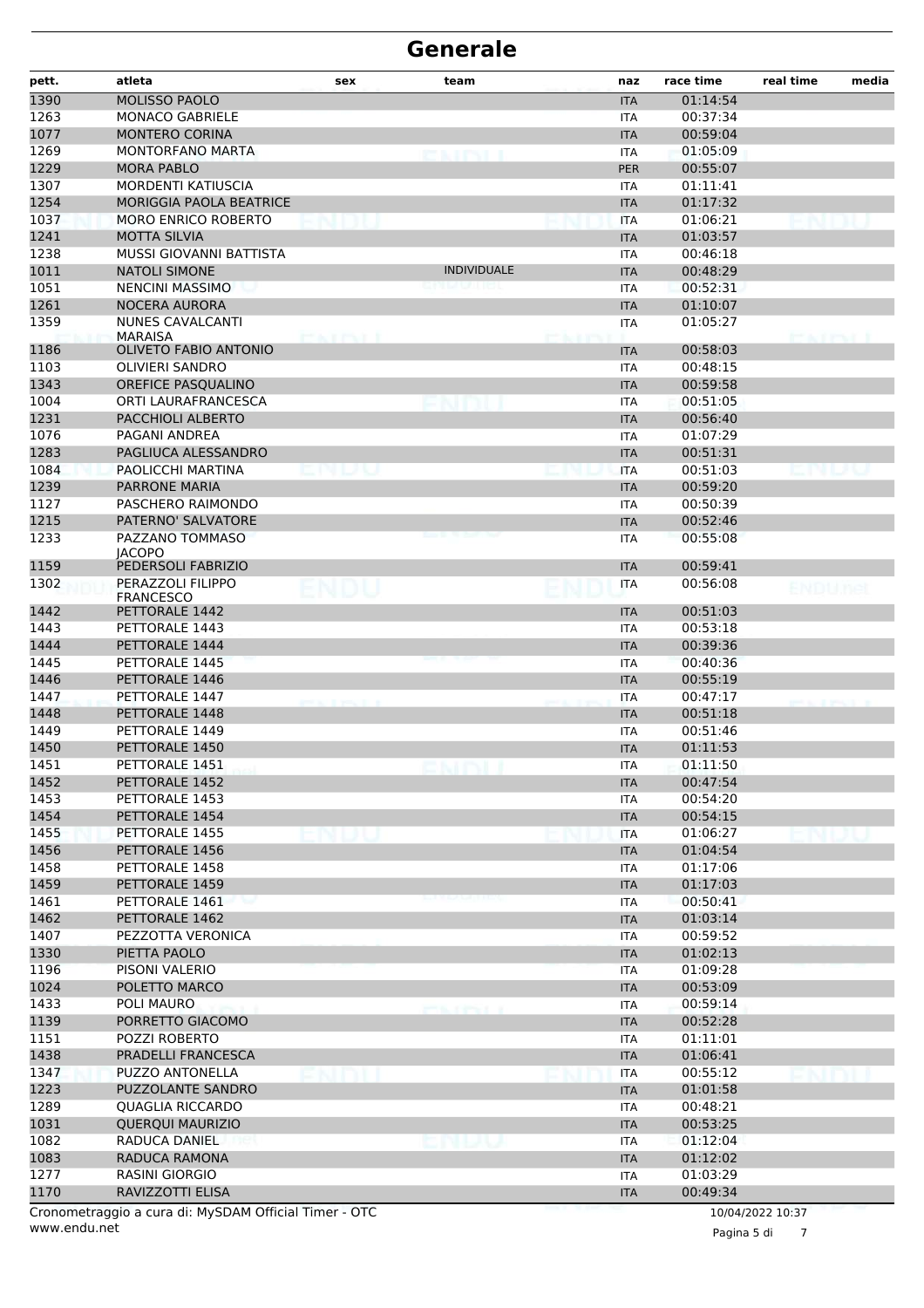| pett.        | atleta                               | sex     | team               | naz        | race time | real time       | media |
|--------------|--------------------------------------|---------|--------------------|------------|-----------|-----------------|-------|
| 1256         | RECALCATI DAVIDE<br><b>FRANCESCO</b> |         |                    | <b>ITA</b> | 01:01:46  |                 |       |
| 1145         | RECCHIUTO THOMAS                     |         |                    | ITA        | 01:10:37  |                 |       |
| 1227         | REDAELLI MATTEO                      |         |                    | <b>ITA</b> | 00:56:06  |                 |       |
| 1316         | RENDA SALVATORE                      |         |                    | <b>ITA</b> | 00:42:20  |                 |       |
| 1299         | RICCARDI ROBERTO                     |         |                    | <b>ITA</b> | 01:06:26  |                 |       |
| 1279         | RICCHI GIANLUCA                      |         |                    | ITA        | 00:54:49  |                 |       |
| 1348         | RICCI ENRICO ANDREA                  |         |                    | <b>ITA</b> | 00:43:09  |                 |       |
| 1284         | <b>RICCI MICHELE</b>                 |         |                    | <b>ITA</b> | 00:49:46  |                 |       |
| 1043         | RINALDI ALESSANDRO                   |         |                    | <b>ITA</b> | 00:50:12  |                 |       |
| 1379         | RINALDI MASSIMO                      |         |                    | ITA        | 01:02:45  |                 |       |
| 1129         | <b>RIVA MASSIMO</b>                  |         |                    | <b>ITA</b> | 00:48:14  |                 |       |
| 1234         | RIZZO ANTONINO                       |         |                    | ITA        | 00:53:36  |                 |       |
| 1272         | <b>ROBUTTI GIORGIO</b>               |         |                    | <b>ITA</b> | 00:46:42  |                 |       |
| 1292         | ROCCANOVA ANTONIO                    | manna i |                    | <b>ITA</b> | 00:48:10  | <b>PEACEPER</b> |       |
| 1218         | <b>RODOLOSI MATHEUS</b>              |         |                    | <b>BRA</b> | 01:01:07  |                 |       |
| 1172         | <b>ROGNONI DAVIDE</b>                |         |                    | ITA        | 00:41:31  |                 |       |
| 1285         | ROGORA MARCO                         |         |                    | <b>ITA</b> | 00:51:14  |                 |       |
| 1252         | RONCHI ROBERTO                       |         |                    | ITA        | 01:00:15  |                 |       |
| 1315         | <b>ROSSONI CLAUDIO</b>               |         |                    | <b>ITA</b> | 00:38:01  |                 |       |
| 1058         | SALA CHIARA                          |         |                    | <b>ITA</b> | 01:07:43  |                 |       |
| 1164         | <b>SALA STEFANO</b>                  |         |                    | <b>ITA</b> | 00:58:24  |                 |       |
| 1025         | SALDARINI ELISABETTA                 |         |                    | <b>ITA</b> | 00:58:20  |                 |       |
| 1085         | SALVAGO ANDREA                       |         |                    | <b>ITA</b> | 01:05:59  |                 |       |
| 1393         | SANTARSIERO SALVATORE                |         |                    | ITA        | 00:54:09  |                 |       |
| 1368         | <b>SARACINO ROBERTO</b>              |         |                    | <b>ITA</b> | 00:47:04  |                 |       |
| 1199         | SARDONE LUCIANO                      |         |                    |            | 01:06:41  |                 |       |
| 1193         | <b>SAVARINO GIUSEPPE</b>             |         |                    | <b>ITA</b> | 00:54:40  |                 |       |
|              | <b>SCAPIN DIEGO</b>                  |         |                    | <b>ITA</b> | 00:58:04  |                 |       |
| 1022<br>1225 | <b>SCHICCHI FRANCESCO</b>            |         |                    | <b>ITA</b> | 00:57:42  |                 |       |
|              |                                      |         | <b>INDIVIDUALE</b> | <b>ITA</b> |           |                 |       |
| 1002         | <b>SCHNEIDER LUIGI</b>               |         |                    | <b>ITA</b> | 00:48:21  |                 |       |
| 1432         | <b>SECCHI CLAUDIO</b>                |         |                    | <b>ITA</b> | 01:02:31  |                 |       |
| 1311         | SIBILIA PAOLO                        |         | na ten             | <b>ITA</b> | 00:57:01  |                 |       |
| 1214         | SICILIANO ANGELO                     |         |                    | <b>ITA</b> | 00:46:57  |                 |       |
| 1125         | <b>SION ANTONIO</b>                  |         |                    | ITA        | 00:44:10  |                 |       |
| 1349         | SPADAVECCHIA MARIO                   |         |                    | <b>ITA</b> | 00:48:14  |                 |       |
| 1074         | SPERANZA DARIO                       |         |                    | <b>ITA</b> | 00:53:22  |                 |       |
| 1301         | <b>SPESSOT SIMONE</b>                |         |                    | <b>SUI</b> | 00:34:54  |                 |       |
| 1276         | <b>STEELE JELITZA</b>                |         |                    | COL        | 01:05:35  |                 |       |
| 1102         | <b>STORTI DANIELA</b>                |         |                    | <b>ITA</b> | 01:01:31  |                 |       |
| 1197         | <b>TAGLIABUE VITTORIO</b>            |         |                    | ITA        | 00:55:56  |                 |       |
| 1194         | TAMONI DANIELE                       |         |                    | <b>ITA</b> | 00:43:43  |                 |       |
| 1048         | <b>TARANTINO FABIO</b>               |         |                    | ITA        | 00:51:04  |                 |       |
| 1323         | <b>TOGLIANI SIMONETTA</b>            |         |                    | <b>ITA</b> | 01:02:06  |                 |       |
| 1439         | <b>TOMASELLI MARCELLO</b>            |         |                    | <b>ITA</b> | 01:02:25  |                 |       |
| 1136         | <b>TOMEZZOLI SIMONA</b>              |         |                    | <b>ITA</b> | 00:55:10  |                 |       |
| 1013         | <b>TONIN GIORGIO</b>                 |         | <b>INDIVIDUALE</b> | <b>ITA</b> | 00:59:39  |                 |       |
| 1036         | <b>TORDO NORBERTO</b>                |         |                    | <b>ITA</b> | 00:53:54  |                 |       |
| 1137         | <b>TORTATO ROBERTO</b>               |         |                    | ITA        | 00:55:48  |                 |       |
| 1398         | <b>TRENTAROSSI GIUSEPPE</b>          |         |                    | <b>ITA</b> | 00:58:34  |                 |       |
| 1189         | <b>TRIVELLATO SARA</b>               |         |                    | ITA        | 01:09:28  |                 |       |
| 1121         | <b>TROCCOLI MARCO</b>                |         |                    | <b>ITA</b> | 00:43:57  |                 |       |
| 1167         | UCCHEDDU ALESSANDRO                  |         |                    | ITA        | 00:39:24  |                 |       |
| 1402         | <b>URSO FRANCESCO</b>                |         |                    | <b>ITA</b> | 00:47:38  |                 |       |
| 1280         | <b>VACCARO VALENTINA</b>             |         |                    | ITA        | 00:48:31  |                 |       |
| 1401         | <b>VAGHI VALERIO</b>                 |         |                    | <b>ITA</b> | 00:58:11  |                 |       |
| 1041         | <b>VALENTINI PAOLO</b>               |         |                    | <b>ITA</b> | 01:07:33  |                 |       |
| 1268         | <b>VALLETTA ROSARIO</b>              |         |                    | <b>ITA</b> | 00:57:45  |                 |       |
| 1018         | <b>VELLI CRISTIAN</b>                |         |                    | <b>ITA</b> | 00:54:08  |                 |       |
| 1026         | <b>VERGANI ANDREA</b>                |         |                    | <b>ITA</b> | 00:39:52  |                 |       |
| 1329         | <b>VISTARINI BARBARA</b>             |         |                    | ITA        | 01:02:15  |                 |       |
| 1003         | <b>VITALE GABRIELE</b>               |         |                    | <b>ITA</b> | 00:55:09  |                 |       |
| 1350         | <b>VITALIANO GIULIO</b>              |         |                    | ITA        | 00:43:00  |                 |       |
| 1201         | ZACCHETTI ALESSANDRO                 |         |                    | <b>ITA</b> | 00:49:34  |                 |       |
| 1388         | <b>ZAMBON LAURENT</b>                |         |                    | <b>ITA</b> | 00:42:53  |                 |       |
|              |                                      |         |                    |            |           |                 |       |

www.endu.net Cronometraggio a cura di: MySDAM Official Timer - OTC 10/04/2022 10:37

Pagina 6 di 7